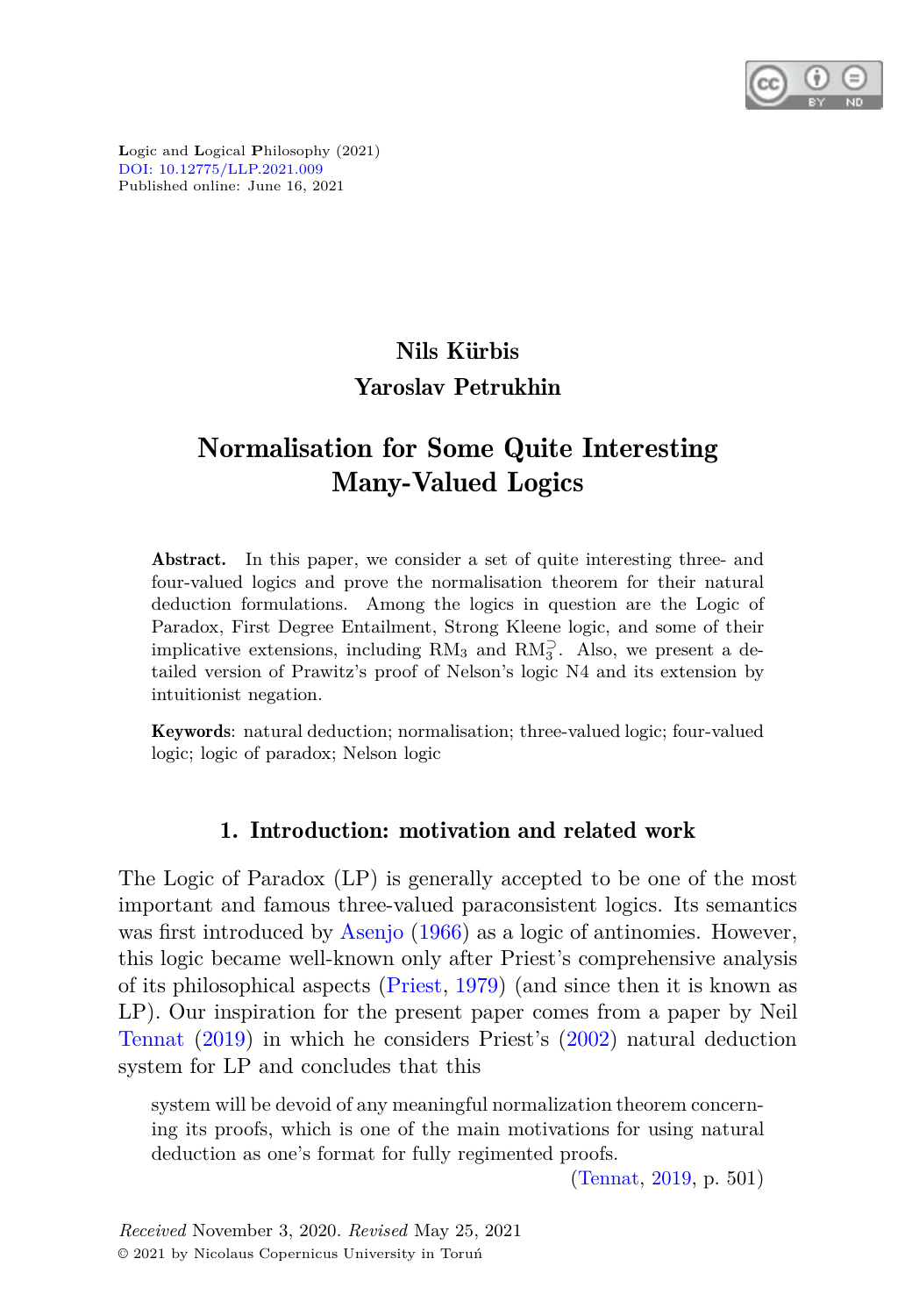We shall present a natural deduction system for LP that has a meaningful normalisation theorem. On the way to that result and after having obtained it we shall also consider a number of other logics for which we prove normalisation theorems. The first one will be Nelson's well-known Constructive Logic with Strong Negation (N4)<sup>[1](#page-1-0)</sup> [\(Nelson,](#page-39-0) [1949;](#page-39-0) [Almukdad and Nelson](#page-37-1), [1984](#page-37-1)). The normalisation theorems to be proved will be presented as extensions and modifications of the normalisation theorem for that logic.

We should say that the literature already contains proof systems for LP that are acceptable from the proof-theoretic perspective. Among them are Avron's [\(1991](#page-38-0)) cut-free sequent calculus, *labeled* natural deduction calculi provided by the methods of Baaz, Fermüller and Zach  $(1993b)$  $(1993b)$ , of [Englander, Haeusler and Pereira](#page-39-1)  $(2014)^2$  $(2014)^2$  $(2014)^2$ , and of Kaminski and Francez [\(2021\)](#page-39-1). Let us notice that neither Priest's natural deduction system for LP nor its modification which we present in this paper are [labeled one](#page-41-0)s.

Tennat [\(2019\)](#page-41-0) pays special attention to an implication of LP defined as  $\neg A \lor B$ . This implication is known to invalidate modus ponens. As Tennat observes, it is rather difficult to find proof-theoretically acceptable rules for it. We are not going to present such rules, since we believe that such an implication, despite its classical logic-style definition, is not a good candidate for LP, precisely because of the lack of modus ponens. In our mind, a much better candidate is Słupecki's [\(1939](#page-40-2); [1971\)](#page-40-3) and Jaśkowski's [\(1948;](#page-38-3) [1999](#page-38-4)) implication, which validates modus ponens and is formalised by a proof-theoretically nice set of rules.<sup>[3](#page-1-2)</sup> We are not original in choosing Jaśkowski's implication for LP: [Batens](#page-38-5) [\(1980](#page-38-5)) studied such a logic under the name PI*<sup>s</sup>* , [Avron](#page-38-6) [\(1986\)](#page-38-6) under the name  $RM_3^2$ , [Rozonoer](#page-40-4) [\(1989\)](#page-40-4) under the name PCont.<sup>[4](#page-1-3)</sup> Due to

<span id="page-1-0"></span><sup>&</sup>lt;sup>1</sup> We follow Wansing in naming the system  $(2001, 422\text{ff})$  $(2001, 422\text{ff})$ . We also thank Heinrich Wansing for comments on this paper.

<span id="page-1-1"></span><sup>&</sup>lt;sup>2</sup> In fact, by these methods one can obtain a labeled normalisable natural deduction system for any tabular logic which we consider in this paper. But those logicians who prefer non-labeled natural deduction would not be satisfied with such a result. The methods of [\(Baaz et al.](#page-38-1), [1993b\)](#page-38-1) are based on their previous general result [\(Baaz et al.](#page-38-7), [1993a](#page-38-7)) allowing construction of labeled sequent and tableaux calculi for finite-valued logics, including LP.

<sup>&</sup>lt;sup>3</sup> This imp[lication was also studied by](#page-37-2) [D'Ottaviano and da Costa](#page-38-8) [\(1970\)](#page-38-8), Asenjo and Tamburino [\(1975](#page-37-2)).

<span id="page-1-3"></span><span id="page-1-2"></span><sup>&</sup>lt;sup>4</sup> Without any special reason, we choose the dubbing  $RM_3^{\supset}$  throughout the paper.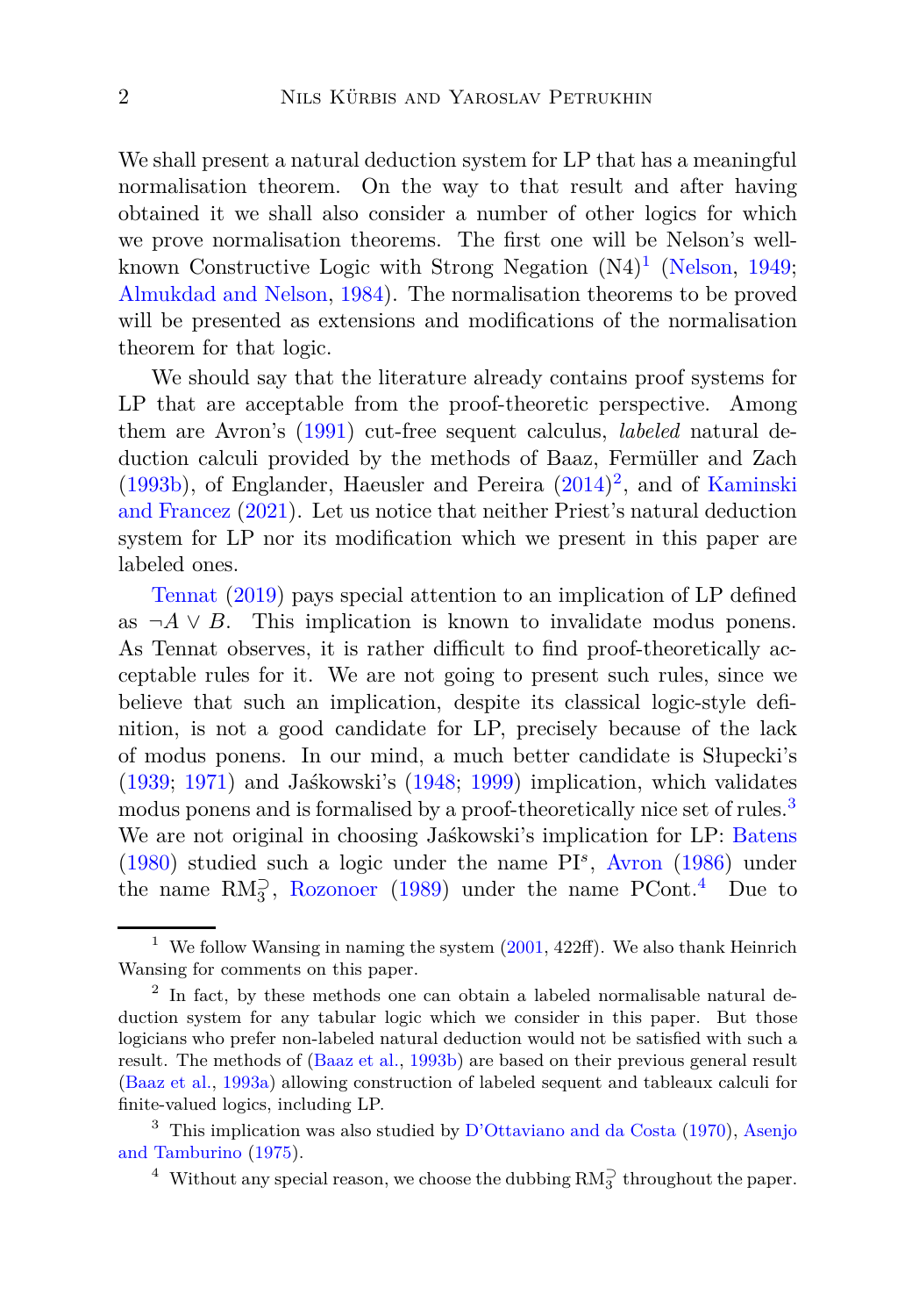[Avron](#page-38-0) [\(1991](#page-38-0))  $RM_3^{\supset}$  [has a cut-free sequent calculus. Due to](#page-38-9) Bolotov and Shangin [\(2012\)](#page-38-9) it has a linear Jaśkowski-style natural deduction system together with a proof-search procedure. A linear natural deduction system for  $\mathrm{RM}^{\supset}_{3}$  (and any other unary and binary truth-functional extension of LP) can be easily obtained by Kooi and Tamminga's [\(2012](#page-39-2)) results, but this system has nine rules for implication which is too much in our opinion. Moreover, most of these rules are far from being acknowledged to be proof-theoretically suitable. Consider, e.g., the rule *B* ∧ ¬*B* ⊢ ((*A* ⊃ *B*) ∧ ¬(*A* ⊃ *B*)) ∨ ¬*A*. Better rules may be found in [\(Petrukhin](#page-39-3), [2018](#page-39-3)), where generalised correspondence analysis is presented, but such a system has eleven rules for implication. We present one with four rules for implication and show that it is normalisable.

Yet another alternative for LP's implication is Sobociński's [\(1952\)](#page-40-5). Such a logic is known under the name  $RM_3$  from Anderson and Belnap's [\(1975](#page-37-3)) school of relevant logic.

Although a presentation of a normalisation theorem for LP fulfils our original plans, we decided to pay attention to some related logics, such as First Degree Entailment FDE, which is one of the most well-known, useful and successful members of the Anderson and Belnap [\(1975\)](#page-37-3) family of relevant logics. FDE is still actively studied despite its recent forty years anniversary (see [Omori and Wansing 2017](#page-39-4) on this issue). FDE can be formalised as the fragment of LP without Excluded Middle. Yet another interesting logic is a lesser known system called Par due to [Popov](#page-40-6) [\(1989](#page-40-6)) and Be due to [Avron](#page-38-0) [\(1991\)](#page-38-0) which is the fragment of  $\mathrm{RM}_3^{\supset}$  without Excluded Middle.

Once we turned to the field of paracomplete logics, it made sense to look at some of those which are not paraconsistent. Among such logics are Strong Kleene logic  $K_3$  [\(Kleene,](#page-39-5) [1938\)](#page-39-5) (an extension of FDE by Ex Falso Quodlibet), an implication-free fragment of Łukasiewicz's logic  $L_3$ [\(1920](#page-39-6)) (for an English translation see [\(Łukasiewicz](#page-39-7), [1970](#page-39-7), pp. 87–88)), the first many-valued logic) and Słupecki, Bryll and Prucnal's [\(1967](#page-40-7)) PComp (the name is due to [Popov 2009,](#page-40-8) it is an extension of Par by Ex Falso Quodlibet), which is an improvement of  $L_3$  in the sense that it enjoys the deduction theorem.

Cut-free sequent calculi for  $RM_3$ ,  $K_3$ ,  $PComp$ ,  $L_3$  may be found in the above mentioned paper by [Avron](#page-38-0) [\(1991\)](#page-38-0) (see also [Avron](#page-38-0), [1991](#page-38-0)). A

However, the dubbing PI<sup>s</sup> occurs from time to time in the English language literature. The dubbing PCont is the standard one in Russian language literature.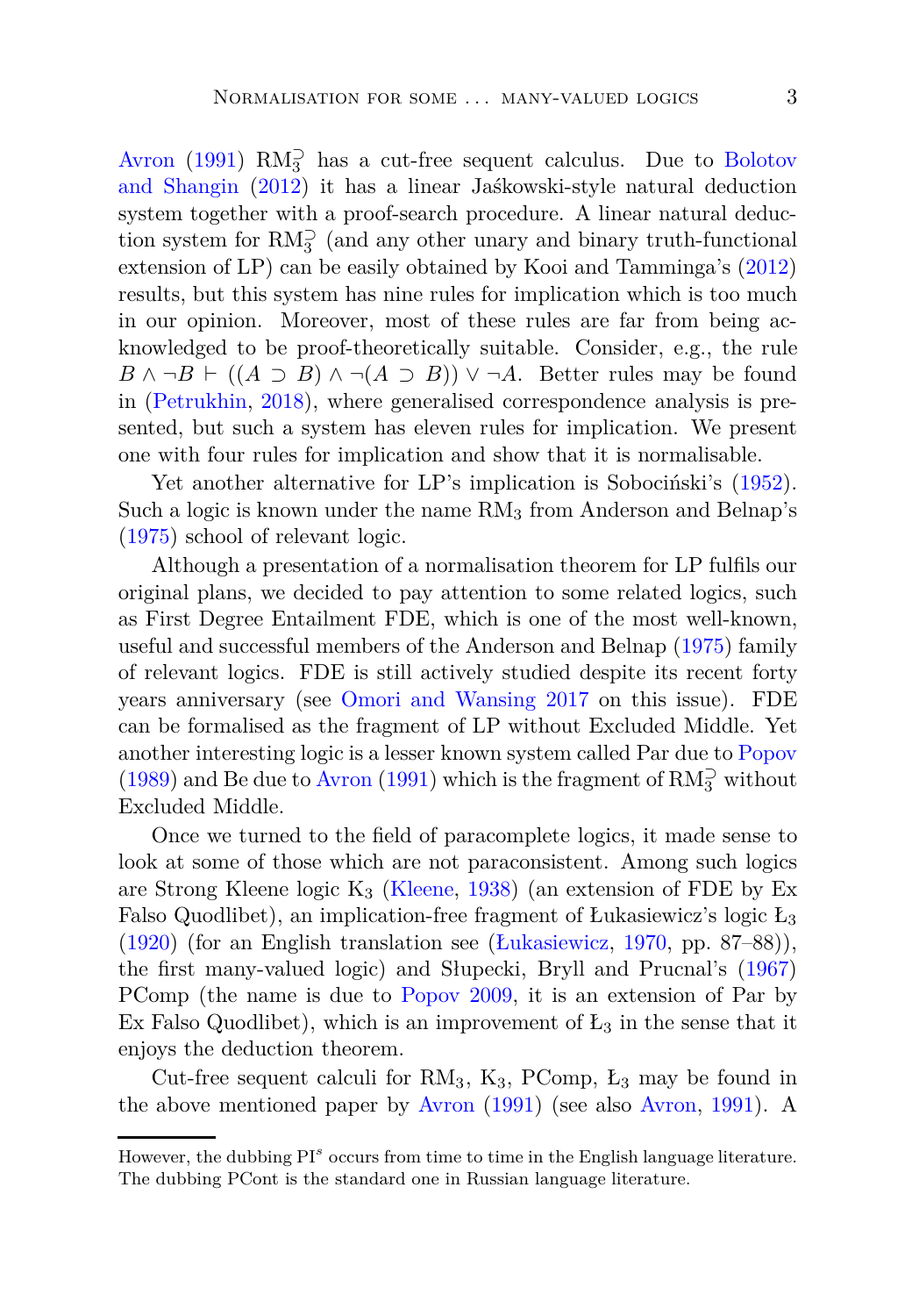cut-free sequent calculus for Par is presented in [\(Popov,](#page-40-6) [1989](#page-40-6)). See also [\(Pynko,](#page-40-9) [1999\)](#page-40-9) for cut-free sequent calculi for FDE, Par and some of their extensions. A natural deduction system for  $K_3$  which we are going to consider is a modification of Priest's system [\(Priest,](#page-40-1) [2002\)](#page-40-1). One may find natural deduction systems (with a huge amount of rules) for any unary/binary tabular extensions of  $K_3$  in [\(Tamminga](#page-40-10), [2014](#page-40-10)) and [\(Petrukhin,](#page-39-3) [2018\)](#page-39-3). A systematic treatment of linear-type natural deduction systems and automatic proof search for (unary and binary) truthtabular extensions of LP,  $K_3$  [and FDE may be found in \(](#page-39-8)Petrukhin and Shangin, [2017](#page-39-8), [2019,](#page-39-9) [2020\)](#page-40-11).

Finally, since most of the logics in question are extensions of Nelson's logic N4 or its implication-less fragment, which coincides with FDE (see figure [1](#page-8-0) for a diagram of their relations), it is reasonable to begin with the normalisation theorem for this logic. Prawitz [\(1965](#page-40-12), Appendix B §2) only observes that the system normalises, but does not carry out a proof. To our knowledge, this is the first detailed, direct proof of normalisation for Prawitz's formalisation of N4. After that, we prove normalisation for Prawitz's formalisation for intuitionist logic with strong negation  $(N3)^5$  $(N3)^5$ , which is an extension of N4 by the intuitionist *falsum* constant.

The structure of the paper is as follows. In section [3](#page-8-1) we recall Prawitz's formalisation of N4 and prove normalisation for it. In section [4](#page-13-0) we do the same for N3. Section [5](#page-16-0) is devoted to normalisation for First Degree Entailment, the Logic of Paradox and Strong Kleene Logic. In sections [6](#page-19-0) and [7](#page-21-0) we focus on the logics  $RM_3^{\supset}$  and  $RM_3$ , respectively. In section [8](#page-22-0) we consider the logics Par and PComp. Section [9](#page-27-0) contains concluding remarks. Appendix contains the semantics of the logics in question to make our paper self-contained. It also has some additional material regarding proofs of theorems.

We finish this section with some basic definitions regarding normalisation.

### 2. Terminological preliminaries

The definitions of the languages is standard, except that some of the logics to be considered in this paper have two negations, ¬ and ∼.

Deductions in natural deduction have the usual 'family tree shape', as Gentzen calls it. The top-most formulas or leaves of the tree are the

<span id="page-3-0"></span> $5$  Here, too, we adopt Wansing's name for the system [\(Wansing](#page-41-1), [2001,](#page-41-1) 423ff).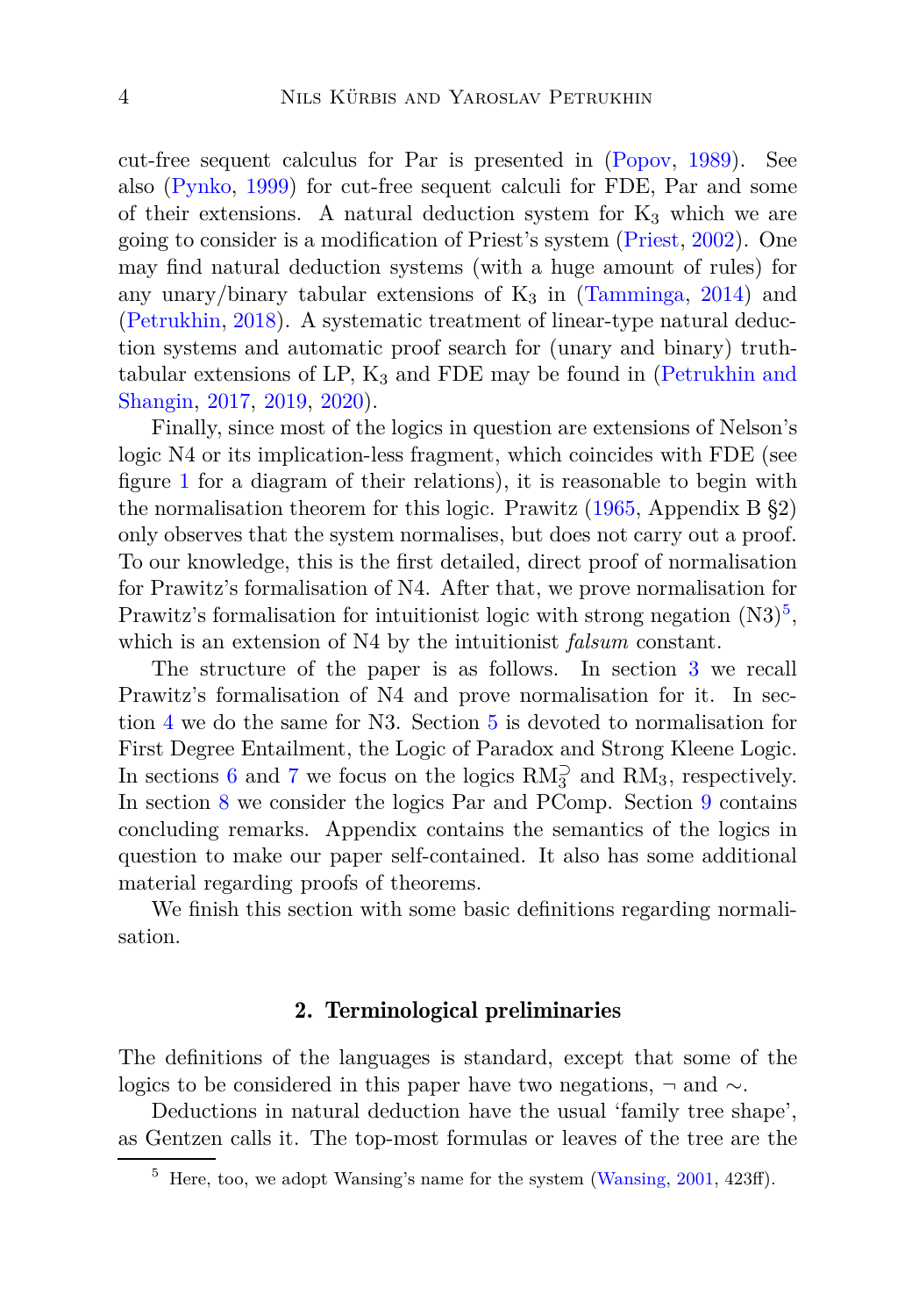assumptions of the deduction, the bottom-most formula or root of the three is its conclusion. We follow [Troestra and Schwichtenberg](#page-41-2) [\(2000](#page-41-2)) in the details.

Assumptions are assigned *assumption classes*. Formula occurrences of different types have different assumption classes, formula occurrences of the same type may belong to the same or to different assumption classes. Every assumption receives a label indicating the assumption class to which it belongs. The *discharge* or *closing* of assumption classes in a deduction is indicated by a square bracket around the formulas in the assumption class and repeating the label of the assumption class to the right of the line marking the inference at which it is discharged or closed. Assumptions that are not discharged or closed are *undischarged* or *open*. Empty assumption classes are permitted to allow for the possibility of *vacuous discharge*, where formulas in an assumption class are discharged that do not occur in the deduction.

Let *L* be a logic to be considered in this paper. Deductions in *L* are defined by induction. The basic case is that a formula occurrence  $A^i$ , where *i* marks an assumption class, is a deduction in *L* of the conclusion  $A$  from the open in the assumption class  $i$  containing  $A$  as its sole member. The induction step is carried out by applying the rules to be specified for each system, which also specify how discharge of assumption classes is effected by their applications.

Two operations on assumption classes are permitted. A label for an assumption class *i* already present in the deduction may be assigned to new assumptions that are of the same type as the formulas in *i*, and different assumption classes containing formulas of the same type may be relabelled with the same label. The former corresponds to making the same assumption multiple times; the latter is an operation corresponding to Contraction.

Definition 1. A formula is *atomic* if it contains no connectives. The *degree* of a formula is the number of connectives in *A*.

Note that ⊥, being a 0-place connective, is a formula of degree 1. We call ⊥ *falsum*

Many of the rules for the systems we are going to consider come in two kinds: one kind has the format of the usual introduction and elimination rules, where the introduction rules introduce formulas with one connective as the main operator and the elimination rules eliminate such formulas. The other kind concerns the introduction and elimination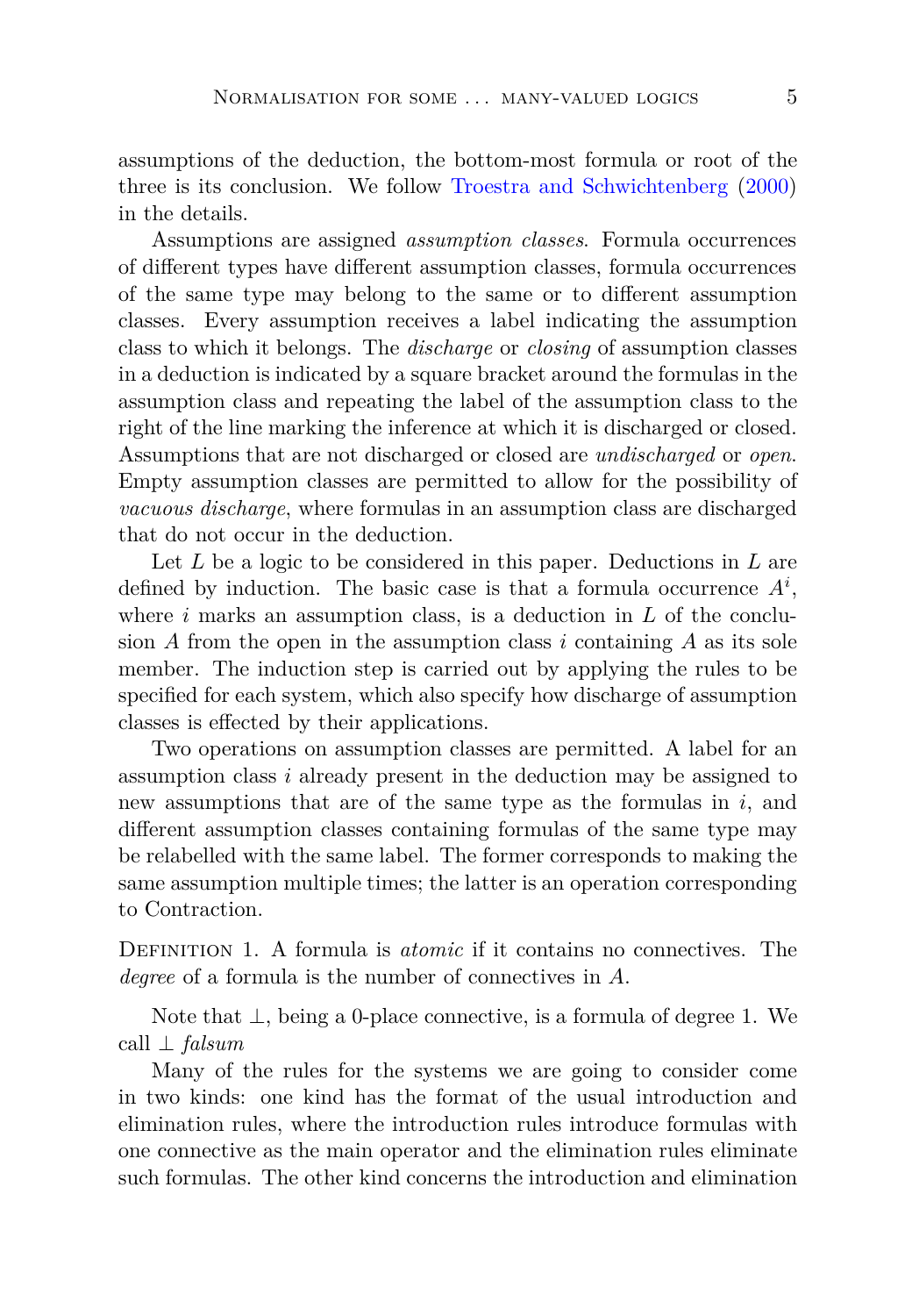of the negations of formulas. Introduction rules will be marked by labels of the format  $(*I)$  or  $(\neg *I)$ ,  $*$  is a connective, and elimination rules by  $(*E)$  or  $(\neg *E)$ . The major premise of an elimination rule is the formula that mentions the connectives in the general statement of the rules.

We distinguish tree elimination rules governing negation or ⊥:

$$
(\perp \mathcal{E}) \frac{\perp}{B} \qquad (\neg \perp) \frac{\neg A \qquad A}{\perp} \qquad (\mathcal{E}\mathcal{C}\mathcal{Q}) \frac{\neg A \qquad A}{B}
$$

<span id="page-5-0"></span>We may call the first *ex falso quodlibet*, the second *ex contradictione falsum* and the third *ex contradictione quodlibet*.

Definition 2. A *maximal formula* is an occurrence of a formula in a deduction that is the conclusion of an introduction rule and major premise of an elimination rule.

<span id="page-5-1"></span>Rules of the kind of disjunction elimination are called *del-rules*: for each logic it will be specified what its del-rules are.

DEFINITION 3 (Segment, Length & Degree of a Segment, Maximal Segment). (a) A *segment* is a sequence of two or more formula occurrences  $C_1 \ldots C_n$  in a deduction such that  $C_1$  is not the conclusion of a del-rule,  $C_n$  is not the minor premise of a del-rule and for every  $i < n$ ,  $C_i$  is minor premise of a del-rule and  $C_{i+1}$  its conclusion.

(b) The *length* of a segment is the number of formula occurrences of which it consists, its *degree* is their degree.

(c) A segment is *maximal* if and only if its last formula is major premise of an elimination rule.

Notice that we deviate from Prawitz and Troelstra and Schwichtenberg in that maximal segments consist of at least two formulas, while according to their notion, every maximal formula is a maximal segment of length 1. We find keeping the distinction between maximal segments and maximal formulas more perspicuous. This is reflected in the definition of the *rank* of a deduction:

Definition 4 (Rank of a Deduction). The *rank* of a deduction *Π* is the pair  $\langle d, l \rangle$  where *d* is the highest degree of any maximal formula or maximal segment in *Π*, and *l* is the sum of the number of maximal formulas and the sum of the lengths of all maximal segments in *Π*. If there are no maximal formulas or maximal segments in *Π*, *d* and *l* are both 0.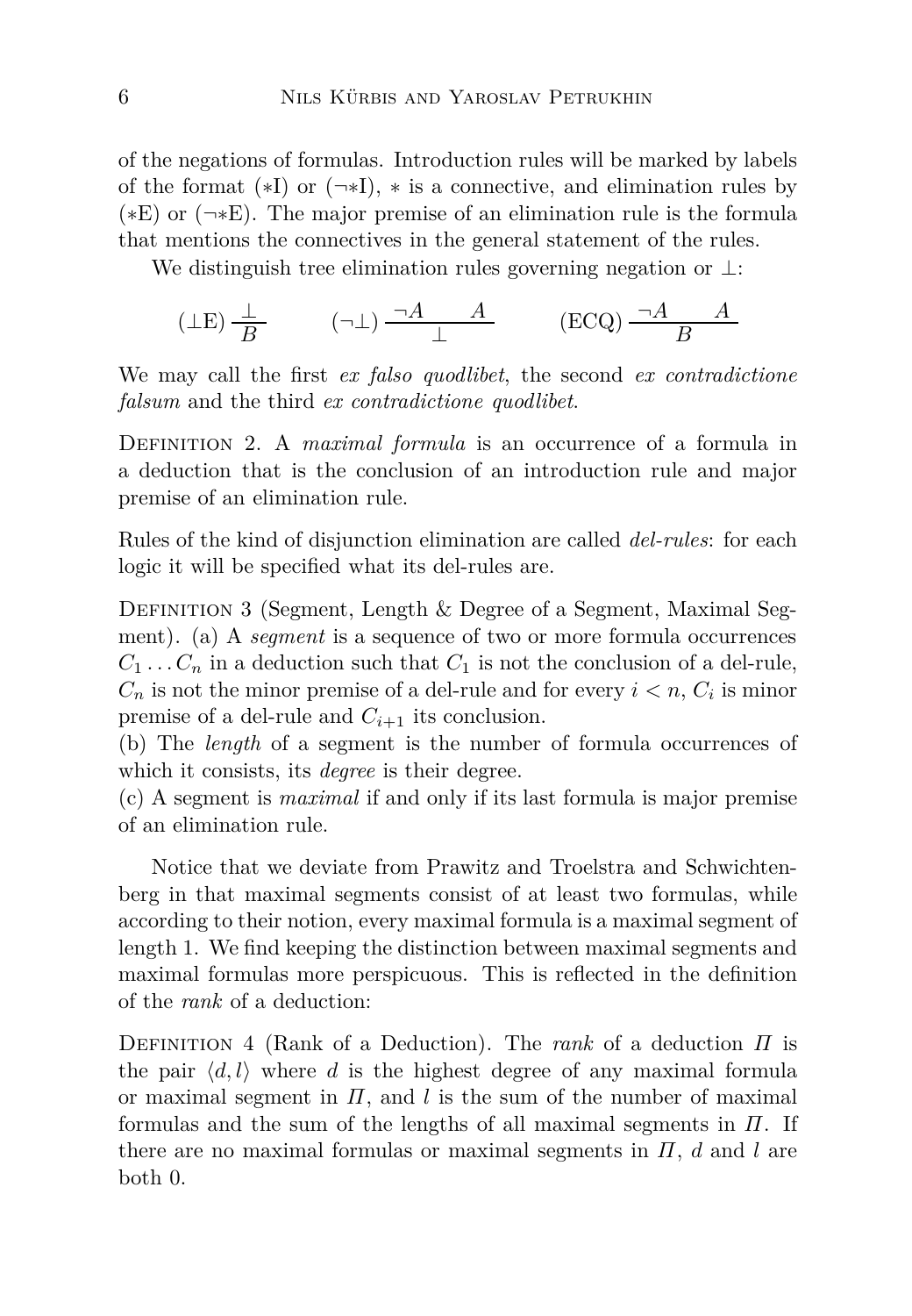Ranks are ordered lexicographically:  $\langle d, l \rangle < \langle d', l' \rangle$  iff either  $d < d'$ , or  $d = d'$  and  $l < l'$ .

We follow Troelstra and Schwichtenberg in that our definition of maximal segment is more general than that of Prawitz, who requires the first formula of a maximal segment to be derived by an introduction rule. Our normalisation theorems for N4 and N3 are therefore also slightly more general than the versions Prawitz has in mind.

DEFINITION 5. A deduction is *in normal form* if it contains neither maximal formulas nor maximal segments.

Finally, we need some notions regarding the formulas that occur on deductions.

DEFINITION 6. A deduction  $\Pi$  of a conclusion  $\Lambda$  from the undischarged assumptions *Γ* satisfies the *subformula property* iff every formula on the deduction is a subformula either of *A* or of a formula in *Γ*.

None of the logics discussed here has the subformula property. A different notion is therefore to be preferred. Many have the following property:

Definition 7. A deduction satisfies the *negation subformula property* iff every formula occurrence on it is either a subformula of an undischarged assumption or of the conclusion or it is the negation of such a formula.

Some only satisfy a weak version thereof:

Definition 8. A deduction satisfies the *weak negation subformula property* iff every formula occurrence on it is either a subformula of an undischarged assumption or of the conclusion or it is the negation of such a formula or it is an occurrence of  $\perp$  that is the conclusion of  $(\neg \perp)$ .

The logics which have Pierce's rule satisfy the specific version of negation and weak negation subformula property.

DEFINITION 9. A deduction  $\Pi$  of a conclusion  $\Lambda$  from the undischarged assumptions *Γ* satisfies the *Pierce subformula property* iff every formula on the deduction is a subformula either of *A* or of a formula in *Γ* or formulas of the form  $B \supset C$  that are discharged by Pierce's Rule and subformulas of formulas *C* that stand immediately below such formulas.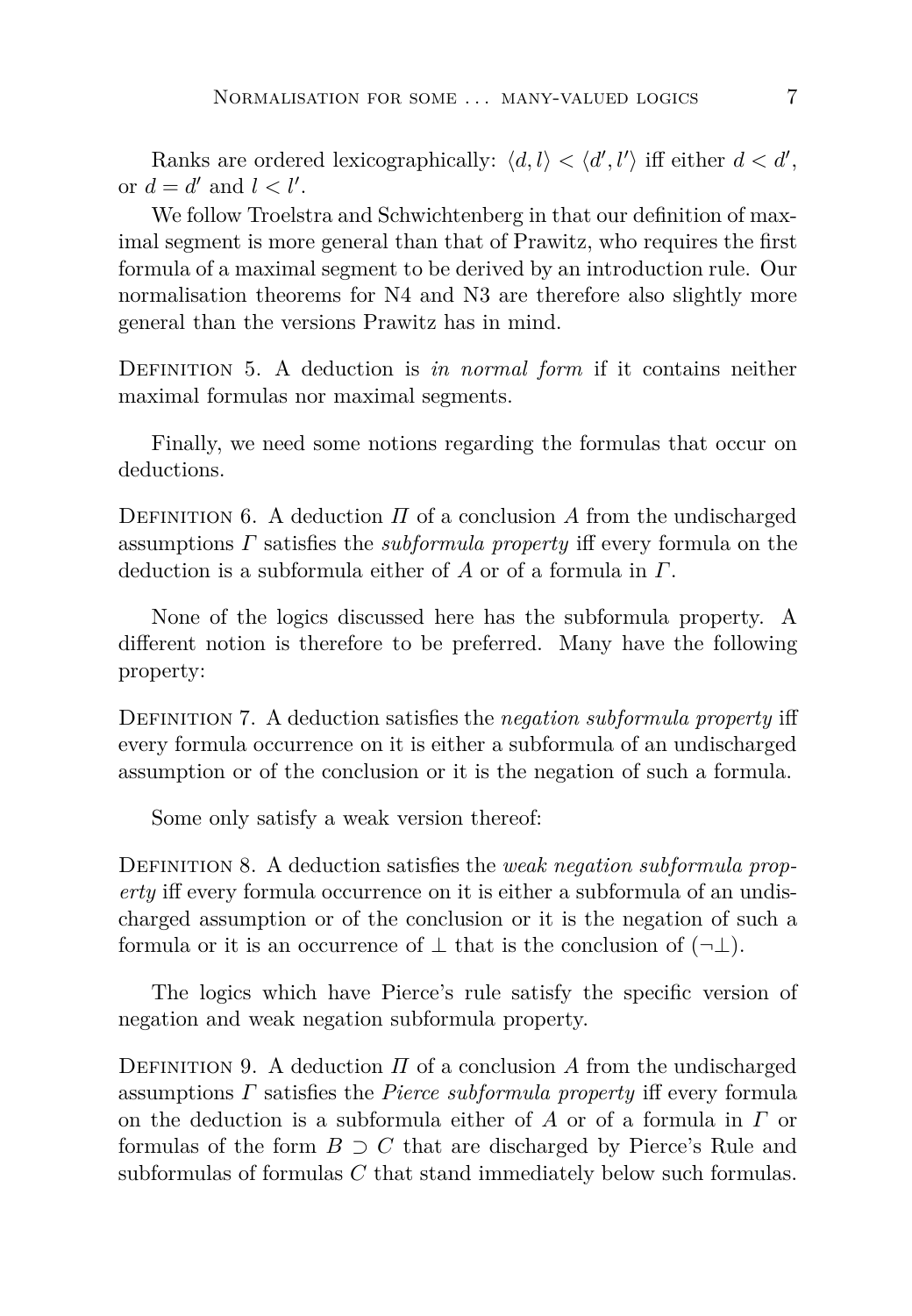DEFINITION 10. A deduction  $\Pi$  of a conclusion  $A$  from the undischarged assumptions *Γ* satisfies the *Pierce negation subformula property* iff every formula on the deduction is a subformula either of *A* or of a formula in *Γ* or formulas of the form *B* ⊃ *C* that are discharged by Pierce's Rule and subformulas of formulas *C* that stand immediately below such formulas or it is the negation of such a formula.

DEFINITION 11. A deduction  $\Pi$  of a conclusion  $A$  from the undischarged assumptions *Γ* satisfies the *Pierce weak negation subformula property* iff every formula on the deduction is a subformula either of *A* or of a formula in *Γ* or formulas of the form  $B \supset C$  that are discharged by Pierce's Rule and subformulas of formulas *C* that stand immediately below such formulas or it is the negation of such a formula or it is an occurrence of  $\perp$  that is the conclusion of  $(\neg \perp)$ .

Proofs that deductions satisfy these notions appeal to Prawitz's notion of a path in a deduction:

DEFINITION 12. A *path* in a deduction is a sequence of formulas  $A_1 \ldots A_n$ such that  $A_1$  is an assumption not discharged by a del-rule; (a) if  $A_i$  is not major premise of a del-rule, then  $A_{i+1}$  is the conclusion of the rule, (b) if  $A_i$  is major premise of a del-rule, then  $A_{i+1}$  is an assumption discharged by that rule; and  $A_n$  is either the conclusion of the deduction or the minor premise of  $(\supset E)$ ,  $(\neg \bot)$  or  $(ECQ)$ .

Philosophical Comment. The negation subformula is philosophically well motivated, if negation and affirmation are taken as being on a par. Intuitionists tend to give affirmation priority over negation, and define the latter notion in terms of the affirmation of  $A \supset \perp$ , which of course contains a formula that cannot be affirmed as a subformula. [Kürbis](#page-39-10) [\(2015](#page-39-10)) argues that this attempted definition, however, is unsuccessful, and that this provides a motivation for treating negation as equally primitive as affirmation.<sup>[6](#page-7-0)</sup> N4 is a natural logic for such an approach, provided it is agreed that affirmation and negation run in parallel and do not interact formally. On the other hand, it is natural to consider affirmation and negation to be exclusive, which is captured by  $(\neg \bot)$ , if  $\bot$  is governed by (⊥E) and thereby guaranteed to be an absurdity. This motivates the weak negation subformula property, and consequently, N3 is a natural

<span id="page-7-0"></span> $6$  But see [\(Kürbis,](#page-39-11) [2019](#page-39-11), Ch 5) for critical assessment of this option.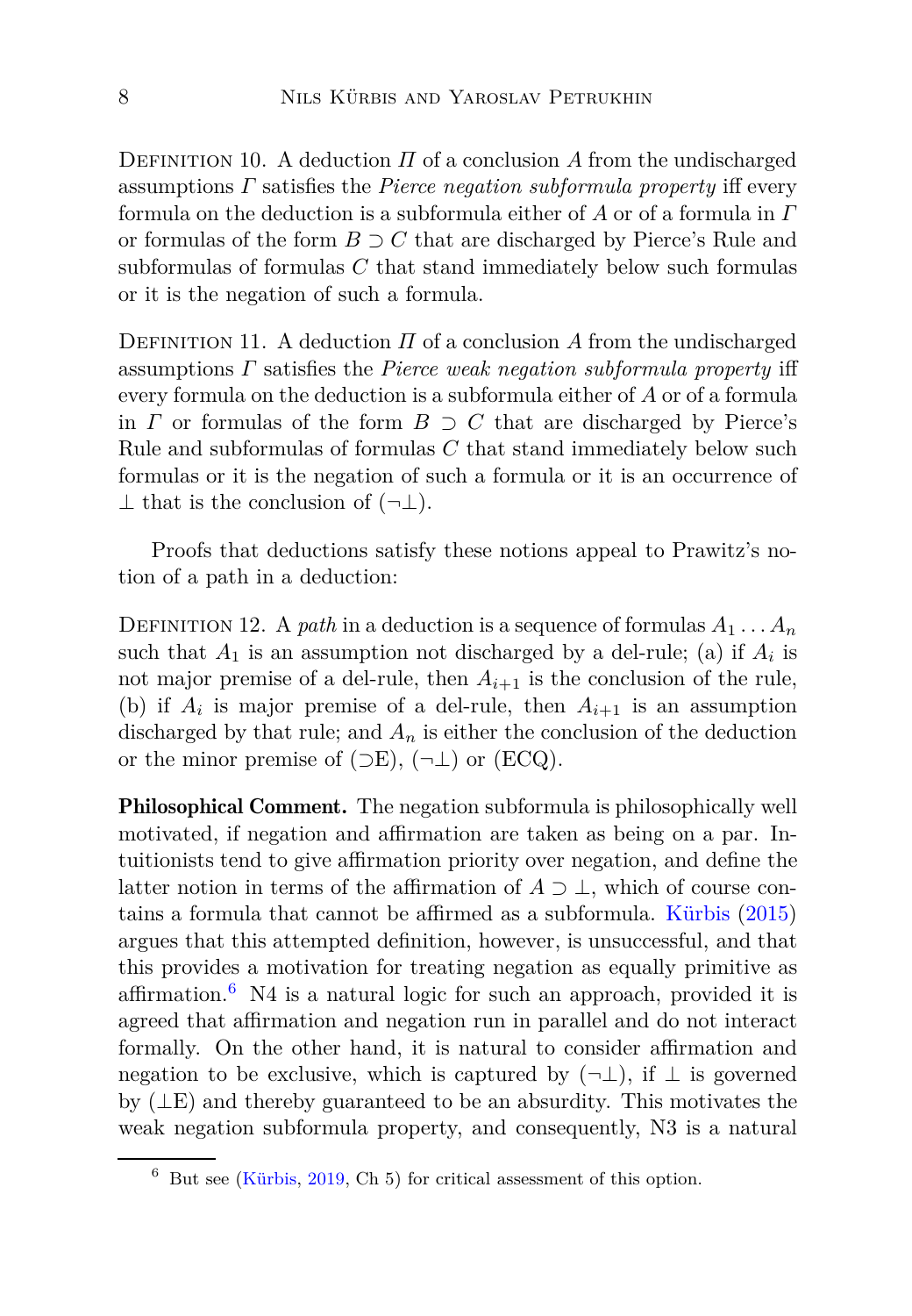

<span id="page-8-0"></span>Figure 1. A Hasse-style diagram of the logics in question ordered by inclusion. By dashed lines we indicate that a logic extends another *only* by rules of inference, by ordinary lines we indicate that a logic extends another *also* by connectives, by dotted line we indicate that a logic can be formulated as an extension of another only by rules of inference, but we also consider its version obtained by adding the constant falsum.

<span id="page-8-1"></span>logic for this approach to negation and affirmation. The Pierce subformula property and its variations may be more difficult to motivate, but this is not our concern here.

## 3. Nelson's Logic N4

Prawitz [\(1965](#page-40-12), 97f) formalises Nelson's Constructive Logic with Strong Negation (N4) in a system of natural deduction as an extension of intuitionist positive logic:

$$
(\wedge I) \quad \frac{A \quad B}{A \wedge B} \qquad (\wedge E) \quad \frac{A \wedge B}{A} \qquad \frac{A \wedge B}{B}
$$
\n
$$
[A]^i
$$
\n
$$
(J) \quad \frac{B}{A \supset B} i \qquad (\supset E) \quad \frac{A \supset B}{B} A
$$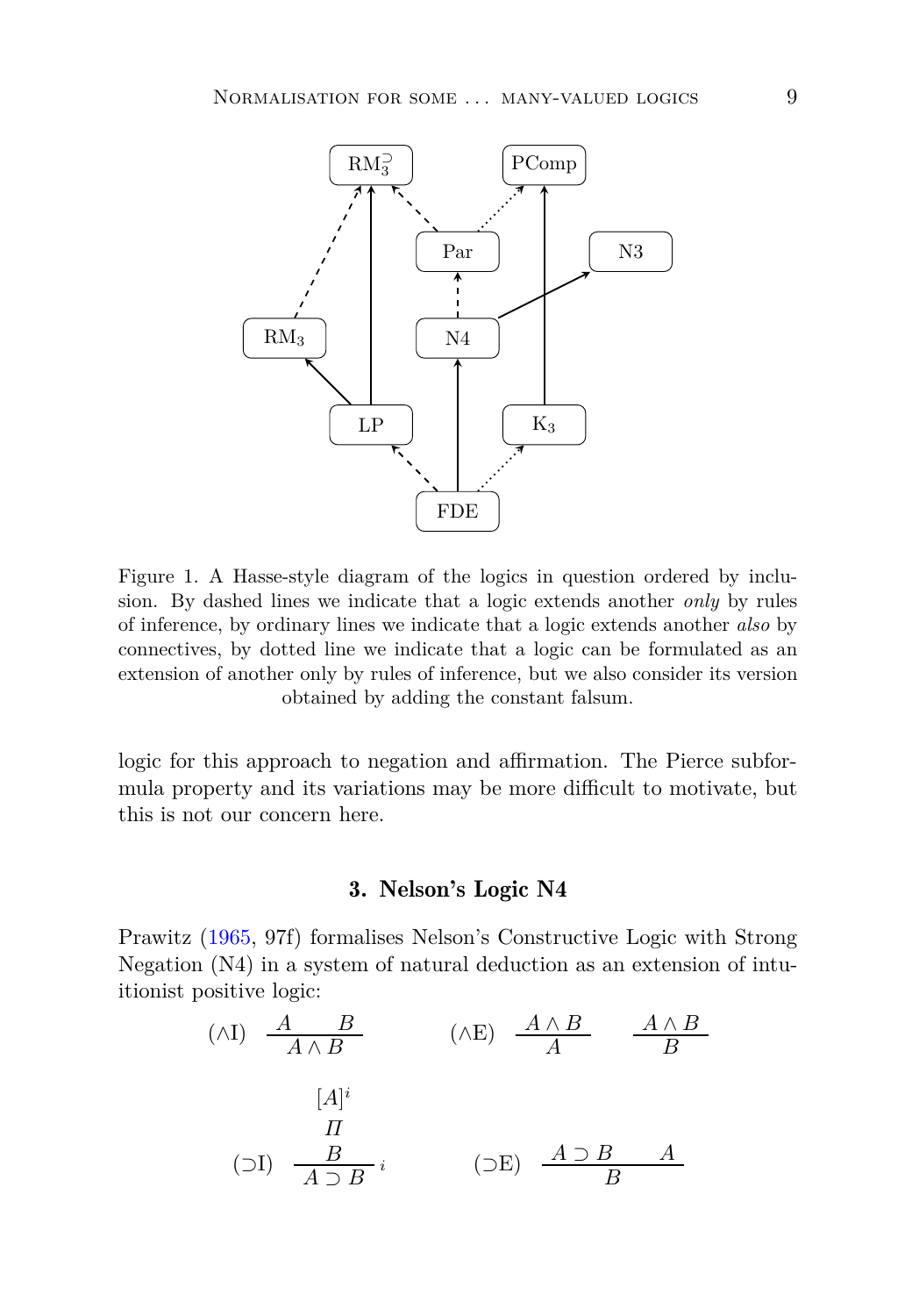$$
[A]^i \t [B]^j
$$
\n
$$
[A \vee B \qquad \frac{B}{A \vee B} \qquad (\vee E) \qquad \frac{A \vee B}{A \vee B} \qquad C \qquad C \qquad C \vdots
$$
\n
$$
(\neg \wedge I) \qquad \frac{\neg A}{\neg (A \wedge B)} \qquad \frac{\neg B}{\neg (A \wedge B)}
$$
\n
$$
[\neg A]^i \qquad [\neg B]^j
$$
\n
$$
[A \wedge B] \qquad C \qquad C \qquad C \vdots
$$
\n
$$
(\neg \vee I) \qquad \frac{\neg A}{\neg (A \vee B)} \qquad \frac{\neg B}{\neg (A \vee B)} \qquad (\neg \vee E) \qquad \frac{\neg (A \vee B)}{\neg A} \qquad \frac{\neg (A \vee B)}{\neg B}
$$
\n
$$
(A \supseteq B) \qquad (A \supseteq B) \qquad (A \supseteq B)
$$

$$
(\neg \supset I) \quad \frac{A}{\neg(A \supset B)} \qquad (\neg \supset E) \quad \frac{\neg(A \supset B)}{A} \qquad \frac{\neg(A \supset B)}{\neg B}
$$
\n
$$
(\neg \neg I) \quad \frac{A}{\neg \neg A} \qquad (\neg \neg E) \quad \frac{\neg \neg A}{A}
$$

The del-rules of N4 are ( $\vee$ E) and ( $\neg$  $\wedge$ E).

Prawitz notes that a normalisation theorem is provable for this logic, by extending the techniques he used for proving the normalisation theorem of intuitionist logic, without giving the details. As it will form the basis of the other logics to be considered in this paper, we begin by proving normalisation for N4.[7](#page-9-0)

<span id="page-9-0"></span> $^7\,$  Prawitz's formalisation does not contain the rules for negated disjunctions, but he observes that such rules could be added and that disjunction can be defined in the usual way, and then such rules are derivable. One of Kamide and Wansing's [\(2015,](#page-39-12) 58f, 68) formalisation of Nelson's logic contains primitive rules for negated disjunctions and is thus the same as ours. They prove normalisation for a version that adds the rules  $(\neg\neg I)$ ,  $(\neg\neg E)$  and the DeMorgan Laws mentioned later at the very beginning of section 4.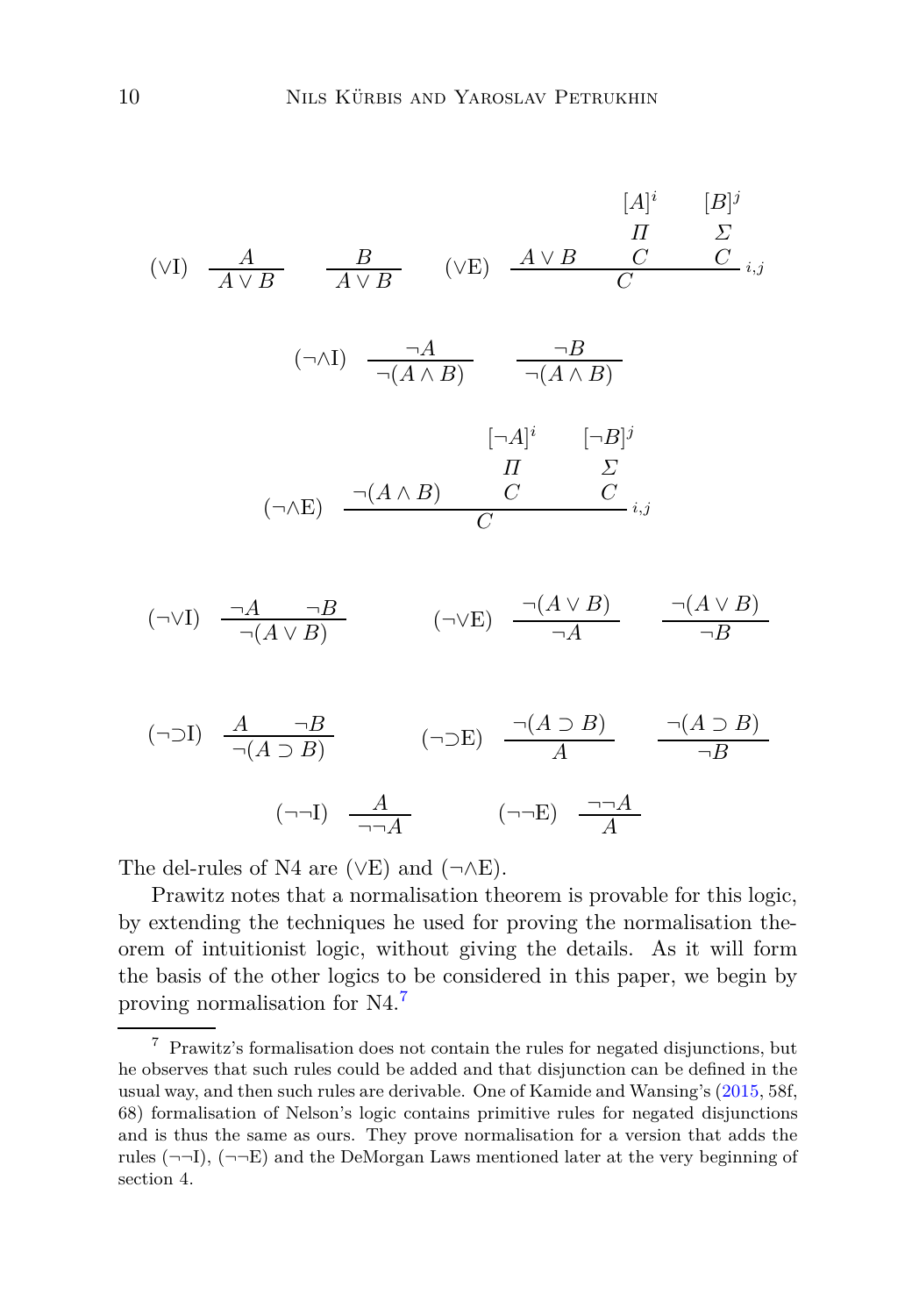To prove normalisation for N4, we give reduction steps for removing maximal formulas from deductions and permutative reduction steps for rearranging deductions so as to avoid maximal segments. Following common terminology, we call the former detour conversions, the latter permutation conversions. Repeated application of permutation conversions turns a maximal segment in Prawitz's narrower sense into a maximal formula, which is to be removed by a detour conversion. The conversions are, *mutatis mutandis*, like those for deductions in intuitionist logic. The rules for double negation introduce new but evident cases.

A deduction *Π* on top of an open assumption in square brackets [*A*] of a deduction  $\Sigma$  indicates that each formula in the assumption class to which *A* belongs is concluded by *Π*.

(I) Detour Conversions

1. Conjunction

$$
\begin{array}{ccc}\n\Pi_1 & \Pi_2 \\
\underline{A_1} & \underline{A_2} \\
\underline{A_1 \wedge A_2} & \rightsquigarrow & \underline{A_i} \\
\underline{A_i} & \Xi\n\end{array}
$$

where  $i = 1$  or  $i = 2$ .

2. Disjunction

$$
\begin{array}{ccc}\n\Sigma & [A_1]^i & [A_2]^j & \Sigma \\
\hline\nA_i & \Pi_1 & \Pi_2 & [A_i] \\
\hline\nA_1 \vee A_2 & C & C \\
\hline\nC & \Sigma & \Sigma\n\end{array}
$$

where  $i = 1$  or  $1 = 2$ .

3. Implication

$$
\begin{array}{ccc}\n[A]^i & & \Sigma \\
\varPi & & & [A] \\
\hline\nB & & \Sigma & \leadsto & \varPi\n\end{array}
$$

$$
\begin{array}{ccc}\n\frac{D}{A \supset B} i & \stackrel{\triangle}{=} & \leadsto & \Pi \\
\frac{B}{B} & & \stackrel{\triangle}{=} & \Xi\n\end{array}
$$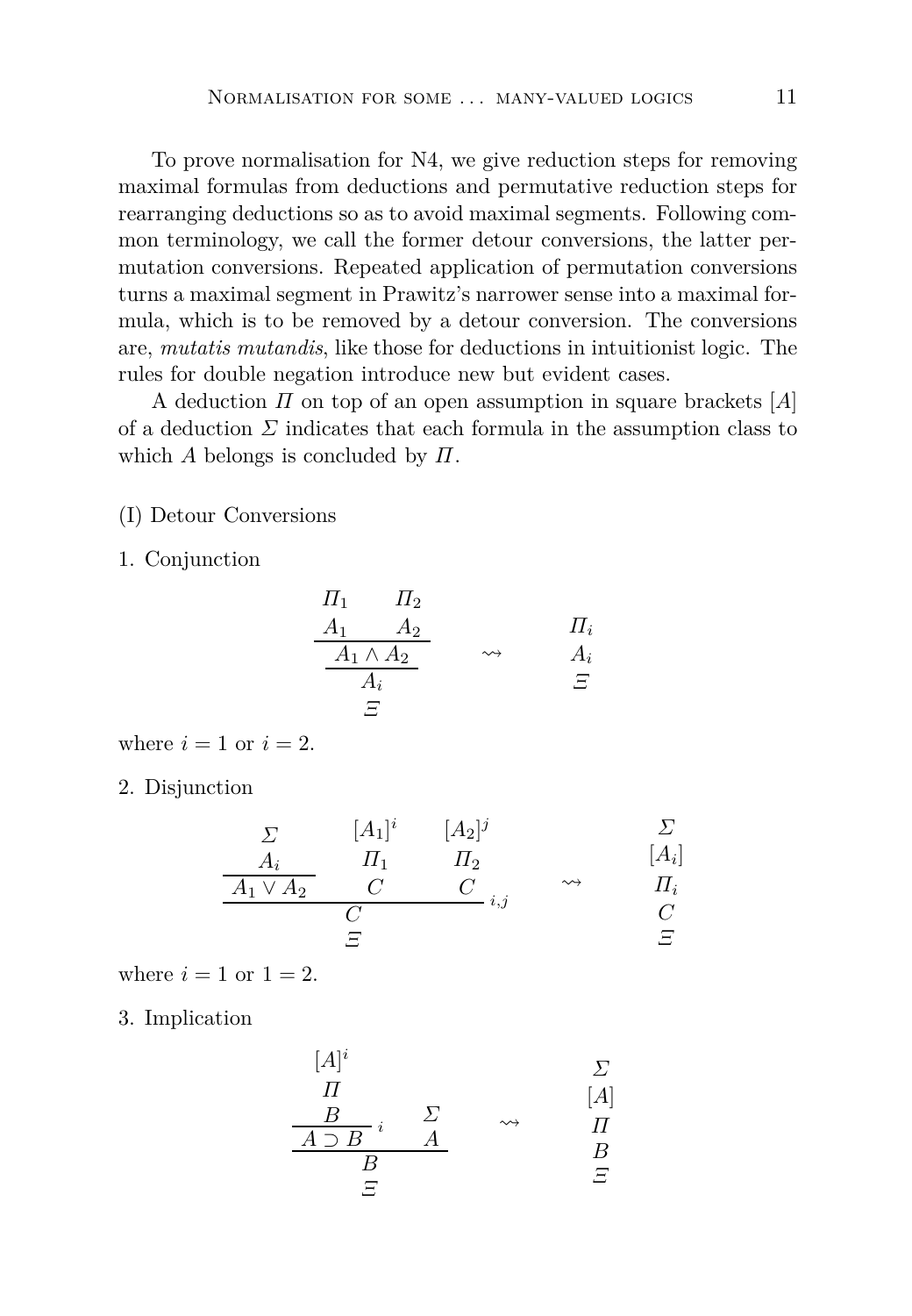4. Negated Conjunction

$$
\begin{array}{ccc}\n\Sigma & [\neg A_1]^i & [\neg A_2]^j & \Sigma \\
\hline\n\frac{\neg A_i}{\neg (A_1 \land A_2)} & C & C \\
\hline\nC & \Sigma & \n\end{array} \quad \begin{array}{ccc}\n\square & \neg A_i \\
\uparrow & \square \\
\downarrow & \n\end{array}
$$

where  $i = 1$  or  $1 = 2$ .

5. Negated Disjunction

$$
\frac{\Pi_1 \qquad \Pi_2}{\neg A_1 \qquad \neg A_2} \qquad \qquad \Pi_i
$$
\n
$$
\frac{\neg (A_1 \lor A_2)}{\neg A_i} \qquad \leadsto \qquad \frac{\Pi_i}{\neg A_i}
$$
\n
$$
\Xi
$$

where  $i = 1$  or  $i = 2$ .

6. Negated Implication

$$
\begin{array}{ccc}\n\Pi & \Sigma \\
\underline{A & \neg B} \\
\hline\n\neg(A \supset B) & \leadsto & A \\
\underline{A} & \Xi \\
\Xi & & \Sigma \\
\hline\n\Pi & \Sigma \\
\hline\n\neg(B & \neg B) & \leadsto & \neg B \\
\hline\n\neg B & & \Xi\n\end{array}
$$

6. Double Negation:

$$
\begin{array}{ccc}\n\Pi \\
\hline\n\frac{A}{\neg\neg A} & \rightsquigarrow & A \\
\hline\n\frac{A}{A} & \stackrel{\frown}{\Xi}\n\end{array}
$$

(II) Permutation Conversions.

These work as in intuitionist logic by permuting the application of the elimination rule to the last formula of the segment upwards. We begin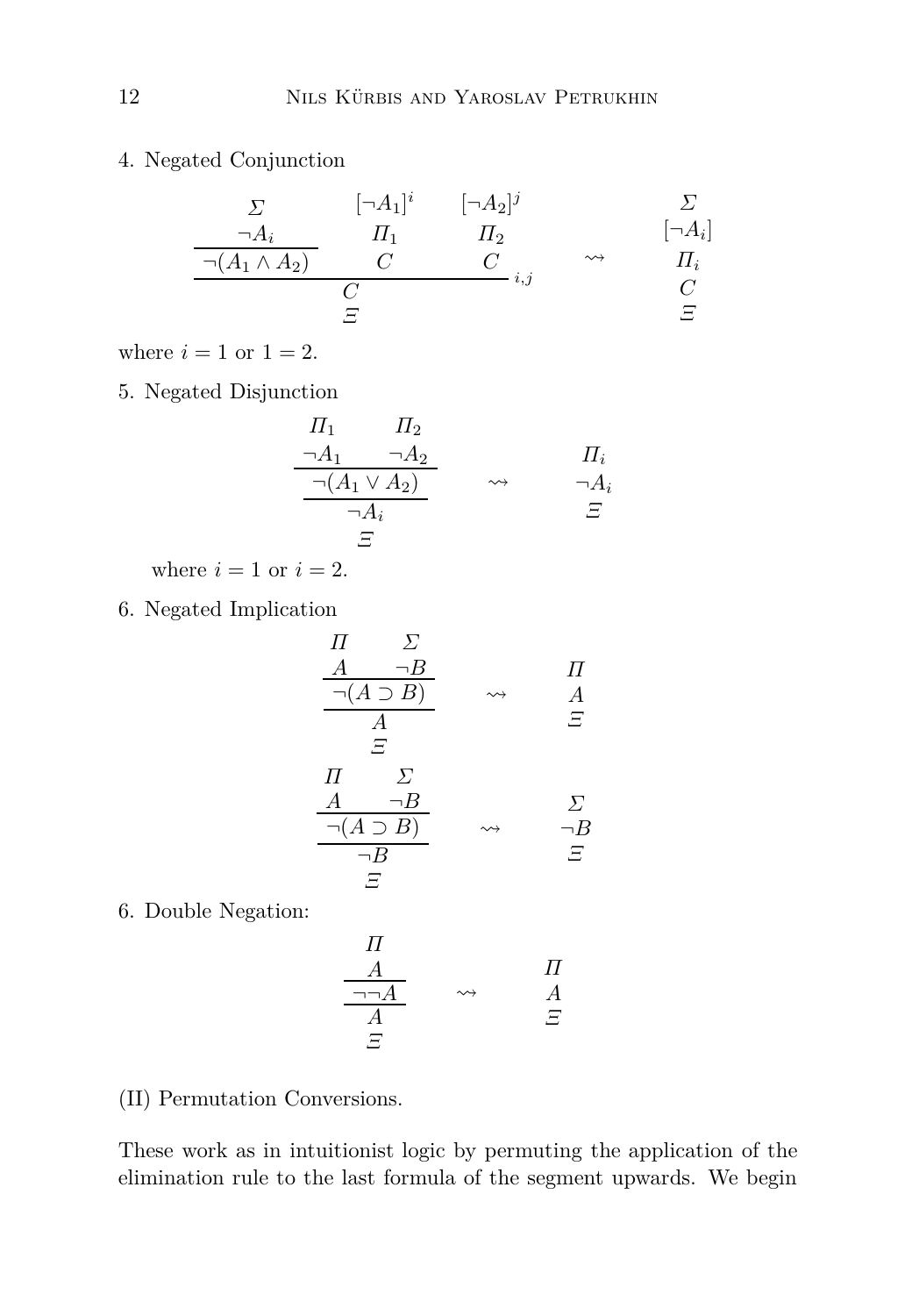with give an example familiar from intuitionist logic and then an example for rules specific to N4. The other cases are similar.

$$
[A]^{i} \t [B]^{j}
$$
\n
$$
\begin{array}{c|c}\n & A \vee B & C \wedge D & C \wedge D \\
 & C \wedge D & C \wedge D \\
 & \searrow \\
 & \searrow \\
 & [A]^{i} & [B]^{j} \\
 & H & \Sigma \\
 & \searrow \\
 & A \vee B & D & D \\
 & D & \searrow \\
 & D & \searrow \\
 & \searrow \\
 & [A]^{i} & [B]^{j} \\
 & H & \Sigma \\
 & \searrow \\
 & [A \wedge B) & \neg C & \neg C \\
 & \searrow \\
 & \searrow \\
 & [A]^{i} & [B]^{j} \\
 & H & \Sigma \\
 & \searrow \\
 & [A \wedge B) & \overline{C} & \overline{C} \\
 & \searrow \\
 & [A \wedge B) & \overline{C} & \overline{C} \\
 & \searrow \\
 & [A \wedge B) & \overline{C} & \overline{C} \\
 & \searrow \\
 & [A \wedge B) & \overline{C} & \overline{C} \\
 & \searrow \\
 & [A \wedge B) & \overline{C} & \overline{C} \\
 & \searrow \\
 & [A \wedge B) & \overline{C} & \overline{C} \\
 & \searrow \\
 & [A \wedge B) & \overline{C} & \overline{C} \\
 & \searrow \\
 & [A \wedge B) & \overline{C} & \overline{C} \\
 & \searrow \\
 & [A \wedge B) & \overline{C} & \overline{C} \\
 & \searrow \\
 & [A \wedge B) & \overline{C} & \overline{C} \\
 & \searrow \\
 & [A \wedge B) & \overline{C} & \overline{C} \\
 & \searrow \\
 & [A \wedge B) & \overline{C} & \overline{C} \\
 & \searrow \\
 & [A \wedge B) & \overline{C} & \overline{C} \\
 & \searrow \\
 & [A \wedge B) & \overline{C} & \overline{C} \\
 & \searrow \\
 & [A \wedge B) & \overline{C} & \overline{C} \\
 & \searrow \\
 & [A \wedge B) & \overline{C} & \overline{C} \\
 & \searrow \\
 & [A \wedge B) & \overline{C} & \overline{C} \\
 & \searrow \\
 & [A \wedge B) & \overline{C} & \overline{C} \\
 & \searrow \\
 & [A \wedge B) & \overline{C} & \overline{C} \\
 & \searrow \\
 & [A \wedge B) & \overline{C} & \over
$$

This completes the reduction steps.

We now prove that every deduction in N4 can be brought into normal form. In the choice of a suitable maximal formula or segment to which to apply the reduction steps, we follow Prawitz [\(1965](#page-40-12), p. 50).

 $\overline{C}$ 

Theorem 1. Any deduction *Π* of *A* from open assumptions *Γ* in N4 can be brought into a deduction in normal form of *A* from some of *Γ*.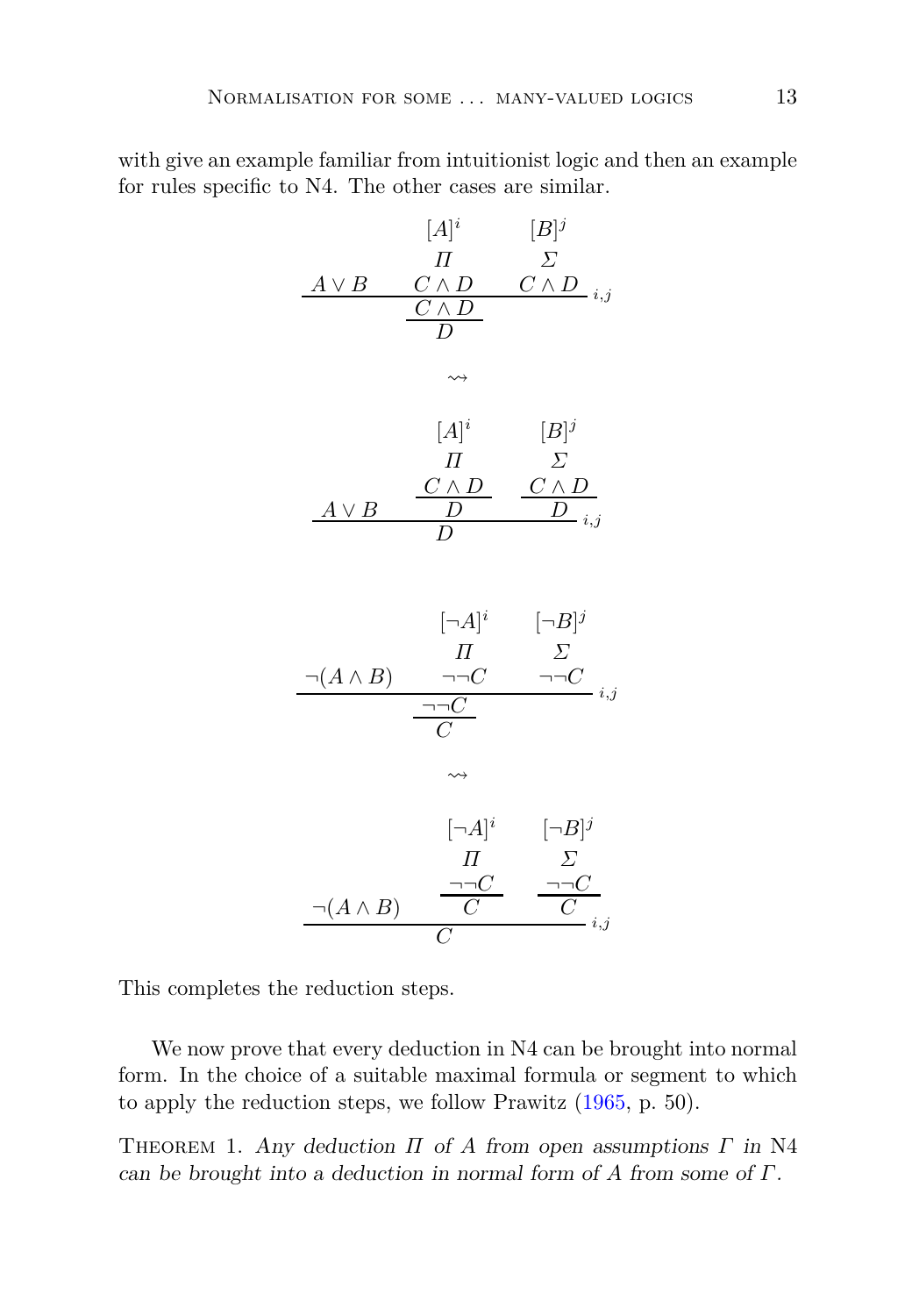PROOF. By induction over the rank of deductions and applying the reduction steps. Take a maximal formula or maximal segment of highest degree such that (i) no maximal formula or segment of highest degree stands above it in the deduction, (ii) no maximal formula or segment of highest degree stands above a minor premise of the elimination rule of which the maximal formula or segment is the major premises, and (iii) no maximal segment of highest degree contains a formula that is minor premise of the elimination rule of which the maximal formula or maximal segment is the major premise. This reduces the rank of the deduction. ⊣

<span id="page-13-1"></span>THEOREM 2. Deductions in normal form in N4 have the negation subformula property.

PROOF. This follows from two facts. (1) on any path in a deduction in normal form, the major premises of elimination rules precede the conclusions introduction rules: if some conclusion of an introduction rule preceded some major premise of an elimination rule, there'd either be a maximal formula or there'd be a segment beginning with a conclusion of an introduction rule and ending with a major premise of an elimination rule, both of which are excluded by the normality of the deduction. (2) Consider a main path in a deduction be one that ends in the conclusion: inspection of the rules shows that the theorem is fulfilled for main paths. The theorem follows by induction over the order of paths, where a main path has order 0 and a path has order  $i+1$  if it ends in the minor premise of (⊃E) the major premise of which is on a path of order *i*. ⊣

### 4. Intuitionist Logic with Strong Negation N3

<span id="page-13-0"></span>Prawitz [\(1965,](#page-40-12) p. 98) suggests adding Nelson's Strong Negation to intuitionist logic. The result is the logic Wansing calls N3. To do so it suffices to add the *falsum* constant  $\perp$  to N4, and let it be governed by the rule:

$$
(\perp \to) \frac{\perp}{B}
$$

where *B* may be restricted to range over atomic formulas or their strong negations, the general case following by induction over the complexity of formulas.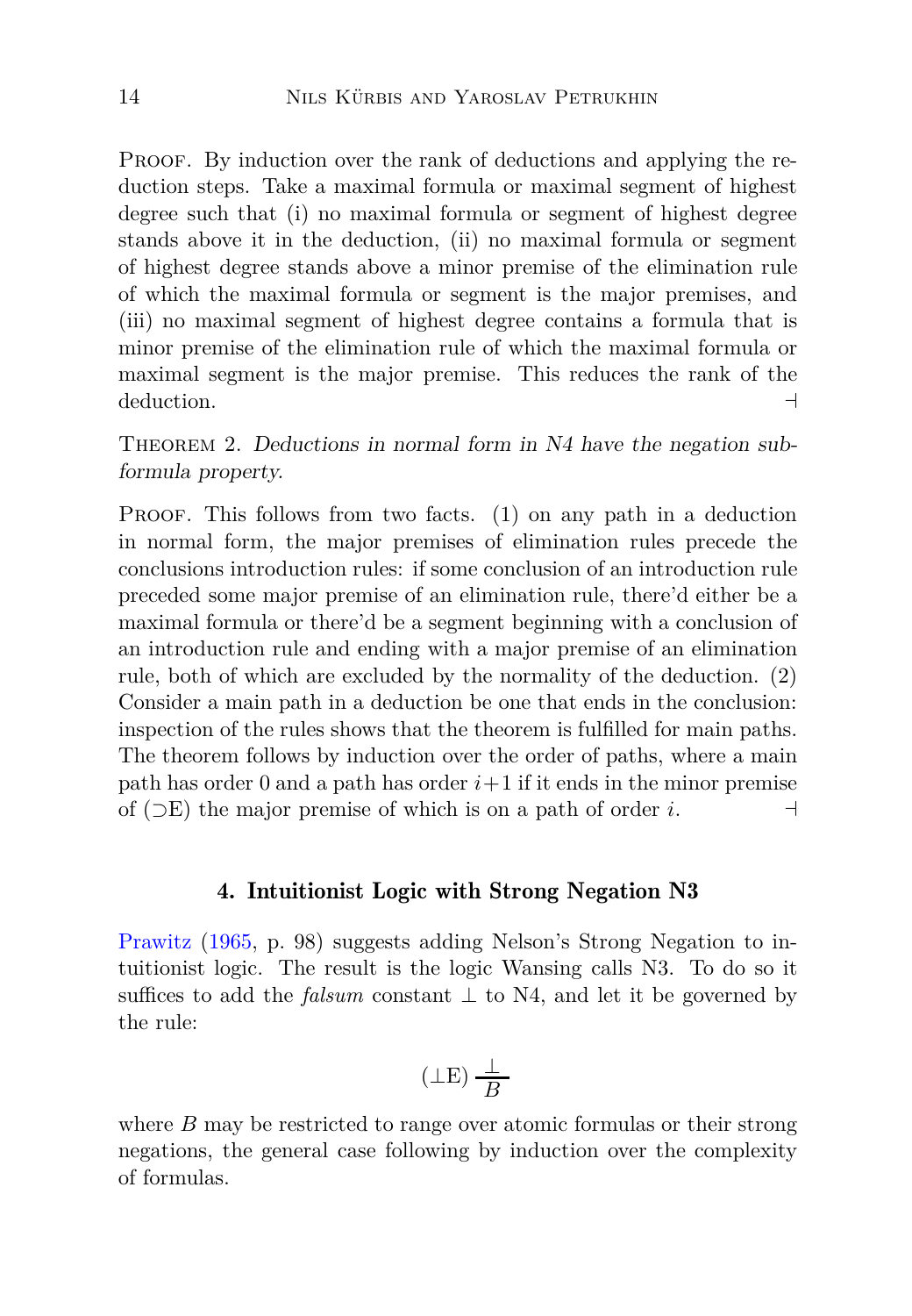The intuitionist negation of *A*,  $\sim A$ , is defined as usual as  $A \supset \perp$ .  $\perp$  and strong negation are connected by a bridge principle that is also added to N4:

$$
(\neg \bot) \, \frac{\neg B \qquad B}{\bot}
$$

where *B* may be restricted to atomic formulas. The latter is established by virtue of the following transformations and an induction over the complexity of formulas:

$$
\frac{\neg\neg B \quad \neg B}{\perp} \quad \leadsto \quad \frac{\neg B \quad \frac{\neg B}{B}}{\perp}
$$
\n
$$
\frac{\neg(A \supset B) \quad A \supset B}{\perp} \quad \leadsto
$$
\n
$$
\frac{\neg(A \supset B) \quad A \supset B}{\neg B} \quad \frac{A \supset B}{A}
$$
\n
$$
\frac{\neg(A \vee B) \quad A \vee B}{\perp}
$$
\n
$$
\downarrow
$$
\n
$$
\frac{\neg(A \vee B) \quad A \vee B}{\perp}
$$
\n
$$
\frac{\neg(A \vee B)}{\neg A} \quad [A]^i \quad \frac{\neg(A \vee B)}{\neg B} \quad [B]
$$
\n
$$
\frac{A \vee B}{\perp} \quad \frac{\neg(A \vee B)}{\perp} \quad i,j
$$

The case for conjunction mirrors the one for disjunction. There is obviously no need to allow *B* to be  $\perp$ , as such an application of  $(\neg \perp)$  (or  $(µE)$ , for that matter) concludes  $µ$  from  $µ$  and is hence redundant. We have  $\neg A \supset \sim A$ , but not the converse.

⊥

⊥

Thus,  $N3 = N4 + (\perp E) + (\neg \perp)$ , with the added rules subject to the restriction that *B* be atomic. To show that deductions in N3 normalise, it suffices to add two further conversion to those for deductions in N4. The restrictions on *B* absolve us from adding detour conversions to handle the cases where a premise of  $(\neg \bot)$  is the conclusion of an introduction rule or where the conclusion of  $(LE)$  is major premise of an elimination rule. However,  $(\perp E)$  is effectively also an introduction rule for strong negations of atomic formulas and  $(\neg \bot)$  the corresponding elimination rule. Counting applications of these rules in the way just specified and the

*j*

⊥ *i,j*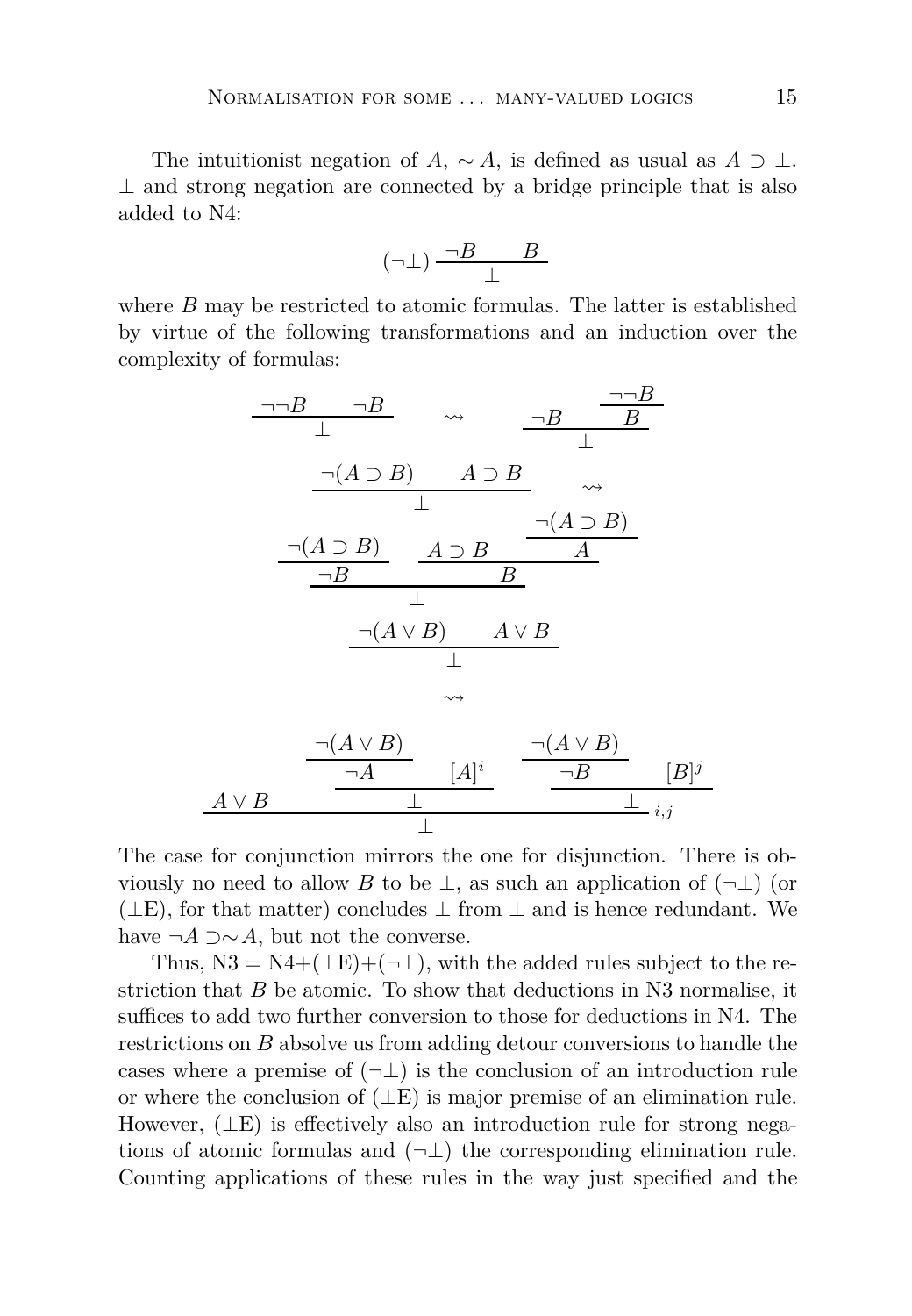premise of  $(\neg \bot)$  containing negation to be their major premises means that we can leave definition [2](#page-5-0) untouched.

Note that we do not count  $(\neg \bot)$  as an introduction rule for  $\bot$ : applications of this rule followed by  $(LE)$  cannot in general be removed from deductions.

Clearly, it is superfluous to derive a premise of  $(\neg \bot)$  by  $(\bot E)$  or to derive the premise of  $(µE)$  by  $(¬⊥)$ . We continue the numbering of detour conversions of N4:

7. *Falsum*

$$
\begin{array}{ccc}\n\Pi & & \Sigma & & \Pi \\
\frac{\bot}{\neg B} & B & & \leadsto & \frac{\bot}{\bot} \\
\frac{\bot}{\varXi} & & & \stackrel{\varphi}{\to} & \frac{\bot}{\varXi}\n\end{array}
$$

By the same reasoning as in the normalisation theorem of N4, we prove:

Theorem 3. Any deduction *Π* of *A* from open assumptions *Γ* in N3 can be brought into a deduction in normal form of *A* from some of *Γ*.

PROOF. By extending the proof of the normalisation theorem for N4 with the  $\perp$  conversions and noting that they cannot introduce new maximal formulas or maximal segments and that  $\perp$  is a formula of degree 1.  $\Box$ 

The presence of  $(\neg \perp)$  means that deductions in normal form in N3 do not have the negation subformula property: the relevant relation does not hold between the major premise of that rule and its conclusion. However, they do fulfil its weaker version:

<span id="page-15-0"></span>Theorem 4. Deductions in normal form in N3 have the weak negation subformula property.

PROOF. Following the pattern of the proof of the negation subformula property for deductions in normal form of N4, but noting that formulas that need to be exempt are conclusion of  $(\neg \bot)$  and that these are the sole such formulas. The theorem follows by induction over the order of paths, where, if the major premises of  $(\neg \bot)$  is on a path of order *i*, a path of order  $i+1$  ends with its minor premise, and the following observations: conclusions of  $(LE)$  can only be premises of introduction rules, by the normal form of the deductions, its minor premise is a subformula of its major premise, and the major premise can only be the conclusion of an elimination rule. ⊣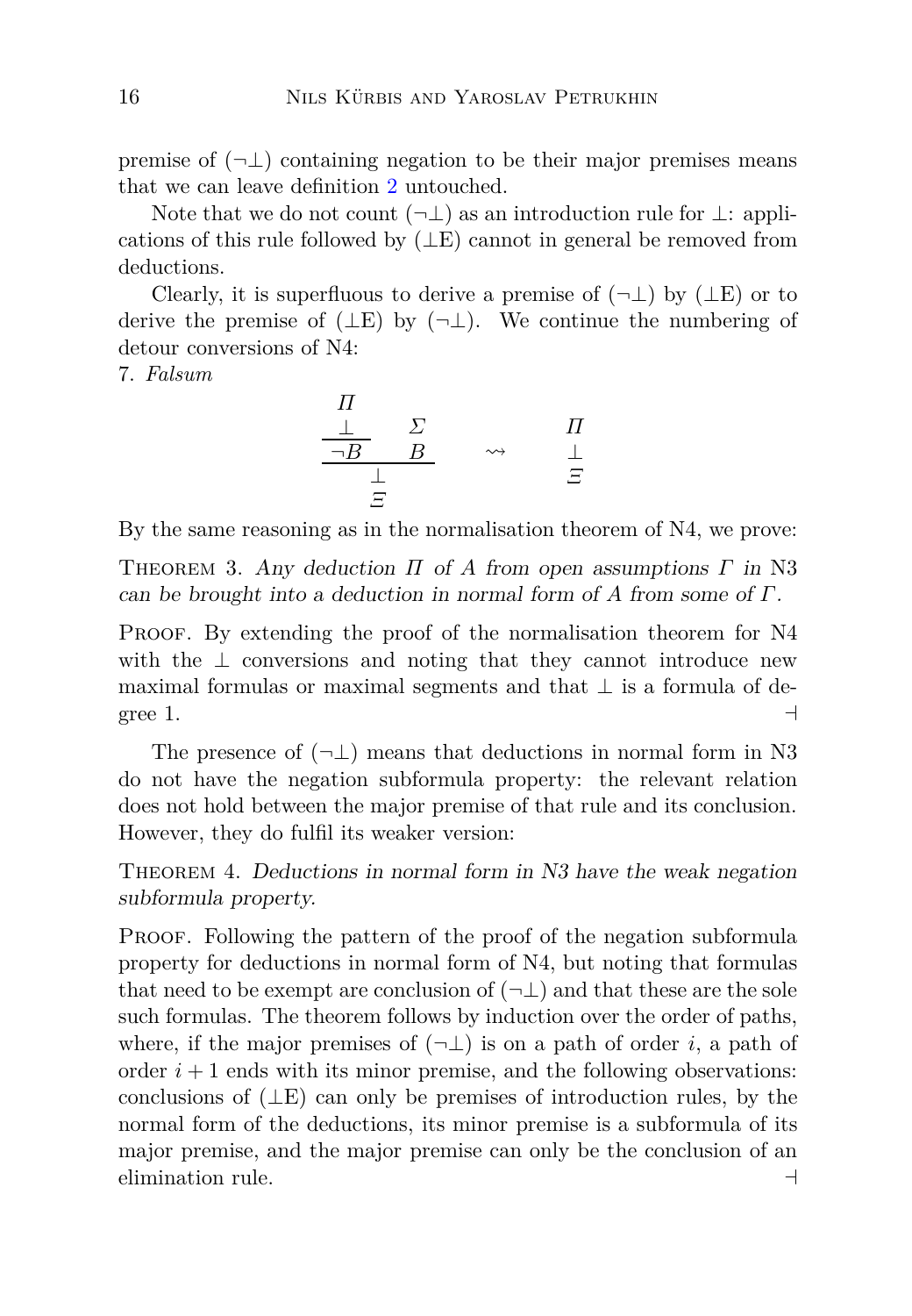Digression. It's not needed for the proof, but it is an observation that may be worth pointing out. Let us think about the case where an atomic formula is concluded by  $(\perp E)$  and (minor) premises of  $(\neg \perp)$ . It would be possible to remove those formulas, too, by applying the following detour conversion:

$$
\begin{array}{ccc}\n & \Sigma & & \Sigma \\
\frac{\neg B & \frac{\bot}{B}} & & \leadsto & \frac{\Sigma}{\bot} \\
\frac{\bot}{\Xi} & & & \stackrel{\sim}{\Xi}\n\end{array}
$$

This removes a maximal formula degree 0. Hence to ensure that the conversion reduces the rank of the deduction, we should have to use a little trick in assigning ranks to deductions in N3. The conversion removes not only the atomic formula *B*, but also its negation  $\neg B$ , and so we may assign atomic formulas that are the conclusion of  $(LE)$  and premise of  $(\neg \bot)$  the degree of the major premise of the latter rule. Then the proof goes through as planned. This additional conversion is not, however, necessary to ensure, for instance, that deductions in normal form in N3 have the subformula property: by the 7. detour conversion, major premises of  $(\neg \bot)$  can only be either assumptions or derived by an elimination rule, hence are subformulas of assumptions of the deduction.

## <span id="page-16-0"></span>5. First Degree Entailment, The Logic of Paradox, Strong Kleene Logic

Priest [\(2002](#page-40-1)) formalised systems of natural deduction for [Belnap](#page-38-10) [\(1977](#page-38-10)) and Dunn's [\(1976](#page-38-11)) First Degree Entailment (FDE), Asenjo's [\(1966](#page-37-0)) and Priest's [\(1979](#page-40-0)) Logic of Paradox (LP), and Strong [Kleene](#page-39-5) [\(1938](#page-39-5)) logic  $(K_3)$ . Later on the same ND systems for LP and  $K_3$  were independently introduced by [Kooi and Tamminga](#page-39-2) [\(2012\)](#page-39-2) and [Tamminga](#page-40-10) [\(2014](#page-40-10)), respectively.

Priest's system for FDE has the rules  $(\wedge I)$ ,  $(\wedge E)$ ,  $(\vee I)$ ,  $(\vee E)$ ,  $(\neg \neg I)$ and  $(\neg\neg E)$  of N4, and DeMorgan's Laws to govern negated disjunctions and conjunctions:

| $\neg A \vee \neg B$   | $\neg(A \land B)$    |
|------------------------|----------------------|
| $\neg(A \land B)$      | $\neg A \vee \neg B$ |
|                        |                      |
| $\neg A \wedge \neg B$ | $\neg(A \land B)$    |
| $\neg(A \vee B)$       | $\neg A \vee \neg B$ |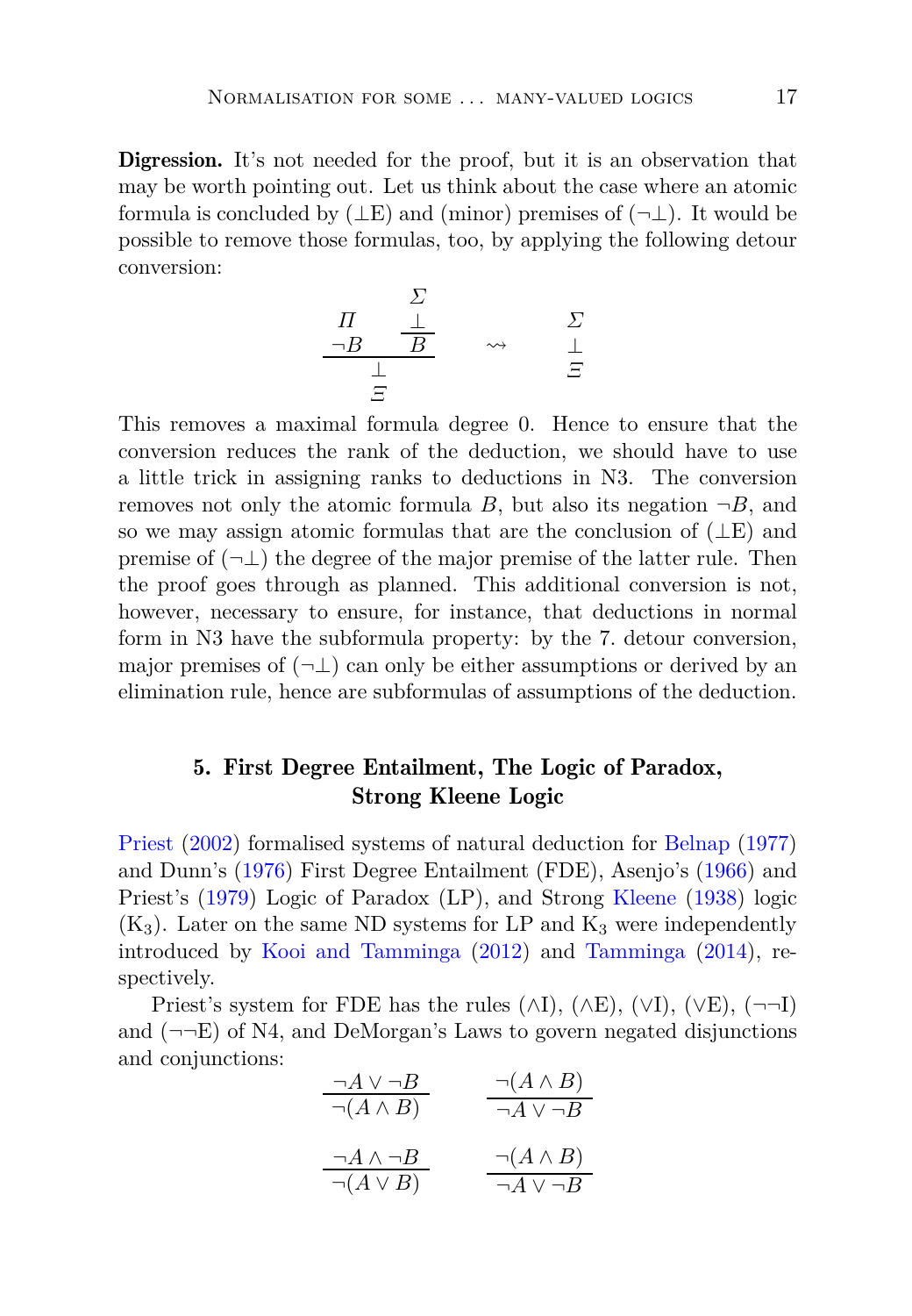His system for LP is an extension of the one for FDE by the law of excluded middle as an axiom, while his system for  $K_3$  extends FDE by the principle of ex contradictione quodlibet (ECQ):

$$
\overline{A \vee \neg A} \qquad \frac{A \neg A}{B}
$$

We give each logic formulations more suitable to proof-theoretic investigation. Then we prove a normalisation theorem for our versions of FDE,  $LP$ , and  $K_3$ .

#### 5.1. FDE

The four rules of DeMorgan's Laws are derivable in N4, and conversely, given  $(\wedge I)$ ,  $(\wedge E)$ ,  $(\vee I)$ ,  $(\vee E)$ , the rules  $(\neg \wedge I)$ ,  $(\neg \wedge E)$ ,  $(\neg \vee I)$  and  $(\neg \vee E)$ may be derived from DeMorgan's Laws. Priest's system for FDE does not have implication. It is therefore equivalent to N4 minus implication, which from now on we'll refer to as our formalisation of FDE. Thus, we can state the following theorems as a trivial consequences of normalisation and negation subformula property for deductions of N4:

<span id="page-17-0"></span>Theorem 5. Any deduction *Π* of *A* from open assumptions *Γ* in FDE can be brought into a deduction in normal form of *A* from some of *Γ*.

THEOREM 6. Deductions in normal form in FDE have the negation subformula property.

### 5.2. LP

The axiom of the law of excluded middle can be recast into rule form:

$$
\begin{array}{ccc}\n[B]^i & [-B]^j \\
\hline\nH & \Sigma \\
\text{(EM)} & \frac{C}{C} & \frac{C}{i,j}\n\end{array}
$$

The axiom of the law of excluded middle follows from the rule (EM) and conversely, the rule (EM) may be derived from the axiom and disjunction elimination. Thus Priest's formalisation of LP is equivalent to our formalisation of FDE plus (EM), which from now on we'll refer to as LP.

Del-rules of LP are those of N4 and (EM). The formula occurrences *C* in (EM) are its minor premises; it has no major premises. To prove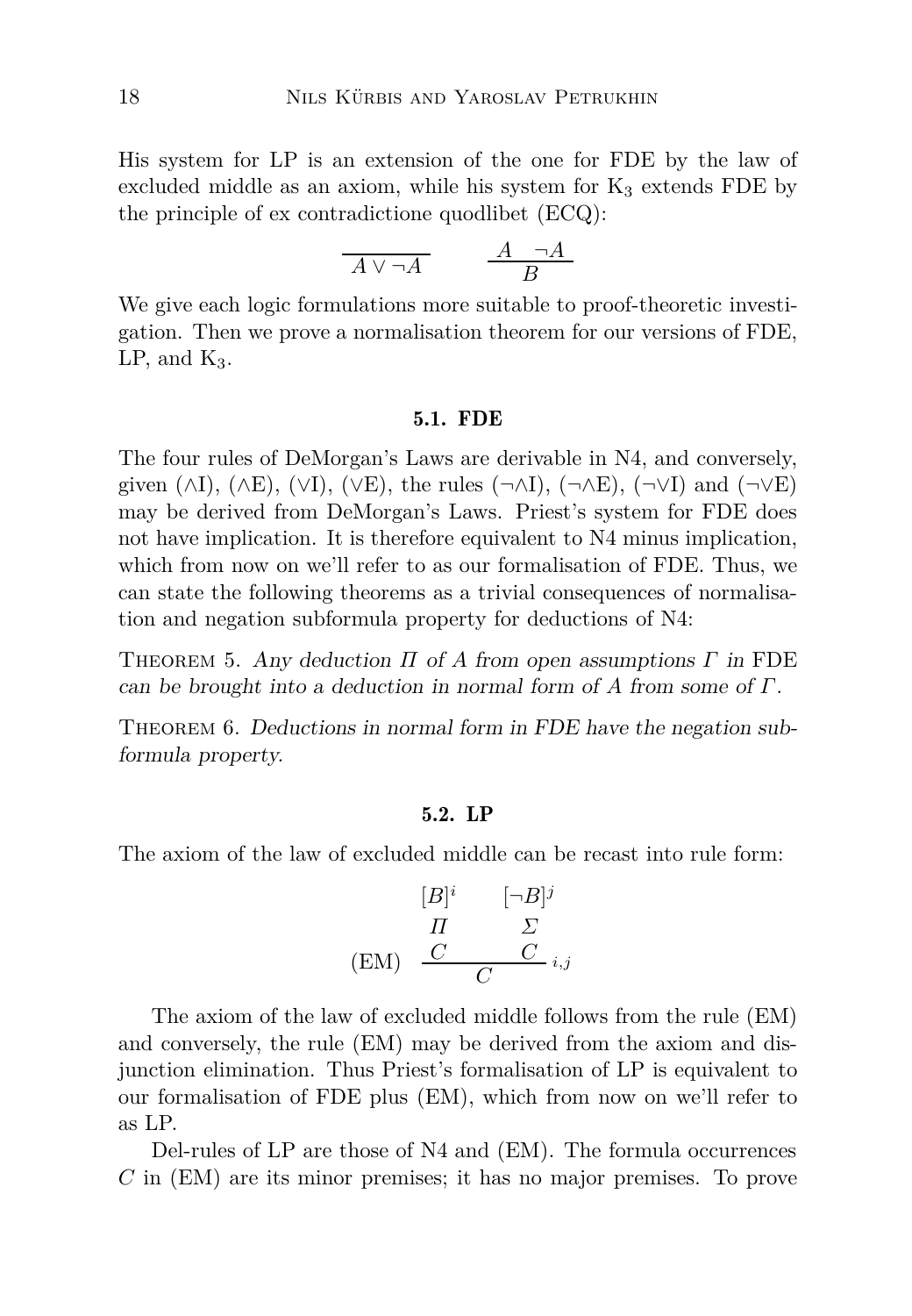normalisation for LP, we need to do something about (EM). Being a del-rule, it may give rise to maximal segments. We could permute them upwards, as usual, thereby shortening or removing the maximal segment. We may, however, also use a different technique that avoids maximal segments arising from applications of (EM) altogether. Applications of (EM) can be permuted downwards, so that any deduction in which that rule is applied can be transformed into one in which the conclusion is derived by a sequence of applications of (EM), and these are the only applications of (EM) in the deduction.

DEFINITION 13. A deduction is (EM) *final* if and only if there are a number of segments all of which are constituted by a sequence of formulas  $C_1 \ldots C_n$  such that

(i) for some  $i, 1 \leq i \leq n$ ,  $C_i$  is the minor premise and not the conclusion of (EM);

(ii) there are no applications of  $(EM)$  above  $C_i$ ;

(iii) for all *j*,  $i \leq j \leq n$ ,  $C_j$  is minor premise of (EM) and  $C_{j+1}$  is the conclusion of (EM);

 $(iv)$   $C_n$  is the conclusion of the deduction.

Lemma 1. Any deduction in LP in which (EM) is applied can be transformed into one that is (EM) final.

PROOF. By repeated application of the following transformation:

$$
[B]^{i} \qquad [-B]^{j} \qquad [B]^{i} \qquad [-B]^{j}
$$
  
\n
$$
\begin{array}{ccc}\nI_{1} & \Pi_{2} & \Pi_{1} & \Pi_{2} \\
\frac{C}{C} & \frac{C}{i,j} & \leadsto & \frac{C}{C} & \frac{C}{\Sigma} \\
\frac{\Sigma}{D} & \frac{D}{D} & \frac{D}{i,j}\n\end{array}
$$

Begin with an application of (EM) lowest down in the deduction and work your way up.

In a deduction of LP that is (EM)-final, the sub-deductions concluding the premises of the applications of (EM) that are highest up in the deduction are deductions of N4 in which no rules for implication or negated implication are applied (i.e. they are deductions of FDE). To prove normalisation, we apply the conversions to deductions that are (EM)-final: given a deduction that is (EM)-final, it only remains to apply the conversions to the top-most deductions that are as in N4 just described (viz. FDE).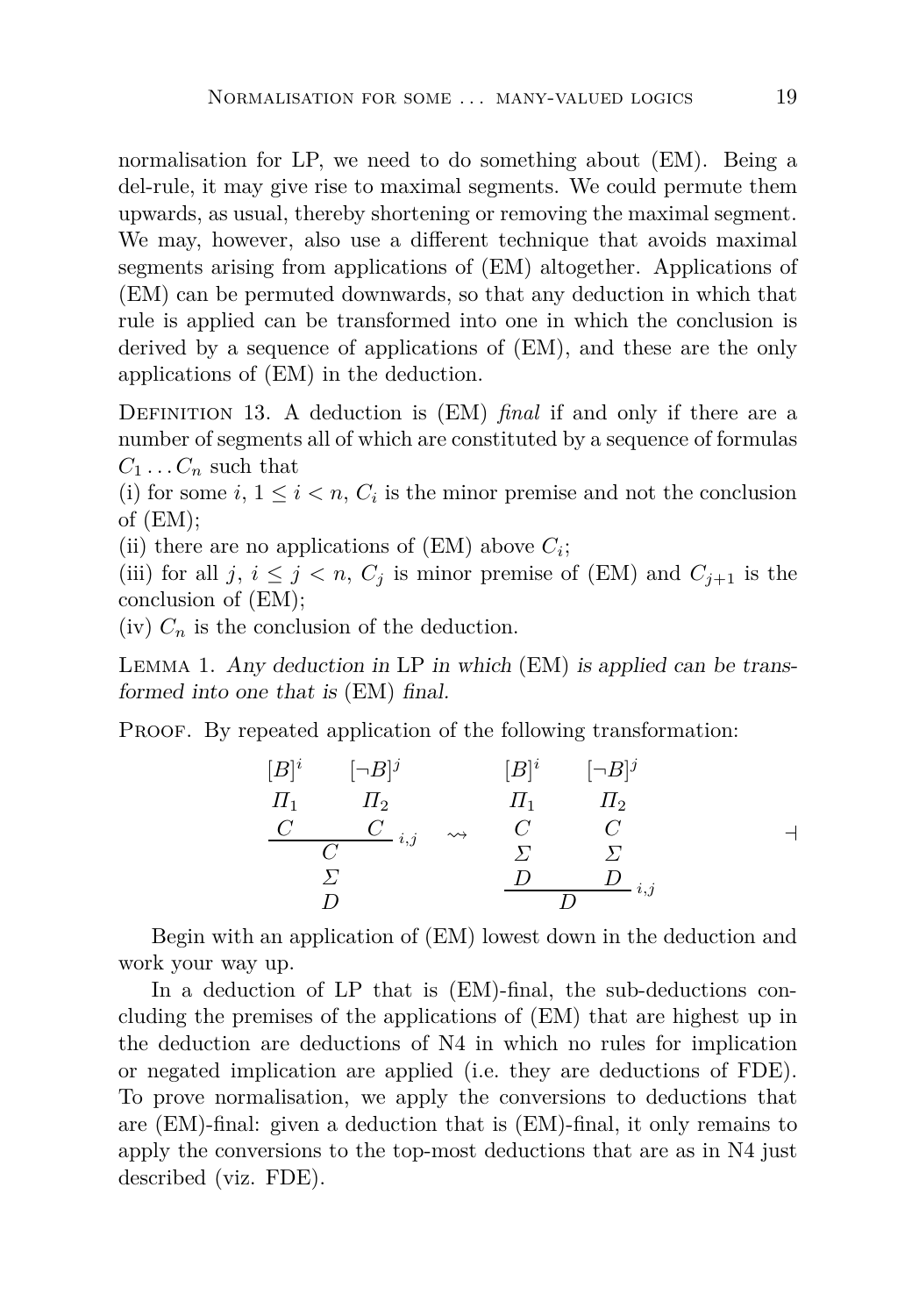Theorem 7. Any deduction *Π* of *A* from open assumptions *Γ* in LP can be brought into a deduction in normal form of *A* from some of *Γ*.

PROOF. If  $\Pi$  is a deduction not containing applications of (EM), the theorem follows by theorem [5.](#page-17-0) If it contains applications of (EM), apply Lemma 1 and transform it into an (EM)-final deduction. Then apply the reduction steps for maximal formulas and maximal segments as for N4 (viz. FDE).  $\Box$ 

Similarly to Theorem [2](#page-13-1) we obtain:

<span id="page-19-1"></span>THEOREM 8. Deductions in normal form in LP have the negation subformula property.

### 5.3. K<sub>3</sub>

To prove normalisation for  $K_3$ , we have two options. Either consider how to handle the rule (ECQ) or we can replace it by  $(\perp E)$  and  $(\neg \perp)$ . Choosing the latter option means that we are already done, as all cases have already been considered in previous logics. So let this be our formalisation of  $K_3$ . Similarly to Theorem [5](#page-17-0) we obtain:

THEOREM 9. Any deduction  $\Pi$  of  $A$  from open assumptions  $\Gamma$  in K<sub>3</sub> can be brought into a deduction in normal form of *A* from some of *Γ*.

The option of K<sub>3</sub> with (ECQ) instead of ( $\perp$ E) and ( $\neg$  $\perp$ ) is considered in the Appendix. The fundamental idea is to treat (ECQ) as a limiting case of a del-rule without minor premises and establish that it need never conclude with a major premise of an elimination rule.

Similarly to Theorem [4](#page-15-0) we obtain:

<span id="page-19-0"></span>THEOREM 10. Deductions in normal form in  $K_3$  have the weak negation subformula property.

# 6. Avron's Logic RM**<sup>⊃</sup> 3**

Although  $RM_3^{\supset}$  has first appeared under the name  $PI^s$  in [\(Batens,](#page-38-5) [1980](#page-38-5)), we call it  $RM_3^{\supset}$ , following [\(Avron](#page-38-6), [1986](#page-38-6)[\). It is also known as PCont \(](#page-40-4)Ro-zonoer, [1989\)](#page-40-4). According to Avron,  $RM_3^{\supset}$  is a three-valued logic which 'might be considered an optimal paraconsistent logic, since its positive fragment (in the  $\{\supset, \wedge, \vee\}$  language) is identical with the classical one. It avoids  $\neg A \supset (A \supset B)$ , but every proper extension of it (closed under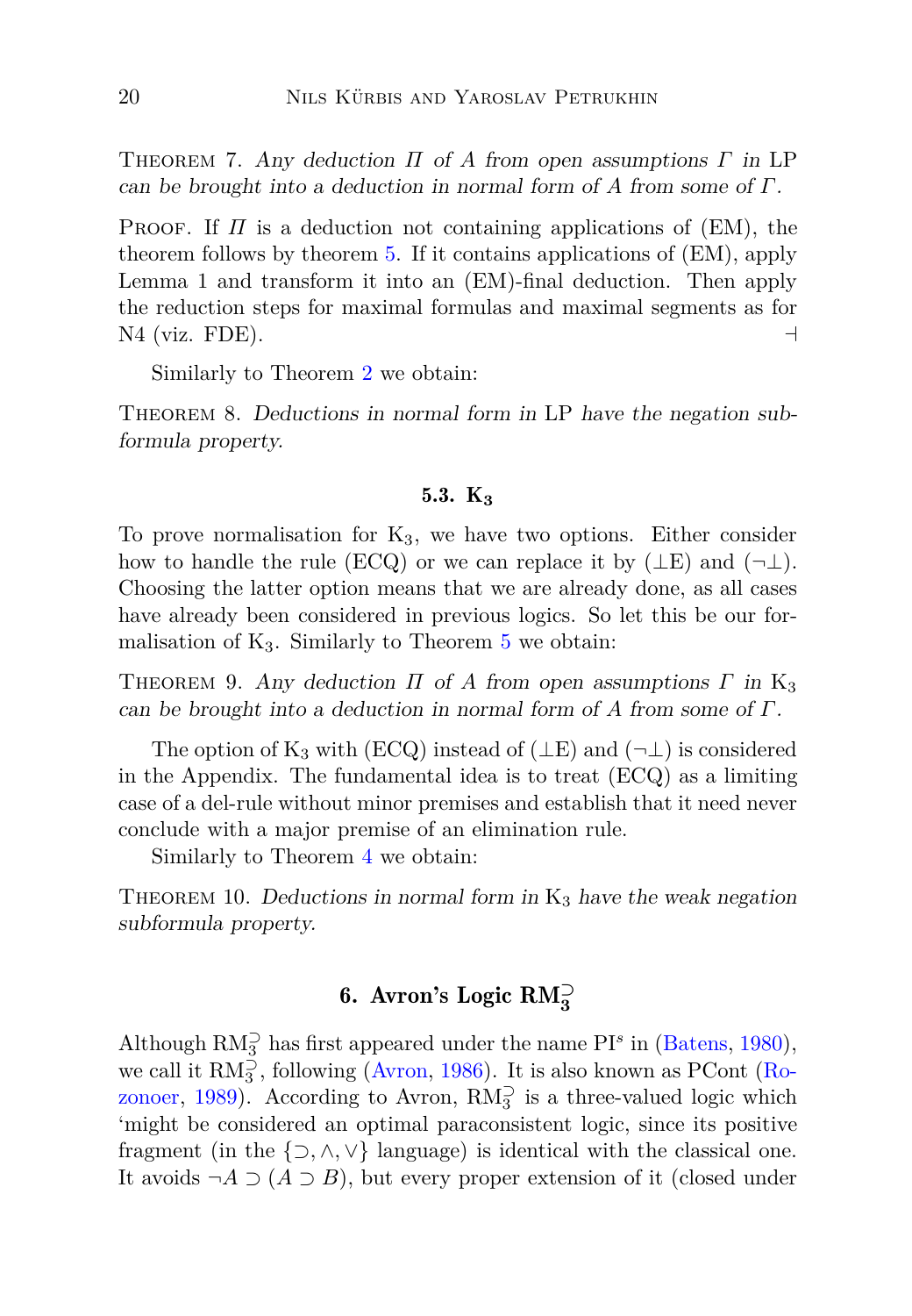substitutions) is equivalent to PC' [\(Avron,](#page-38-6) [1986,](#page-38-6) p. 201), PC being the classical propositional calculus.  $\mathrm{RM}_3^\supset$  has the following axioms:

1. 
$$
A \supset (B \supset A)
$$
  
\n2.  $A \supset (B \supset C) \supset A \supset B \supset A \supset C$   
\n3.  $A \supset \neg\neg A$   
\n4.  $\neg\neg A \supset A$   
\n5.  $(\neg A \supset B) \supset (A \supset B) \supset B$   
\n6.  $A \supset \neg B \supset \neg (A \supset B)$   
\n7.  $\neg (A \supset B) \supset \neg B$   
\n8.  $\neg (A \supset B) \supset \neg A$   
\n9.  $A \supset (A \vee B)$   
\n10.  $B \supset (A \vee B)$   
\n11.  $A \supset C \supset B \supset C \supset A \vee B \supset C$   
\n12.  $\neg (A \vee B) \supset \neg A$   
\n13.  $\neg (A \vee B) \supset \neg B$   
\n14.  $\neg A \supset \neg B \supset \neg (A \vee B)$ 

The rule of inference is *modus ponens*:  $A, A \supset B \vdash B$ .

The deduction theorem holds for ⊃ in virtue of axioms 1 and 2 and *modus ponens*, and so ( $\supset$ I), ( $\supset$ E) are derived rules of RM<sub>3</sub><sup>2</sup>, and conversely these rules suffice to derive axioms 1 and 2. Axioms 3 and 4 are equivalent to  $(\neg\neg I), (\neg\neg E)$ ; axioms 6, 7 and 8 to  $(\neg\neg I), (\neg\neg E)$ ; axioms 9, 10 and 11 to (∨I), (∨E); axioms 12, 13 and 14 to (¬∨I), (¬∨E). This leaves axiom 5, which is equivalent to  $(EM)$ .  $RM_3^{\supset}$  is therefore equivalent to LP without conjunction and extended by ⊃, and to N4 without conjunction and extended by (EM). Avron notes that axioms for conjunction analogous to those for disjunction could be added, but this is not needed, as conjunction is definable in the usual DeMorgan way [\(Avron](#page-38-6), [1986,](#page-38-6) 207). Nonetheless, we shall do so. So let  $\text{NRM}_3^{\supset}$  be N4 with (EM) added. Its del-rules are those of LP, i.e.  $(\vee E)$ ,  $(\neg \wedge E)$  and  $(EM)$ .

<span id="page-20-0"></span>The presence of implication in  $RM_3^{\supset}$  does not affect the proof of Lemma 1, and so we have:

Theorem 11. Any deduction *Π* of *A* from open assumptions *Γ* in  $\text{NRM}_3^{\supset}$  can be brought into a deduction in normal form of *A* from some of *Γ*.

Proof. If *Π* contains applications of (EM), apply Lemma 1 and turn it into an (EM)-final deduction. Apply detour and permutation conversions as in the proof of normalisation for LP.  $\Box$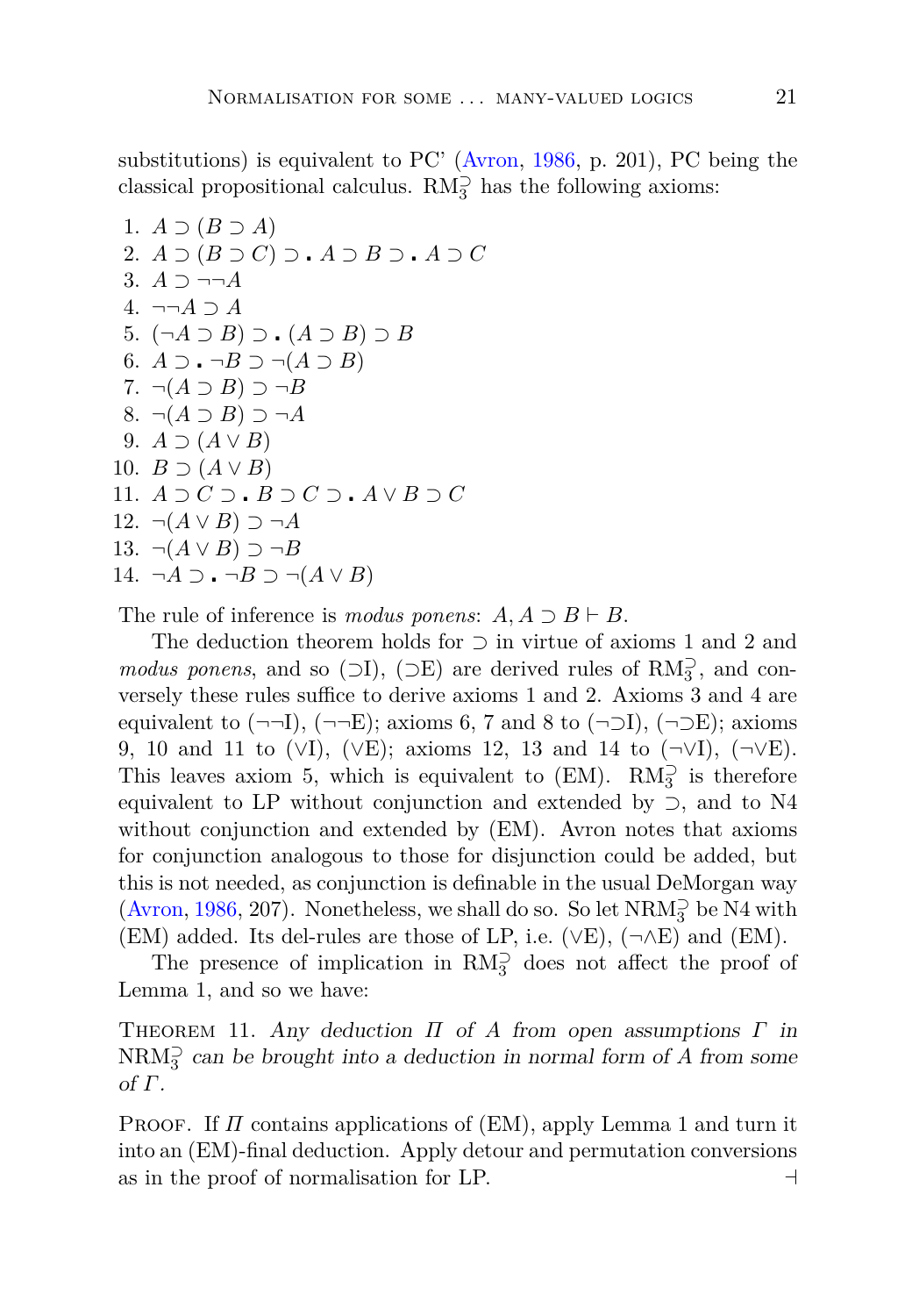Similarly to Theorem [2](#page-13-1) we obtain:

<span id="page-21-0"></span>THEOREM 12. Deductions in normal form in  $RM_3^{\supset}$  have the negation subformula property.

## 7. RM**<sup>3</sup>**

As follows from Brady's paper [\(Brady,](#page-38-12)  $1982$ ), RM<sub>3</sub> can be axiomatized as an extension of the relevant logic R from [\(Anderson and Belnap,](#page-37-3) [1975](#page-37-3)) by adding the following axioms:

1. (¬*A* ∧ *B*) ⊃ (*A* ⊃ *B*) 2.  $A \vee (A \supset B)$ 

The system is equivalent to the system we call  $\mathrm{NRM}_3,$  which is  $\mathrm{NRM}_3^{\supset}$ with  $(□I)$  be replaced with the following rule  $(□I')$  and supplied with the rule  $(\supset E')$  (see Appendix for the proof):

$$
[A]^{i} \qquad [\neg B]^{j}
$$
  
\n
$$
\Pi_{1} \qquad \Pi_{2}
$$
  
\n
$$
(\supset I') \qquad \frac{B}{A \supset B} \qquad \qquad \neg A \qquad \qquad (\supset E') \qquad \frac{A \supset B}{\neg A} \qquad \neg B
$$

Notice that the rule  $(\supset I')$  blocks the derivation of the axiom  $A \supset (B \supset I')$ *A*) (as a result  $RM_3$  does not have a standard deduction theorem), despite the fact that we have vacuous discharge.

Deductions in  $NRM<sub>3</sub>$  are normalizable in the same way as those in NRM<sub>3</sub><sup>2</sup>. We need to check the case of  $(\supset I')$  only, and it suffices to add two further detour conversions:

[*A*] *i Π*<sup>1</sup> *B* [¬*B*] *j Π*<sup>2</sup> ¬*A i,j A* ⊃ *B Σ A B Ξ Σ* [*A*] *Π*<sup>1</sup> *B Ξ* [*A*] *i Π*<sup>1</sup> *B* [¬*B*] *j Π*<sup>2</sup> ¬*A i,j A* ⊃ *B Σ* ¬*B* ¬*A Ξ Σ* [¬*B*] *Π*<sup>2</sup> ¬*A Ξ*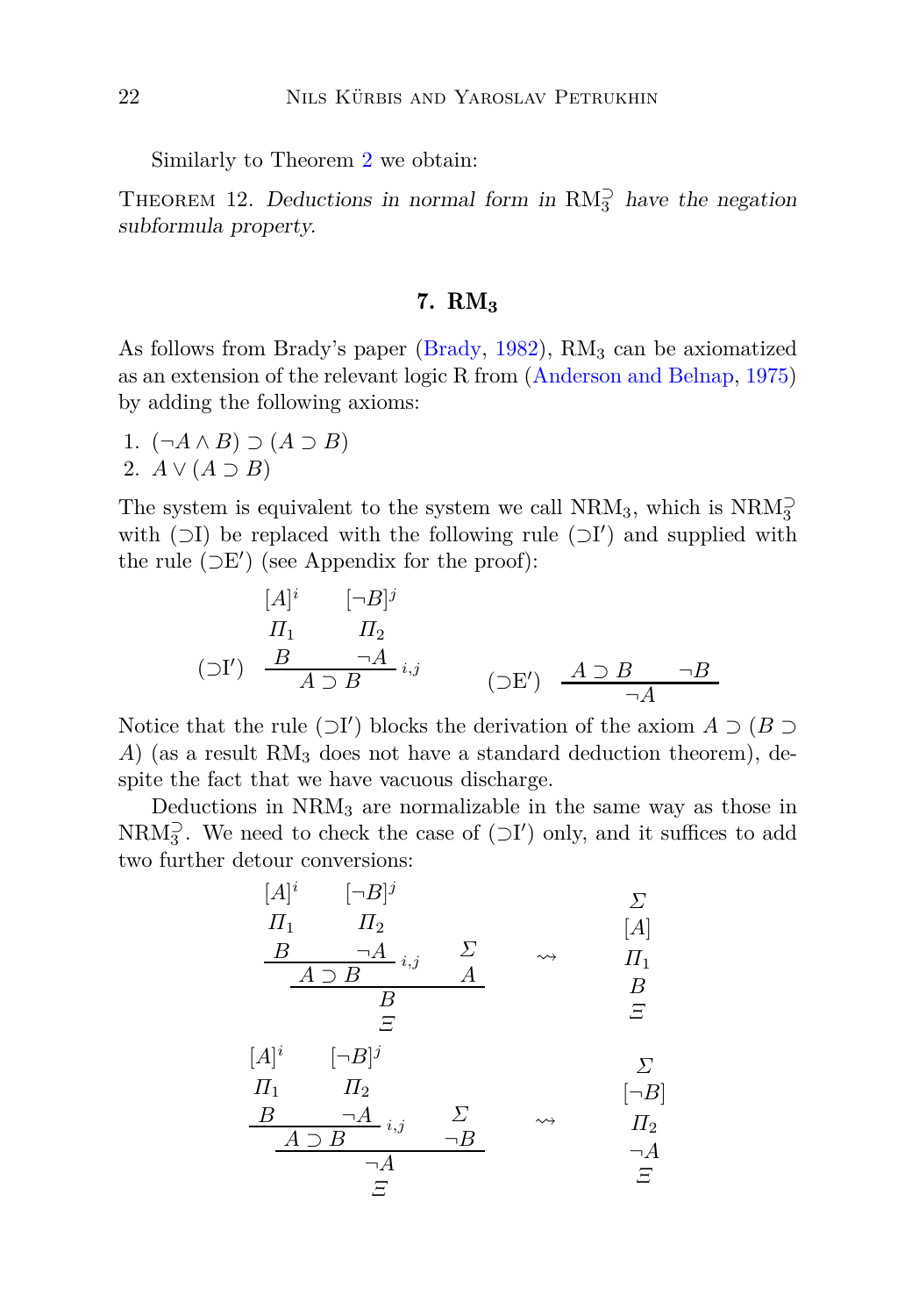It poses no further problem to remove maximal formulas of the form *A* ⊃  $B$  from (EM)-final deductions in  $\mathrm{NRM}_3^{\supset},$  and so similarly to Theorem  $11$ we have:

Theorem 13. Any deduction *Π* of *A* from open assumptions *Γ* in  $\text{NRM}_3^{\supset}$  can be brought into a deduction in normal form of *A* from some of *Γ*.

Moreover, similarly to Theorem [2](#page-13-1) we obtain:

<span id="page-22-0"></span>THEOREM 14. Deductions in normal form in  $\text{RM}_3$  have the negation subformula property.

### 8. Par and PComp

The logic Par was first introduced in [\(Popov](#page-40-6), [1989\)](#page-40-6) in the form of Hilbertstyle and sequent calculi, and later on it has appeared independently in [\(Avron](#page-38-0), [1991\)](#page-38-0) under the name Be. A four-valued semantics for Par was developed in [\(Pynko,](#page-40-9) [1999\)](#page-40-9). As follows from [\(Popov](#page-40-6), [1989\)](#page-40-6), Par extends N4 by Peirce's Law:

$$
((A \supset B) \supset A) \supset A.
$$

Clearly, the natural deduction system NPar can defined as an extension of the natural deduction system for N4 by Peirce's Rule:

$$
[A \supset B]^i
$$

$$
\Pi
$$

$$
(P) \quad \frac{A}{A} i
$$

The logic PComp is due to [\(Słupecki et al.,](#page-40-7) [1967\)](#page-40-7). It was also studied by [Avron](#page-38-0) [\(1991\)](#page-38-0). Since in both papers there is no name for it, we call it PComp, following [\(Popov](#page-40-8), [2009\)](#page-40-8). As follows from [\(Avron](#page-38-0), [1991\)](#page-38-0), it extends Par by the axiom  $A \supset (\neg A \supset B)$ . Thus, a natural deduction system for it results by extending the one for NPar by the rule (ECQ).

The presence of Peirce's rule requires reduction procedures of a new kind. We follow Zimmermann's [\(2002](#page-41-3)) strategy, who proved normalisation for a formalisation of classical logic that results by adding Pierce's Rule to intuitionist logic.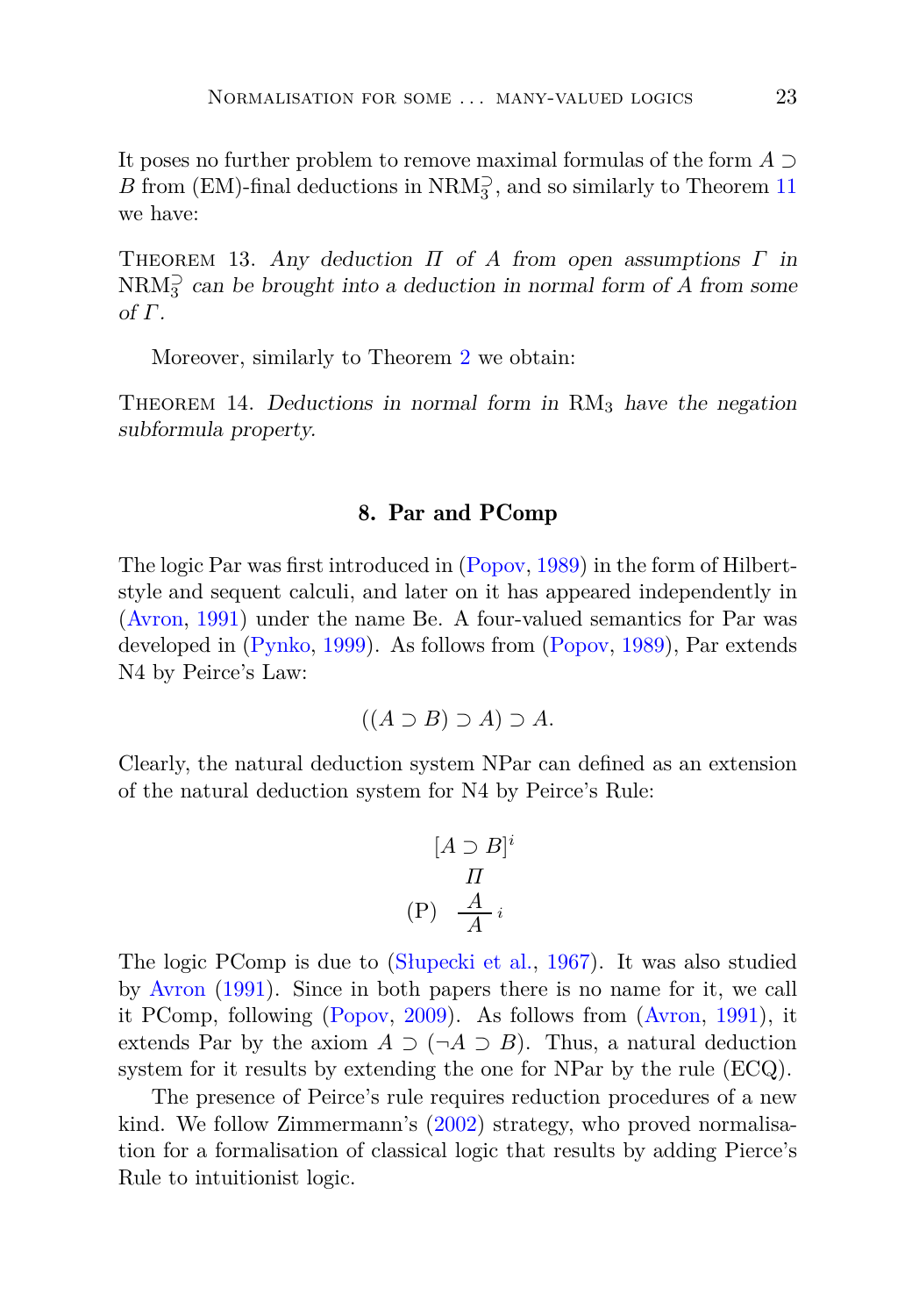As [Zimmermann](#page-41-3) [\(2002](#page-41-3)) notes, applications of (*P*) can generate new maximal segments. Thus we extend definition [3](#page-5-1) to the effect that maximal segments also arise when the conclusion of  $(P)$  is the major premise of an elimination rule. Zimmermann removes them by a procedure he calls *partial implication contractions*. It replaces applications of (*P*) with ones 'followed immediately by a lower number of elimination rules than in the removed case' [\(Zimmermann](#page-41-3), [2002,](#page-41-3) p. 565). The strategy is comparable to the way maximal segments arising from del-rules are treated: the application of the elimination rule is permuted upwards, so that it concludes with the premise of Pierce's Rule.

Parti[al implication contractions for](#page-41-3) ∨*,* ∧*,* ⊃ are presented in (Zimmermann, [2002\)](#page-41-3). Let us look at the cases of the negated formulas that need to be considered in addition in the logic we are considering here. We begin with the case of NPar.

1. Double negation.

$$
[\neg\neg A \supset B]^{i} \qquad \qquad \underbrace{[A \supset B]^{j} \qquad A}_{\neg\neg A \supset B}^{[\neg\neg A]^{k}}_{\text{A}} \\
\underbrace{\frac{\neg\neg A}{\neg A}^{i}}_{\varXi}^{i} \qquad \leadsto \qquad \underbrace{\frac{[A \supset B]^{j} \qquad A}{A}}_{\text{II}}^{I} \\
\underbrace{\frac{\neg\neg A}{\neg A}}_{\varXi}^{j} \\
\varXi
$$

- 2. Negated Conjunction (it is given on p. [25\)](#page-22-0).
- 3. Negated Disjunction.

$$
[\neg(A_1 \lor A_2) \supset B]^l \qquad \qquad \underbrace{[\neg(A_1 \lor A_2)]^k}_{\neg(A_1 \lor A_2)}]^{l}
$$
\n
$$
\underbrace{\frac{[\neg(A_1 \lor A_2)]^k}{\neg(A_1 \lor A_2)} \lor \qquad \qquad \frac{B}{\neg(A_1 \lor A_2) \supset B} \land k}_{\neg(A_1 \lor A_2)}]
$$
\n
$$
\underbrace{\frac{[\neg(A_1 \lor A_2)]^k}{\neg(A_1 \lor A_2) \supset B}}_{\neg(A_1 \lor A_2)} \land \underbrace{\frac{[\neg(A_1 \lor A_2)]^k}{\neg(A_1 \lor A_2) \supset B}}_{\neg(A_1 \lor A_2)}
$$
\n
$$
\underbrace{\frac{[\neg(A_1 \lor A_2)]^k}{\neg(A_1 \lor A_2) \supset B}}_{\neg(A_1 \lor A_2)}
$$
\n
$$
\underbrace{\frac{[\neg(A_1 \lor A_2)]^k}{\neg(A_1 \lor A_2) \supset B}}_{\neg(A_1 \lor A_2)}
$$
\n
$$
\underbrace{\frac{[\neg(A_1 \lor A_2)]^k}{\neg(A_1 \lor A_2) \supset B}}_{\neg(A_1 \lor A_2)}
$$
\n
$$
\underbrace{\frac{[\neg(A_1 \lor A_2)]^k}{\neg(A_1 \lor A_2) \supset B}}_{\neg(A_1 \lor A_2)}
$$

where  $i = 1$  or  $i = 2$ .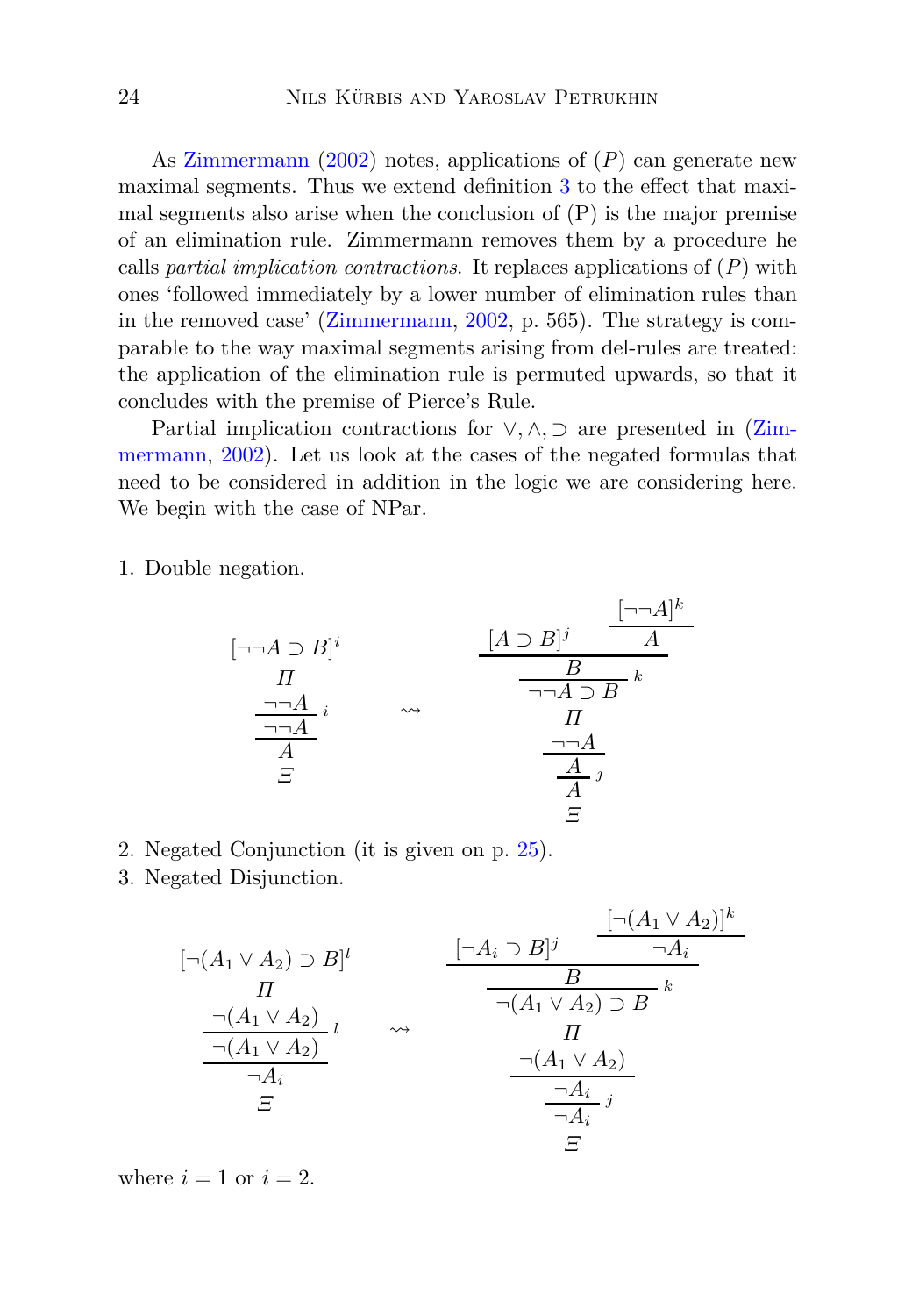| ר $(A \wedge B) \supset C ^i$                                        |  |
|----------------------------------------------------------------------|--|
| [¬B] <sup>m</sup><br>[¬A] <sup>n</sup><br>$\boldsymbol{\mathcal{H}}$ |  |
| $\neg(A \land B)$<br>$\Sigma_1$<br>$\sum_{2}$                        |  |
| $\neg (A \land B)$<br>,,<br>,,<br>n,m                                |  |
| , ו                                                                  |  |
| 드                                                                    |  |

|                        | $[\neg(A \land B) \supset C]^i$     |                                     |                                   |                  |                  |                        |
|------------------------|-------------------------------------|-------------------------------------|-----------------------------------|------------------|------------------|------------------------|
|                        | $\varPi$                            | $[\neg A]^n$                        | $[\neg B]^m$                      |                  |                  |                        |
|                        | $\neg(A \wedge B)_{i}$              | $\varSigma_1$                       | $\varSigma_2$                     |                  |                  |                        |
|                        | $\neg(A \wedge B)$                  | $\boldsymbol{D}$                    | $\boldsymbol{D}$<br>$n,m$         |                  |                  |                        |
|                        |                                     | $\boldsymbol{D}$                    |                                   |                  |                  |                        |
|                        |                                     | $\Xi$                               |                                   |                  |                  |                        |
|                        |                                     | $\rightsquigarrow$                  |                                   |                  |                  |                        |
|                        |                                     |                                     |                                   |                  |                  | NORMALISATION FOR SOME |
|                        |                                     |                                     |                                   |                  |                  |                        |
|                        | $[\neg A]^n$                        |                                     | $[\neg B]^m$                      |                  |                  |                        |
|                        | $\varSigma_1$<br>$\boldsymbol{D}$   |                                     | $\varSigma_2$<br>$\boldsymbol{D}$ |                  |                  |                        |
| $[\neg(A \wedge B)]^k$ | $[D\supset C]^j$<br>$\overline{C}$  | $[D \supset C]^j$<br>$\overline{C}$ |                                   |                  |                  |                        |
|                        | $\overline{C}$                      |                                     | n,m                               |                  |                  |                        |
|                        | $-k$<br>$\neg(A \land B) \supset C$ |                                     |                                   | $[\neg A]^n$     | $[\neg B]^m$     | MANY-VALUED LOGICS     |
|                        | $\varPi$                            |                                     |                                   | $\varSigma_1$    | $\varSigma_2$    |                        |
|                        | $\neg (A \land B)$                  |                                     |                                   | $\boldsymbol{D}$ | $\boldsymbol{D}$ |                        |
|                        |                                     |                                     |                                   |                  | n,m              |                        |
|                        |                                     | $rac{D}{D}j$<br>$rac{D}{E}$         |                                   |                  |                  |                        |
|                        |                                     |                                     |                                   |                  |                  |                        |
|                        |                                     |                                     |                                   |                  |                  |                        |
|                        |                                     |                                     |                                   |                  |                  | $\mathbb{Z}^2$         |

Normalisation for some . . . many-valued logics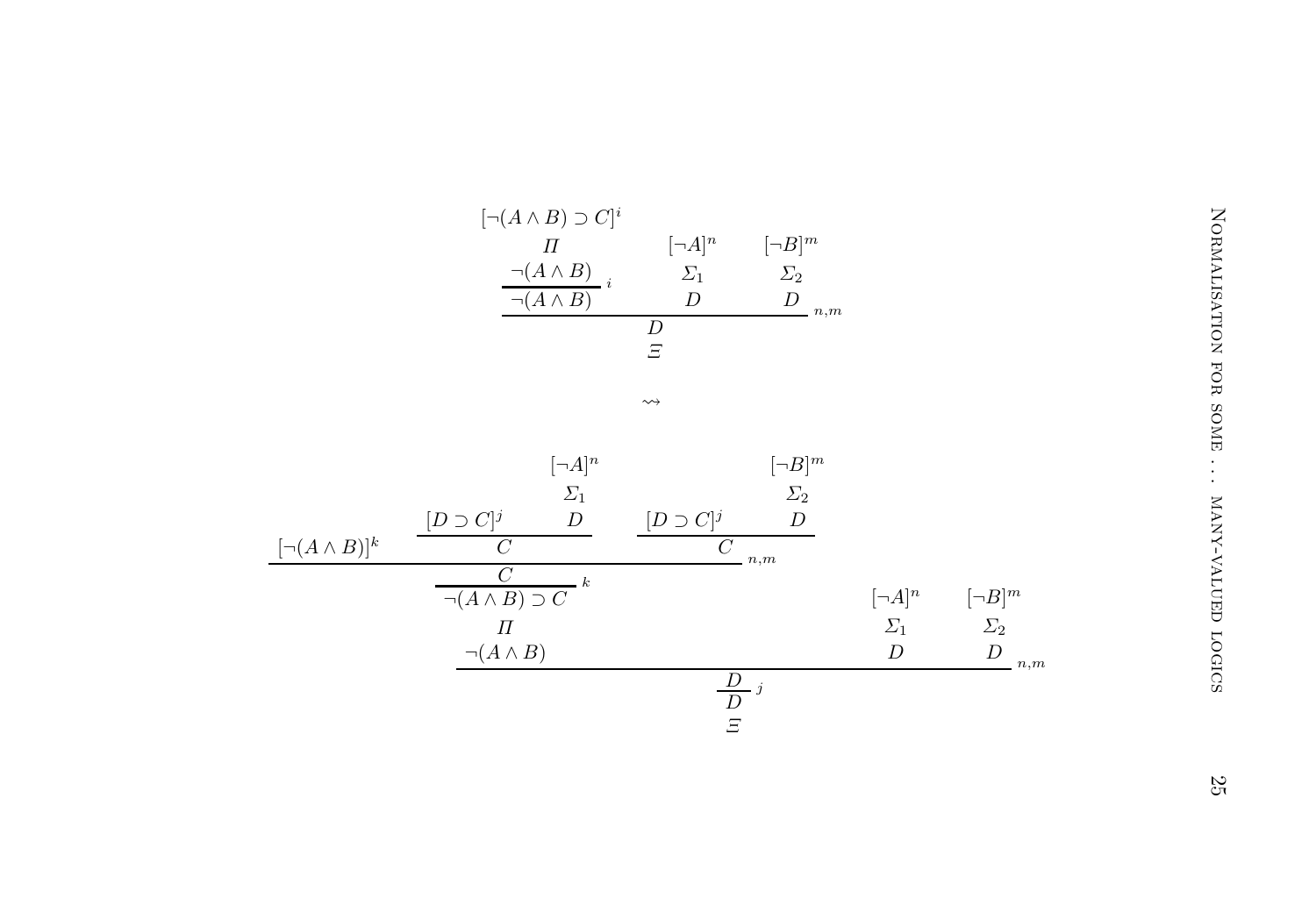4. Negated Implication.

| $[\neg(A \supset B) \supset C]^l$<br>$\boldsymbol{\varPi}$<br>$\neg(A \supset B)_{l}$<br>$\neg(A \supset B)$<br>A<br>Ξ |                    | $\lbrack\neg(A\supset B)\rbrack^k$<br>$[A \supset C]^j$<br>A<br>$\boldsymbol{k}$<br>$\neg(A \supset B) \supset C$<br>П<br>$\neg(A \supset B)$<br>$\frac{\overline{A}}{A}$ <i>i</i><br>F |
|------------------------------------------------------------------------------------------------------------------------|--------------------|-----------------------------------------------------------------------------------------------------------------------------------------------------------------------------------------|
| $\lbrack\neg(A\supset B)\supset C]^l$<br>П<br>$\neg(A \supset B)$<br>$\neg(A \supset B)$<br>$\neg B$<br>F              | $\rightsquigarrow$ | $\lbrack\neg(A\supset B)\rbrack^k$<br>$[\neg B \supset C]^j$<br>$\neg B$<br>C<br>$\frac{1}{\neg(A \supset B) \supset C} k$<br>П<br>$\neg(A \supset B)$<br>$\neg B$ <sub>j</sub><br>Ξ    |

We need the following notion.

Definition 14 (Trace; [Zimmermann](#page-41-3), [2002](#page-41-3), p. 565). A *trace* is a sequence of formulas on a path in a deduction such that the first is conclusion of Pierce's Rule and every subsequent formula is the conclusion an elimination rule.

Two things are worth pointing out about traces: (a) traces may contain parts that are segments, (b) being defined in terms of paths, except for the last one, the formulas on a trace are either major premises of elimination rules or minor premises of del-rules, and only the last one can be minor premise of (⊃E). The *length of trace* is the number of formula occurrences of which it consists.

<span id="page-25-0"></span>Lemma 2. The traces of applications of the rule (*P*) can be reduced down to 0.

PROOF. By induction on the length of traces and the degree of the formulas that are the conclusion of the rule (*P*). It goes through as in [\(Zimmermann](#page-41-3), [2002](#page-41-3), Lemma 5), by observing that the additional partial implication contractions needed for deductions in Par do not upset any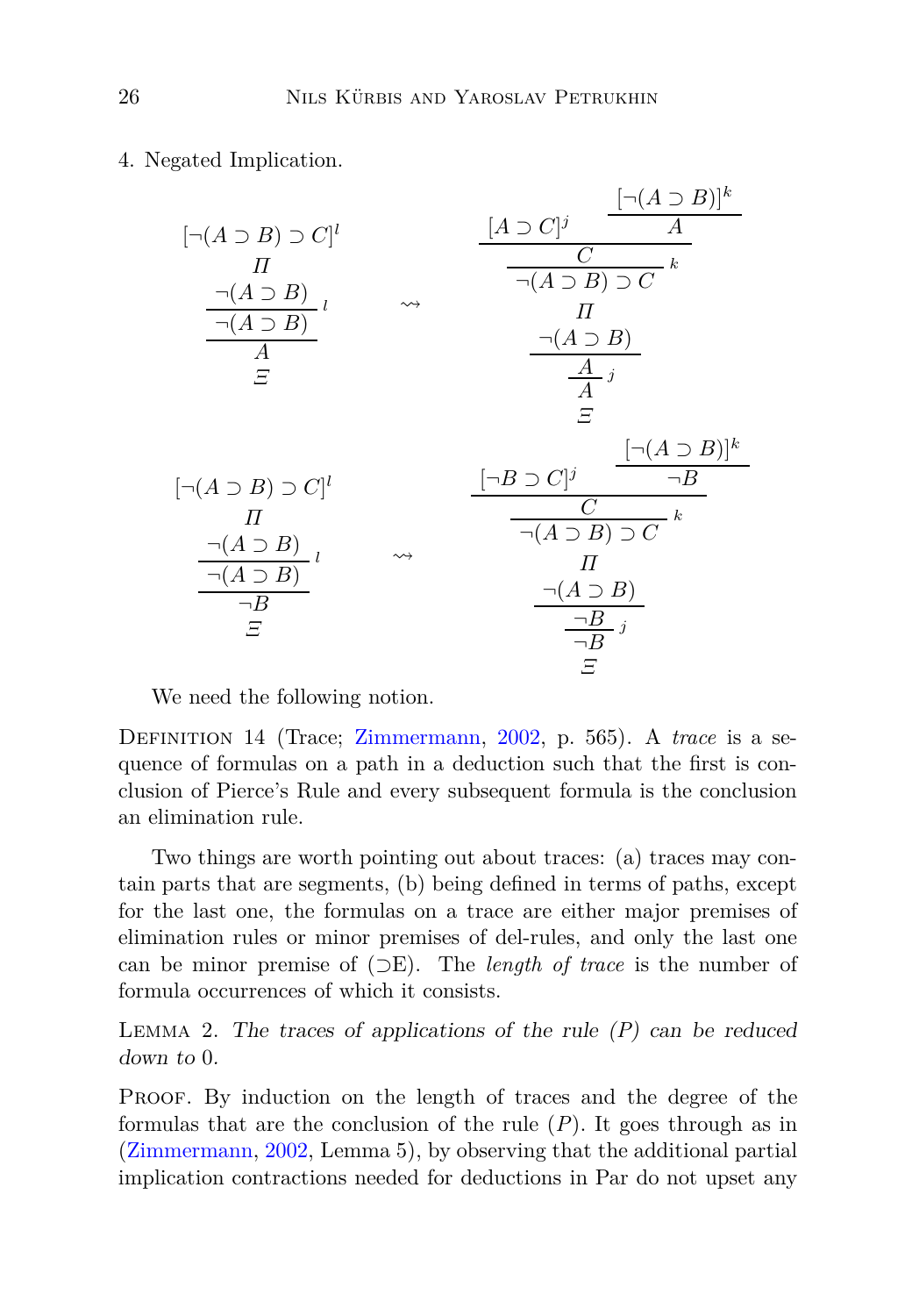properties appealed to in Zimmermann's proof. As noted there, to reduces traces that have segments as their parts, we need to apply suitable permutative reduction procedures, but this poses no further problem. ⊣

<span id="page-26-0"></span>Theorem 15. Any deduction *Π* of *A* from open assumptions *Γ* in Par can be brought into a deduction in normal form of *A* from some of *Γ*.

Proof. Given a deduction *Π* of *A* from open assumptions *Γ* in Par, apply the conversions as in the proof of normalisation for  $RM_3^{\supset}$  and Lemma [2.](#page-25-0)  $\rightarrow$ 

Similarly to Theorem [2](#page-13-1) we obtain:

THEOREM 16. Deductions in normal form in Par have the Pierce negation subformula property.

In the case of PComp we either need to consider the cases with (ECQ) (this option is considered in Appendix) or proceed as we did in the case of K<sub>3</sub> and replace (ECQ) with the rules ( $\perp$ E) and ( $\neg$  $\perp$ ). Then we are almost done. We just need to consider two more cases.

1.  $(\perp E)$  and  $(P)$ .

$$
[\bot \supset C]^l
$$
  
\n
$$
\frac{\bot}{\Pi} \qquad \rightsquigarrow \qquad \frac{[\bot]^k}{\bot \supset C} \kappa
$$
  
\n
$$
\frac{\bot}{B} \qquad \qquad \frac{\bot}{\Pi}
$$
  
\n
$$
\frac{\bot}{B} \qquad \qquad \frac{\bot}{B}
$$
  
\n
$$
\frac{\bot}{B} \qquad \qquad \frac{\bot}{B}
$$

2.  $(\neg \bot)$  and  $(P)$ .

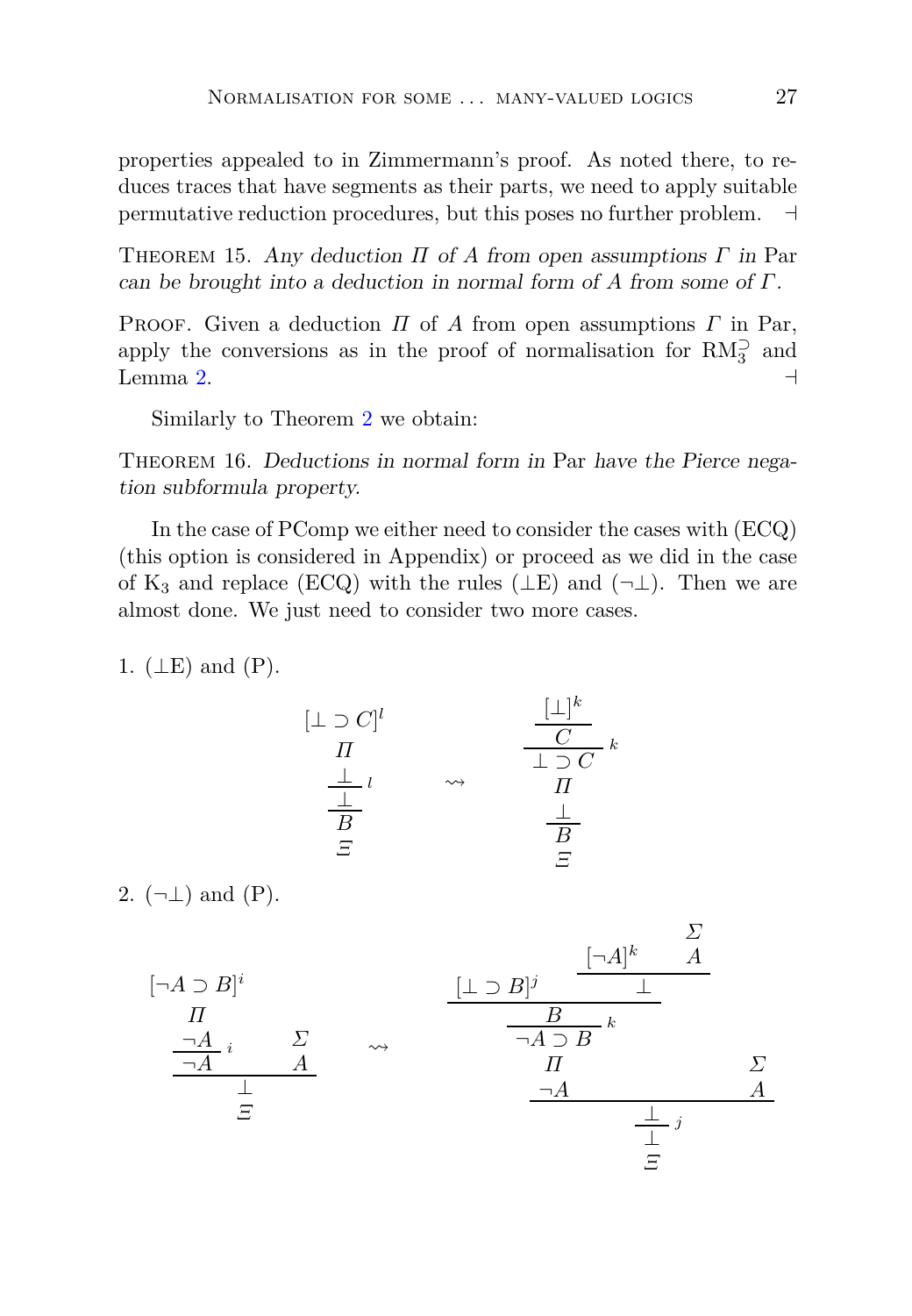Similarly to Theorem [15](#page-26-0) we obtain:

Theorem 17. Any deduction *Π* of *A* from open assumptions *Γ* in PComp can be brought into a deduction in normal form of *A* from some of *Γ*.

Moreover, similarly to Theorem [4](#page-15-0) we have:

<span id="page-27-0"></span>Theorem 18. Deductions in normal form in PComp have the Pierce weak negation subformula property.

### 9. Conclusion

In the paper, we proved normalisation for some representative manyvalued logics: LP, FDE,  $K_3$ ,  $RM_3$ ,  $RM_3^{\supset}$ , PComp, and Par. All these logics are extensions of Nelson's logic N4 or its implication-less fragment. Moreover, FDE coincides with the implication-less fragment of N4. As a task for future research, one may think about logics which are not extensions of N4 or FDE. In fact, we have already made a first step in this direction. Although  $RM_3$  extends FDE, it does not extend  $N4$ , since  $A \supset (B \supset A)$  is not RM<sub>3</sub>-valid (as a consequence RM<sub>3</sub> does not enjoy a standard deduction theorem).

However, such logics were not in the center of our attention, we have decided to consider  $RM<sub>3</sub>$  just because we were looking for an alternative for an original implication of LP. One may try ro prove normalisation for Łukasiewicz's  $L_3$ . Similarly to  $RM_3$ , it extends FDE, but not N4, because  $A \supset (B \supset A)$  is not  $L_3$ -valid.

One may think also about investigation of the logics extending intuitionist logic (without strong negation). One of such logics is Heyting-Gödel-Jaśkowski's  $G_3$ . It extends intuitionistic logic by the formula (¬*A* ⊃ *B*) ⊃ (((*B* ⊃ *A*) ⊃ *B*) ⊃ *B*) which was shown by [Łukasiewicz](#page-39-13) [\(1941](#page-39-13)) (for an English translation see [\(Łukasiewicz](#page-39-7), [1970](#page-39-7), pp. 278–294)).

Besides, one may look at the families of logics of formal undeterminedness and inconsistency which undoubtedly require a separate paper. Last, but not least, five-, six-, . . . infinitely-valued logics might be a fruitful area of research.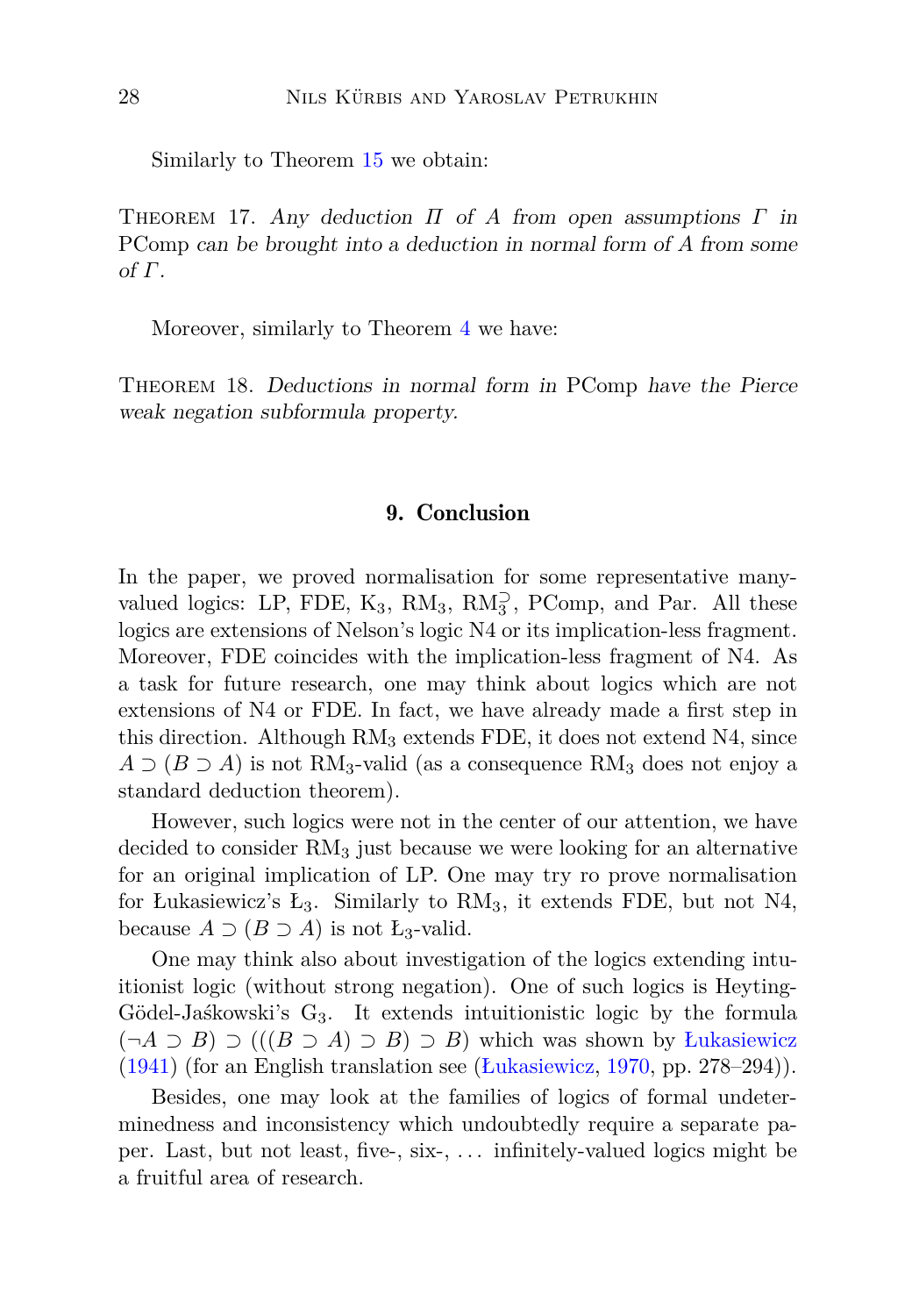## Appendix

#### Semantics of the logics in question

The aim of this section is to introduce the semantics of the logics for which we proved normalisation theorems. Our proofs are purely syntactical, so we could deal without any semantics at all. However, we would like to stress the fact that our logics are many-valued ones, and a brief description of the semantics of the logics in question is appropriate for this purpose.

Let us b[egin with Nelson's logic N4 \(see, e.g.,](#page-37-1) [Nelson](#page-39-0), [1949](#page-39-0); Almukdad and Nelson, [1984\)](#page-37-1). It is a four-valued logic, but having an intentional implication. Also, its four-valuedness is hidden in the notion of a valuation.

A *Nelson model* is a structure  $\langle W, R, v^+, v^- \rangle$  such that *W* is a nonempty set, *R* is a binary relation on it,  $v^{\natural}$ : Prop  $\longrightarrow 2^{W}$  (where Prop is the set of all propositional variables) such that for both  $\natural \in \{+, -\},\$ for all  $x, y \in W$  and for all  $p \in \text{Prop}$ , it holds that if  $R(x, y)$ , then  $x \in v^{\natural}(p)$ implies  $y \in v^{\natural}(p)$ . In what follows, we write  $\mathfrak{M}, x \Vdash^{\natural} p$  for  $x \in v^{\natural}(p)$ . The truth conditions for the other formulas of N4 in a given Nelson model  $\mathfrak{M}$  are as follows:

- $\mathfrak{M}, x \Vdash^+ A \supset B$  iff for all *y* such that  $R(x, y)$ ,  $\mathfrak{M}, y \Vdash^+ A$  implies  $\mathfrak{M}, y \Vdash^+ B$ ,
- $\mathfrak{M}, x \Vdash^{-} A \supset B$  iff  $\mathfrak{M}, x \Vdash^{+} A$  and  $\mathfrak{M}, x \Vdash^{-} B$ ,
- $\mathfrak{M}, x \Vdash^+ A \vee B$  iff  $\mathfrak{M}, x \Vdash^+ A$  or  $\mathfrak{M}, x \Vdash^+ B$ ,
- $\mathfrak{M}, x \Vdash^{-} A \vee B$  iff  $\mathfrak{M}, x \Vdash^{-} A$  and  $\mathfrak{M}, x \Vdash^{-} B$ ,
- $\mathfrak{M}, x \Vdash^+ A \wedge B$  iff  $\mathfrak{M}, x \Vdash^+ A$  and  $\mathfrak{M}, x \Vdash^+ B$ ,
- $\mathfrak{M}, x \Vdash^{-} A \wedge B$  iff  $\mathfrak{M}, x \Vdash^{-} A$  or  $\mathfrak{M}, x \Vdash^{-} B$ ,
- $\mathfrak{M}, x \Vdash^+ \neg A$  iff  $\mathfrak{M}, x \Vdash^- A$ ,
- $\mathfrak{M}, x \Vdash^{-} \neg A$  iff  $\mathfrak{M}, x \Vdash^{+} A$ .

A formula *A* is true in a Nelson model  $\mathfrak{M} = \langle W, R, v^+, v^- \rangle$  iff  $\mathfrak{M}, x \Vdash^+$ *A* for any  $x \in W$ .

If one adds the falsum constant  $\perp$  to N4 to express the intuitionist negation  $\sim$ *A* = *A* ⊃ ⊥, then one needs the following truth conditions for it:  $\mathfrak{M}, x \not\Vdash^+ \perp$  and  $\mathfrak{M}, x \Vdash^- \perp$ .

As we have already said, the four-valuedness of N4 is hidden because of the specific of valuations which are used in this logic. However, we can make the secret explicit at least in the case of the  $\{\neg, \vee, \wedge\}$ -fragment of N4 by means of the following matrices: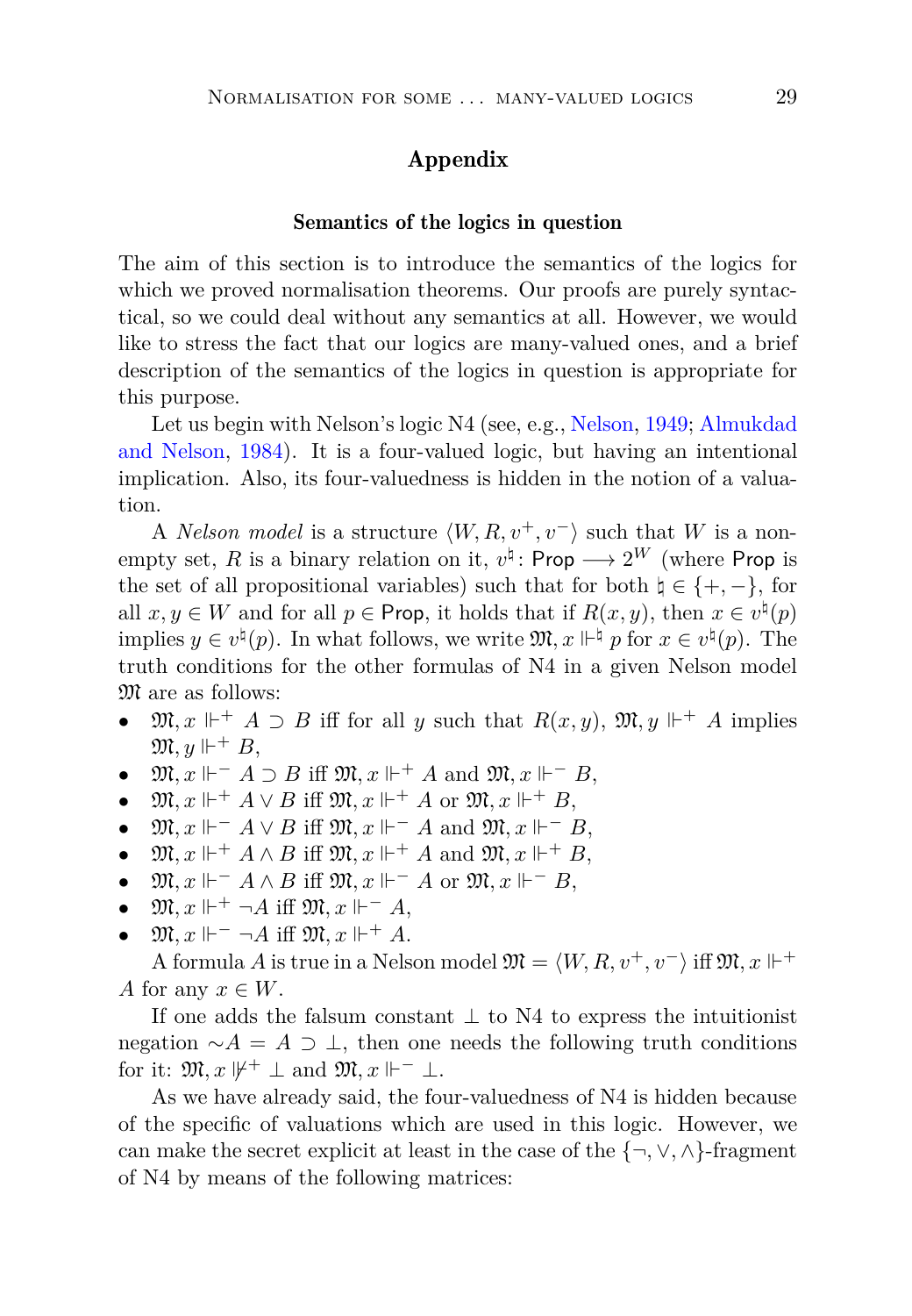|                  |  |         |  | $\it{n}$         |                  |        |         |              | $\boldsymbol{n}$ |  |
|------------------|--|---------|--|------------------|------------------|--------|---------|--------------|------------------|--|
|                  |  |         |  |                  |                  |        |         | <sub>n</sub> | $\boldsymbol{n}$ |  |
|                  |  |         |  |                  |                  |        |         | b            | $\overline{0}$   |  |
| $\boldsymbol{n}$ |  | $\it n$ |  | $\boldsymbol{n}$ | $\boldsymbol{n}$ | $\, n$ | $\it n$ | U            | $\boldsymbol{n}$ |  |
|                  |  |         |  | $\overline{n}$   |                  |        |         |              | $\theta$         |  |

The values are interpreted in the Belnapian way: 1 stands for 'true', *b* for 'both [true and false]', *n* for 'none [neither true and false]', and 0 for 'false'. The valuation  $v: \mathsf{Prop} \longrightarrow \{1, b, n, 0\}$  is extended to all types of formulas according to the matrices presented above. The values 1 and *b* are considered as designated ones, hence we say that a formula *A* follows from the set of formulas  $\Gamma$  ( $\Gamma \models A$ ) iff  $v(B) \in \{1, b\}$  (for any  $B \in \Gamma$ ) implies  $v(A) \in \{1, b\}$ . Notice that there are no formula A such that  $\emptyset \models A$ . One can pluckily add the subscript FDE to  $\models$  in this definition, since we have already received Belnap's [\(1977](#page-38-10)) semantics for FDE.

As was shown by [Pynko](#page-40-9) [\(1999](#page-40-9)), to obtain the semantics for Par one needs to extend FDE by the following implication:

|         | b | $\boldsymbol{n}$ | 0 |
|---------|---|------------------|---|
|         | h | $\boldsymbol{n}$ | 0 |
| r.      | h | $\boldsymbol{n}$ | 0 |
| $\it n$ |   |                  |   |
|         |   |                  |   |

Let us note that the extensive survey of various semantics and proof systems for FDE and its extensions is given in [\(Omori and Wansing,](#page-39-4) [2017](#page-39-4)).

If one restrict these matrices to the set {1*, b,* 0}, then ones gets the semantics for LP (the case of implication-less language) and the semantics for  $RM_3^{\supset}$  (the case of the  $\{\neg, \vee, \wedge, \supset\}$ -language) which implication connective is Jaśkowski's [\(1999\)](#page-38-4) implication and is neatly symmetric to conjunction and disjunction. Let us also mention that the restriction of the matrices in question to the set  $\{1, n, 0\}$ , gives  $K_3$  by [Kleene](#page-39-5) [\(1938](#page-39-5)) (i[mplication-less language\) and PComp \(full language\) by](#page-40-7) Słupecki et al. [\(1967](#page-40-7)).

In the case of RM<sub>3</sub>, as follows from [\(Anderson and Belnap,](#page-37-3) [1975](#page-37-3)), one needs to replace Jaśkowski's implication with the one by [Sobociński](#page-40-5) [\(1952](#page-40-5)):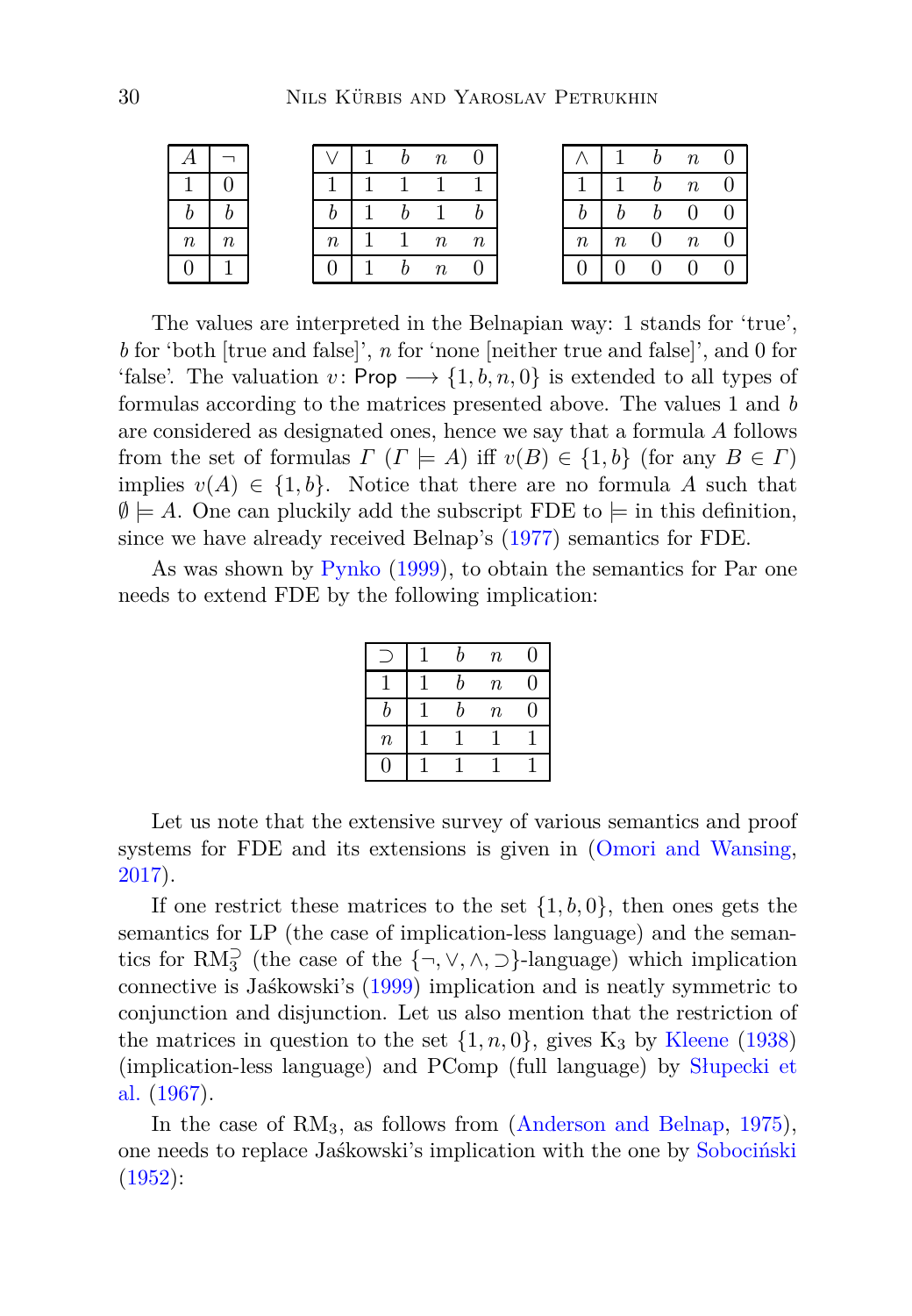|   | b  |   |
|---|----|---|
|   | IJ | J |
| b | b  | J |
|   |    |   |

### The equivalence of RM**<sup>3</sup>** and NRM**<sup>3</sup>**

As we said in the section [7,](#page-21-0) Brady showed [\(Brady](#page-38-12), [1982\)](#page-38-12) that  $RM_3$  can be axiomat[ized as an extension of the relevant logic R from \(](#page-37-3)Anderson and Belnap, [1975\)](#page-37-3) by adding the following axioms:

- 1. (¬*A* ∧ *B*) ⊃ (*A* ⊃ *B*)
- 2.  $A \vee (A \supset B)$

Let us observe the formulation of the logic R (we follow Dunn's [\(2000](#page-38-13)) presentation). It has the following axioms:

```
1. A ⊃ A
 2. (A \supset B) \supset ((C \supset A) \supset (C \supset B))3. (A \supset (B \supset C)) \supset (B \supset (A \supset C))4. (A ⊃ (A ⊃ B)) ⊃ (A ⊃ B)
 5. ((C \supset A) \wedge (C \supset B)) \supset (C \supset (A \wedge B))6. (A \wedge B) \supset A, (A \wedge B) \supset B7. A \supset (A \vee B), B \supset (A \vee B)8. ((A ⊇ C) ∧ (B ⊇ C)) ⊇ ((A ∨ B) ⊇ C)9. (A \wedge (B \vee C)) \supset ((A \wedge B) \vee (A \vee C))10. (A ⊃ B) ⊃ (¬B ⊃ ¬A)
11. ¬¬A ⊃ A
12. A ⊃ ¬¬A
```
<span id="page-30-0"></span>The rules of inference are *modus ponens*:  $A, A \supset B \vdash B$ ; and *adjunction*:  $A, B \vdash A \land B$ .

THEOREM 19. The natural deduction system  $NRM<sub>3</sub>$  is equivalent to the axiomatic formulation of  $RM_3$ .

PROOF. The proof consists in two parts: (I) to show that all axioms and rules of the axiomatic system are provable in NRM3, and (II) all rules of NRM<sup>3</sup> are derivable in the axiomatic system.

(I). Let us show some the most remarkable cases. *Consider the following proof* :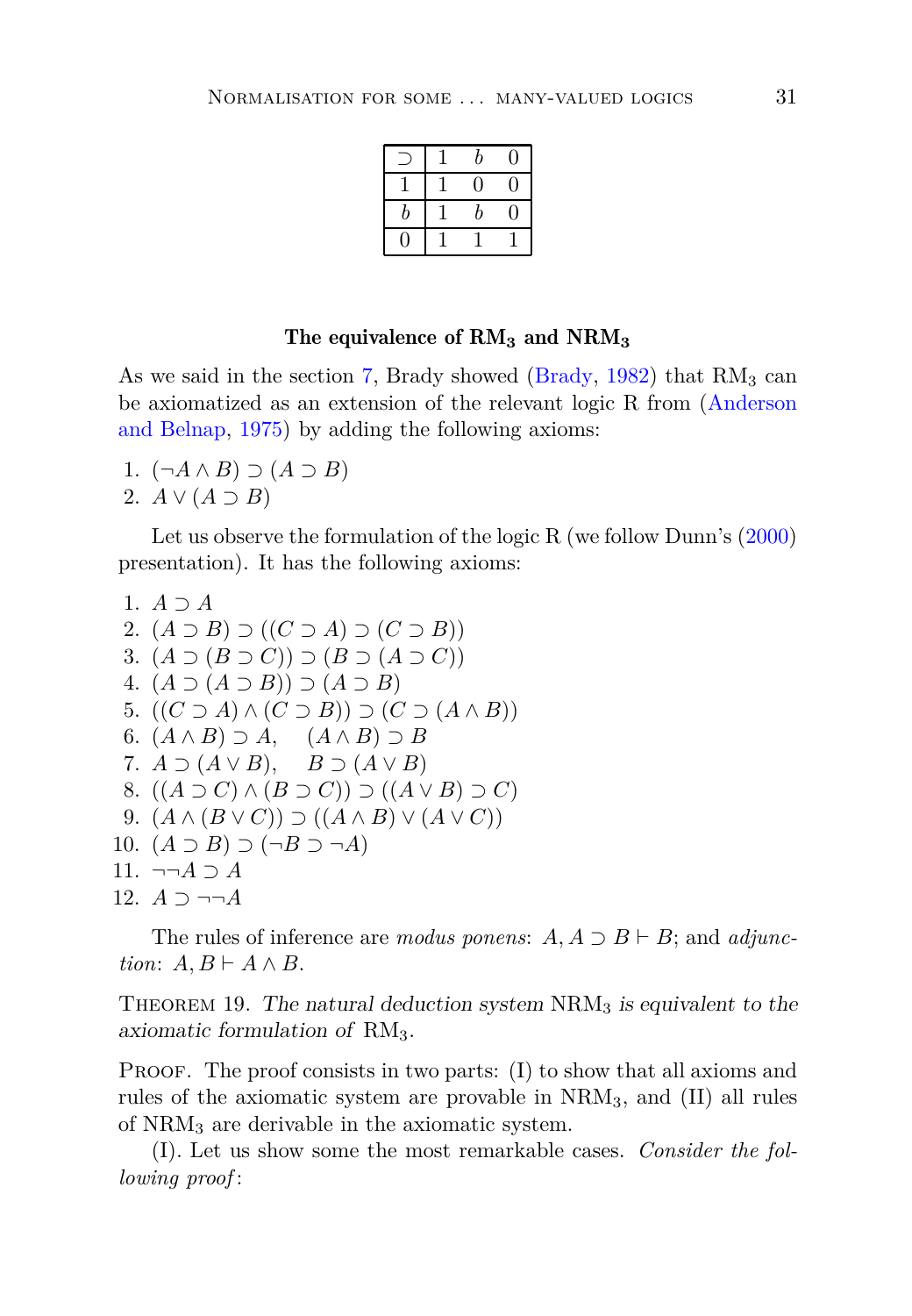$$
\frac{[\neg A \land B]^1}{B} \xrightarrow[\neg A \land B] \neg A} \frac{[\neg (A \supset B)]^2}{\neg A} \frac{A}{\neg \neg A}
$$
  
\n
$$
\frac{A \supset B}{(\neg A \land B) \supset (A \supset B)} \frac{1}{1,2}
$$

*Consider the following proof* :

$$
\frac{\left[\neg(A \lor (A \supset B))\right]^2}{\neg(A \supset B)}
$$
\n
$$
\frac{\neg(A \supset B)}{A}
$$
\n
$$
\frac{[A \lor (A \supset B)]^1}{A \lor (A \supset B)}
$$
\n
$$
\frac{[A \lor (A \supset B)]^1}{A \lor (A \supset B)}
$$
\n
$$
\frac{[A \lor (A \supset B)]^2}{A \lor (A \supset B)}
$$

*Consider the following proof* :

$$
\frac{(*)}{(C \supset A) \supset (C \supset B)} 2,5
$$
  
(A \supset B) \supset ((C \supset A) \supset (C \supset B)) 1,6

where  $(*_1)$  is as follows:

$$
\frac{[A \supset B]^1 \quad \frac{[C \supset A]^2 \quad [C]^3}{A}}{B} \quad \frac{[C \supset A]^2 \quad \frac{[A \supset B]^1 \quad [-B]^4}{\neg A}}{\neg C \supset B}
$$

 $(*_2)$  is as follows:

$$
\frac{[\neg(C \supset B)]^5}{C} \xrightarrow[\neg(C \supset A]{[A \supset B]^1} \frac{[\neg(C \supset B)]^5}{\neg B}
$$

 $(*_3)$  is given as (I) on p. [34.](#page-30-0)

*Consider the following proof* :

$$
\frac{[A \supset (B \supset C)]^{1}}{B \supset C} \xrightarrow{-G} \frac{[\neg (A \supset C)]^{5}}{\neg C}
$$
\n
$$
\xrightarrow{B \supset (A \supset C)} \neg B_{2,5} \qquad (*)
$$
\n
$$
(A \supset (B \supset C)) \supset (B \supset (A \supset C))}{(A \supset (B \supset C)) \supset (B \supset (A \supset C))} \neg B_{1,6}
$$

where  $(*_4)$  is given as  $(II)$  on p. [34.](#page-30-0)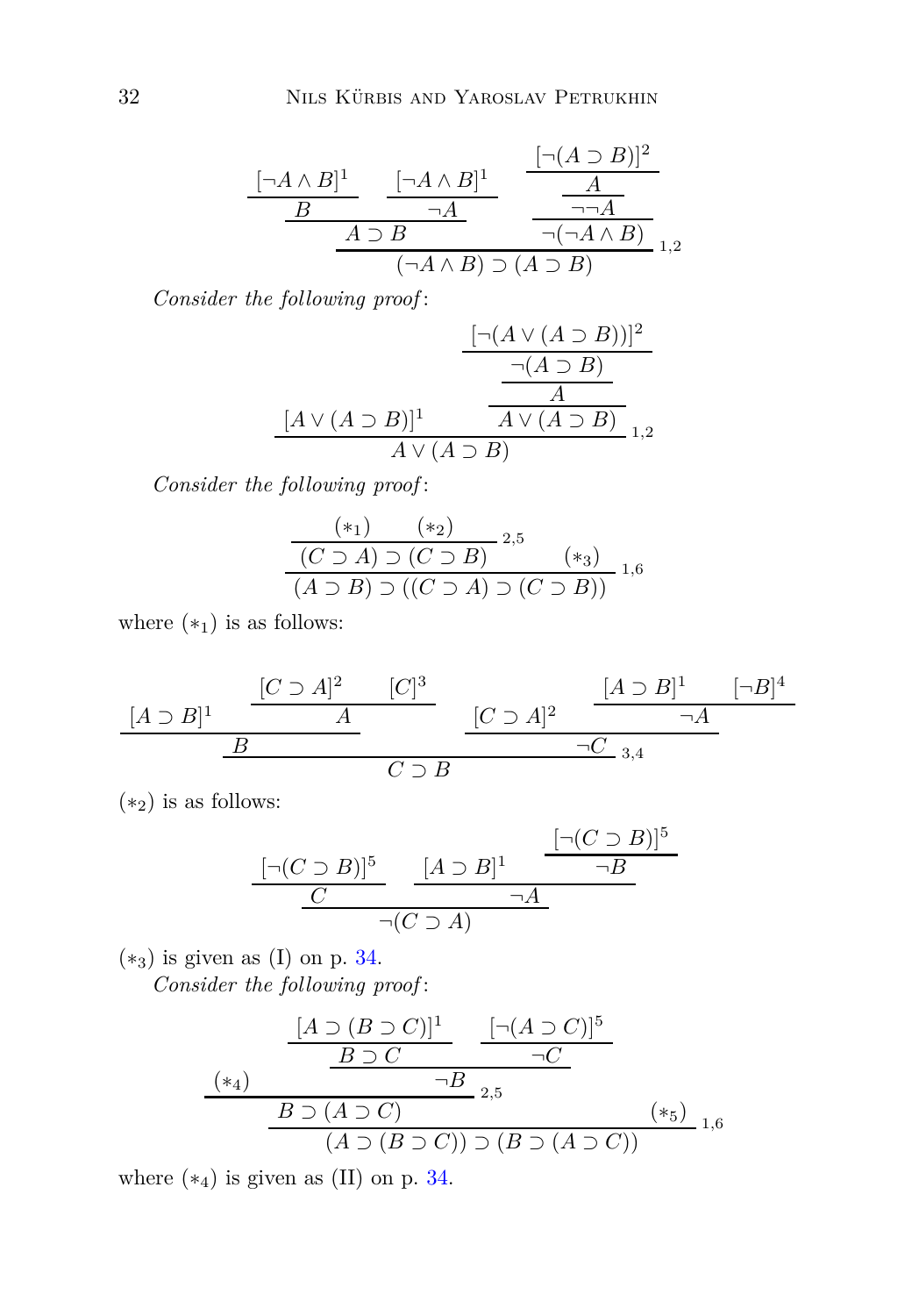$(*<sub>5</sub>)$  is as follows:

$$
\frac{[\neg(A \supset (B \supset C))]^{6}}{B} \qquad \frac{[\neg(A \supset (B \supset C))]^{6}}{A} \qquad \frac{[\neg(A \supset (B \supset C))]^{6}}{\neg(B \supset C)} \qquad \frac{[\neg(A \supset (B \supset C))]^{6}}{\neg(A \supset C)}
$$

*Consider the following proof* :

$$
\begin{array}{c|c}\n[A \supset (A \supset B)]^1 & [A]^2 \\
\hline\n& A \supset B & [A]^2 \\
\hline\n& B & (*7) \\
\hline\n& A \supset B & (*8) \\
\hline\n& (A \supset (A \supset B)) \supset (A \supset B) & 1,3\n\end{array}
$$

where  $(*_7)$  is as follows:

$$
\begin{array}{ccc}\n[A \supset (A \supset B)]^1 & [A]^5 \\
\hline\n& A \supset B & [-B]^4 \\
\hline\n& \neg A & [-A]^6 \\
\hline\n& \neg A & [A]^6\n\end{array}
$$

 $(*<sub>8</sub>)$  is as follows:

$$
\frac{\neg[A \supset B]^3}{A} \qquad [\neg(A \supset B)]^3
$$
  
 
$$
\neg(A \supset (A \supset B))
$$

*Consider the following proof* :

$$
\frac{[A \supset B]^1}{\neg A} \xrightarrow{\neg B \supset \neg A} \frac{\frac{[A \supset B]^1}{A}}{\neg B} \longrightarrow A} \xrightarrow{\neg B \supset \neg A} \longrightarrow A} (*_9)_{1,3}
$$

where  $(*_9)$  is as follows:

$$
\frac{\frac{[\neg(\neg B \supset \neg A)]^3}{\neg \neg A} \qquad [\neg(\neg B \supset \neg A)]^3}{\underline{A} \qquad \neg B}
$$

$$
\neg(A \supset B)
$$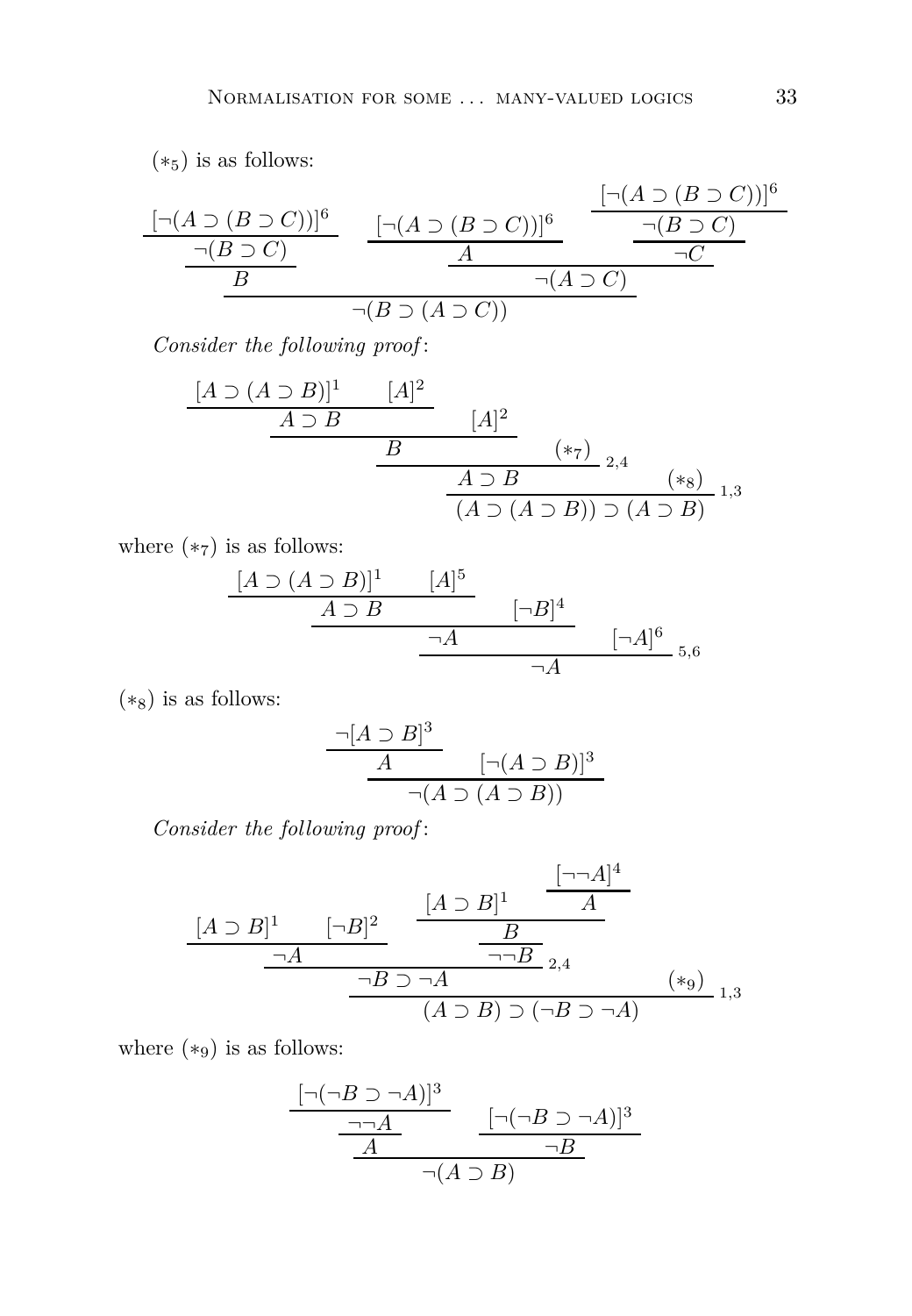

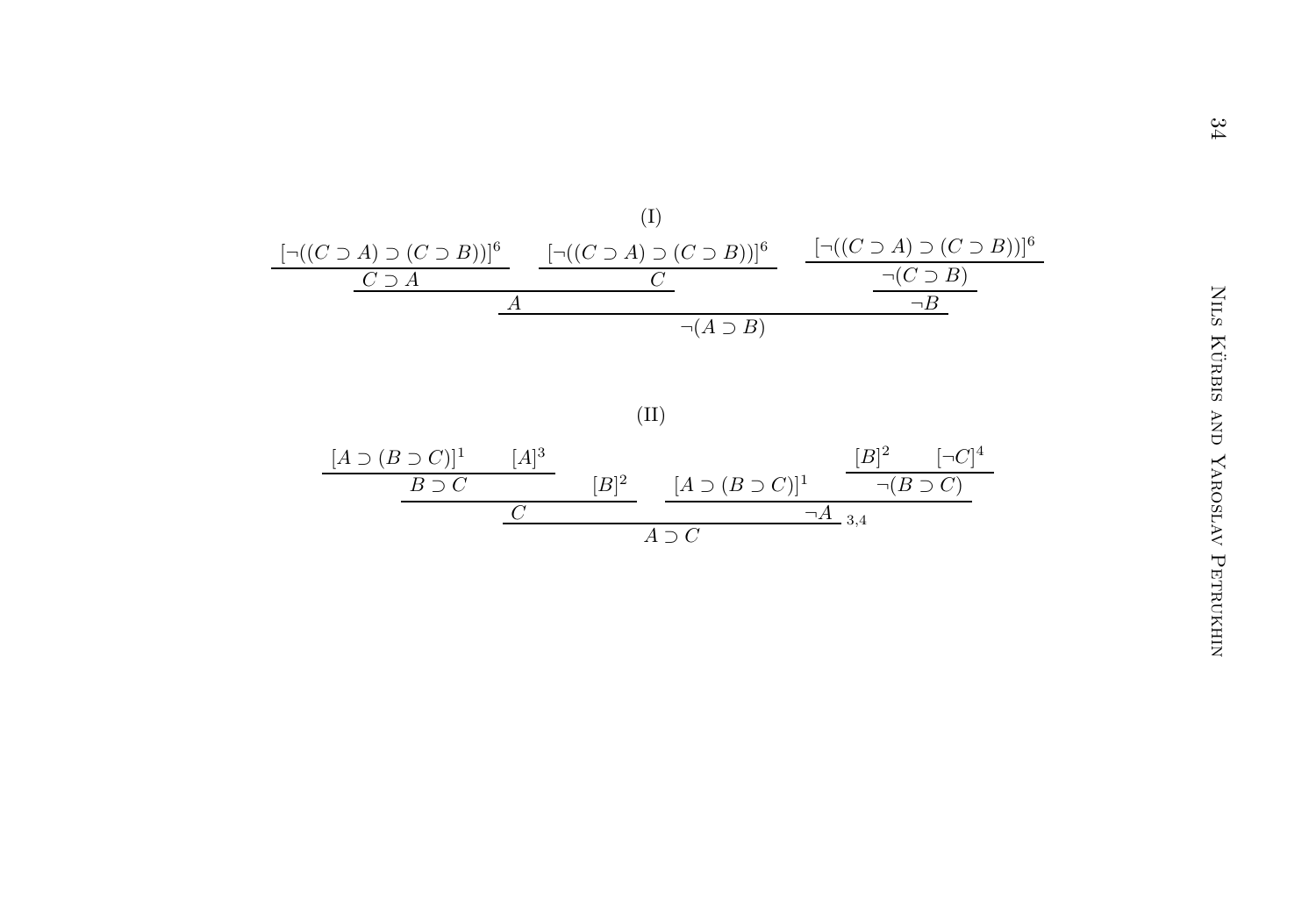*Consider the following proofs*:

$$
\frac{[A]^1}{\neg A} \quad \frac{[\neg \neg A]^2}{\neg A}_{1,2} \qquad \frac{[\neg \neg A]^1}{A} \quad \frac{[\neg A]^2}{\neg \neg A}_{1,2}
$$
\n
$$
\frac{[A]^1}{A \supset \neg A}_{1,2} \quad \frac{[\neg A]^2}{A \supset \neg A}_{1,2}
$$

*Consider the following proofs*:

$$
\frac{[A]^1}{A \vee B} \xrightarrow[\text{A} \supset (A \vee B)] \xrightarrow{1,2} \qquad \frac{[A \wedge B]^1}{A} \xrightarrow[\text{A} \wedge B) \supset A \xrightarrow[1,2] \xrightarrow[1,2] \xrightarrow[1,2] \xrightarrow[1,2] \xrightarrow[1,2] \xrightarrow[1,2] \xrightarrow[1,2] \xrightarrow[1,2] \xrightarrow[1,2] \xrightarrow[1,2] \xrightarrow[1,2] \xrightarrow[1,2] \xrightarrow[1,2] \xrightarrow[1,2] \xrightarrow[1,2] \xrightarrow[1,2] \xrightarrow[1,2] \xrightarrow[1,2] \xrightarrow[1,2] \xrightarrow[1,2] \xrightarrow[1,2] \xrightarrow[1,2] \xrightarrow[1,2] \xrightarrow[1,2] \xrightarrow[1,2] \xrightarrow[1,2] \xrightarrow[1,2] \xrightarrow[1,2] \xrightarrow[1,2] \xrightarrow[1,2] \xrightarrow[1,2] \xrightarrow[1,2] \xrightarrow[1,2] \xrightarrow[1,2] \xrightarrow[1,2] \xrightarrow[1,2] \xrightarrow[1,2] \xrightarrow[1,2] \xrightarrow[1,2] \xrightarrow[1,2] \xrightarrow[1,2] \xrightarrow[1,2] \xrightarrow[1,2] \xrightarrow[1,2] \xrightarrow[1,2] \xrightarrow[1,2] \xrightarrow[1,2] \xrightarrow[1,2] \xrightarrow[1,2] \xrightarrow[1,2] \xrightarrow[1,2] \xrightarrow[1,2] \xrightarrow[1,2] \xrightarrow[1,2] \xrightarrow[1,2] \xrightarrow[1,2] \xrightarrow[1,2] \xrightarrow[1,2] \xrightarrow[1,2] \xrightarrow[1,2] \xrightarrow[1,2] \xrightarrow[1,2] \xrightarrow[1,2] \xrightarrow[1,2] \xrightarrow[1,2] \xrightarrow[1,2] \xrightarrow[1,2] \xrightarrow[1,2] \xrightarrow[1,2] \xrightarrow[1,2] \xrightarrow[1,2] \xrightarrow[1,2] \xrightarrow[1,2] \xrightarrow[1,2] \xrightarrow[1,2] \xrightarrow[1,2] \xrightarrow[1,2] \xrightarrow[1,2] \xrightarrow[1,2] \xrightarrow[1,2] \xrightarrow[1,2] \xrightarrow[1,2] \xrightarrow[1,2] \xrightarrow[1,2] \xrightarrow[1,2] \xrightarrow[1,
$$

The other cases are considered similarly.

 $(II)$ . The derivability of the rules of  $NRM<sub>3</sub>$  in the axiomatic system for RM<sup>3</sup> follows from the completeness of the axiomatic system and the fact that all rules of  $NRM_3$  are sound. ⊣

## Yet another proof for K<sub>3</sub>

Here we consider the proof for  $K_3$  formulated with (ECQ), but without ⊥. The possibility of such a proof was mentioned in section [5.3.](#page-19-1) The rule (ECQ) can introduce a formula which is deleted by an elimination rule in the next step. Also, it can eliminate formulas of the forms  $\neg\neg A$ ,  $\neg(A \land B)$ , and  $\neg(A \lor B)$  which were obtained by an introduction rule in the previous step. Additionally, (ECQ) can introduce some negated formula which is eliminated in the next step by another application of (ECQ). Let us consider all these cases:

1. (ECQ) introduces conjunction.

$$
\begin{array}{ccc}\n\Sigma_1 & \Sigma_2 \\
\underline{A} & \neg A \\
\underline{B_1 \wedge B_2} & \rightsquigarrow & \underline{A} & \neg A \\
\underline{B_i} & \Xi\n\end{array}
$$

2. (ECQ) introduces disjunction.

$$
\begin{array}{ccc}\n\Sigma_1 & \Sigma_2 & [B_1]^i & [B_2]^j \\
\hline\n\frac{A}{B_1 \vee B_2} & \frac{H_1}{C} & \frac{H_2}{C_1} & \downarrow \\
\hline\n\frac{B_1 \vee B_2}{C} & \frac{C}{C} & \frac{C}{C_1} & \downarrow \\
\hline\n\frac{C}{C} & \frac{C}{C} & \frac{C}{C} & \frac{C}{C}\n\end{array}
$$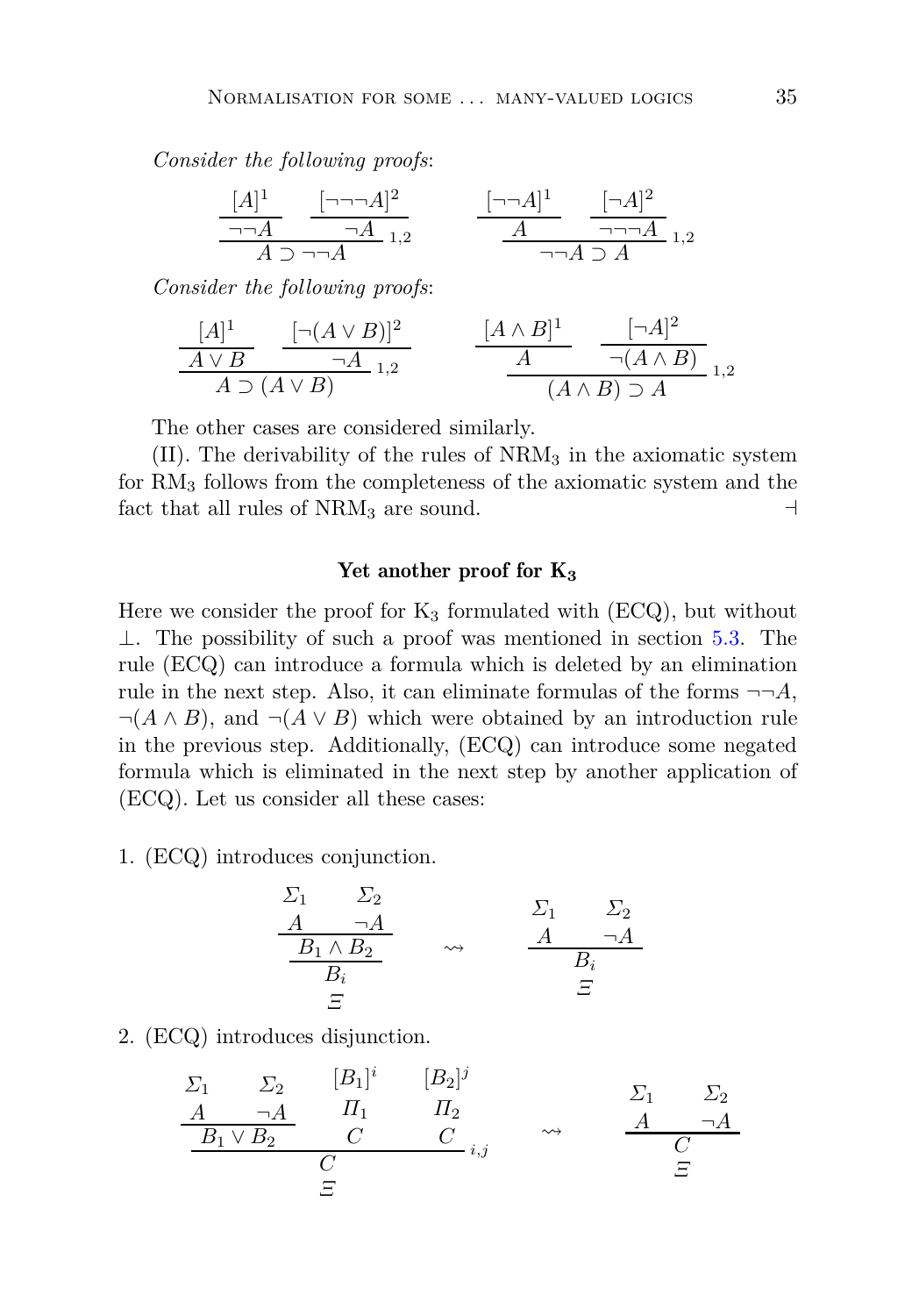3. (ECQ) introduces negated conjunction.

$$
\begin{array}{ccccccccc}\n\Sigma_1 & \Sigma_2 & [\neg B_1]^i & [\neg B_2]^j \\
\hline\nA & \neg A & H_1 & H_2 & & \Delta & \neg A \\
\hline\n\neg(B_1 \land B_2) & C & C & \land & & A & \neg A \\
\hline\nC & C & \Sigma_i & \Sigma_i & C & \Sigma \\
\hline\nE & & \Sigma_i & \Sigma_i & \Sigma_i & \Sigma_i & \Sigma_i & \Sigma_i \\
\end{array}
$$

4. (ECQ) introduces negated disjunction.

$$
\begin{array}{ccc}\n\Sigma_1 & \Sigma_2 \\
\underline{A} & \neg A \\
\hline\n\neg(B_1 \lor B_2) & \rightsquigarrow & \underline{A} & \neg A \\
\underline{B_i} & \Xi\n\end{array}
$$

5. (ECQ) introduces double negation.

$$
\begin{array}{ccc}\n\Sigma_1 & \Sigma_2 \\
\underline{A} & \neg A \\
\underline{\neg \neg B} & \leadsto & \underline{A} & \neg A \\
\underline{B} & \Xi & \end{array}
$$

6. (ECQ) eliminates negated conjunction.

$$
\begin{array}{ccc}\n\Sigma_2 & \Sigma_1 \\
\hline\nA_1 \wedge A_2 & \overline{\neg(A_1 \wedge A_2)} \\
\hline\nC & \Sigma\n\end{array} \quad \rightsquigarrow \quad \begin{array}{ccc}\n\Sigma_1 & \Sigma_2 \\
\hline\nA_1 \wedge A_2 & \Sigma_2 \\
\hline\nA_i & \neg A_i \\
\hline\nC & \Sigma\n\end{array}
$$

In this case  $A_1 \wedge A_2$  may become a maximal formula. However, it has a lower degree than  $\neg(A_1 \land A_2)$ . Thus, it can be eliminated.

7. (ECQ) eliminates negated disjunction.

$$
\begin{array}{ccccccccc}\n\Sigma_1 & & \Sigma_2 & & \Sigma_3 & & & \Sigma_2 & & \Sigma_3 \\
\hline\nA \vee B & & \neg(A \vee B) & & \leadsto & & A \vee B & & & C & & \\
\hline\nC & & & & & & C & & & \\
\hline\nE & & & & & & & & \\
\end{array}
$$

In this case, if *C* is a maximal formula or a part of a maximal segment, then we make it longer by 1. However, we eliminate  $\neg(A \lor B)$ .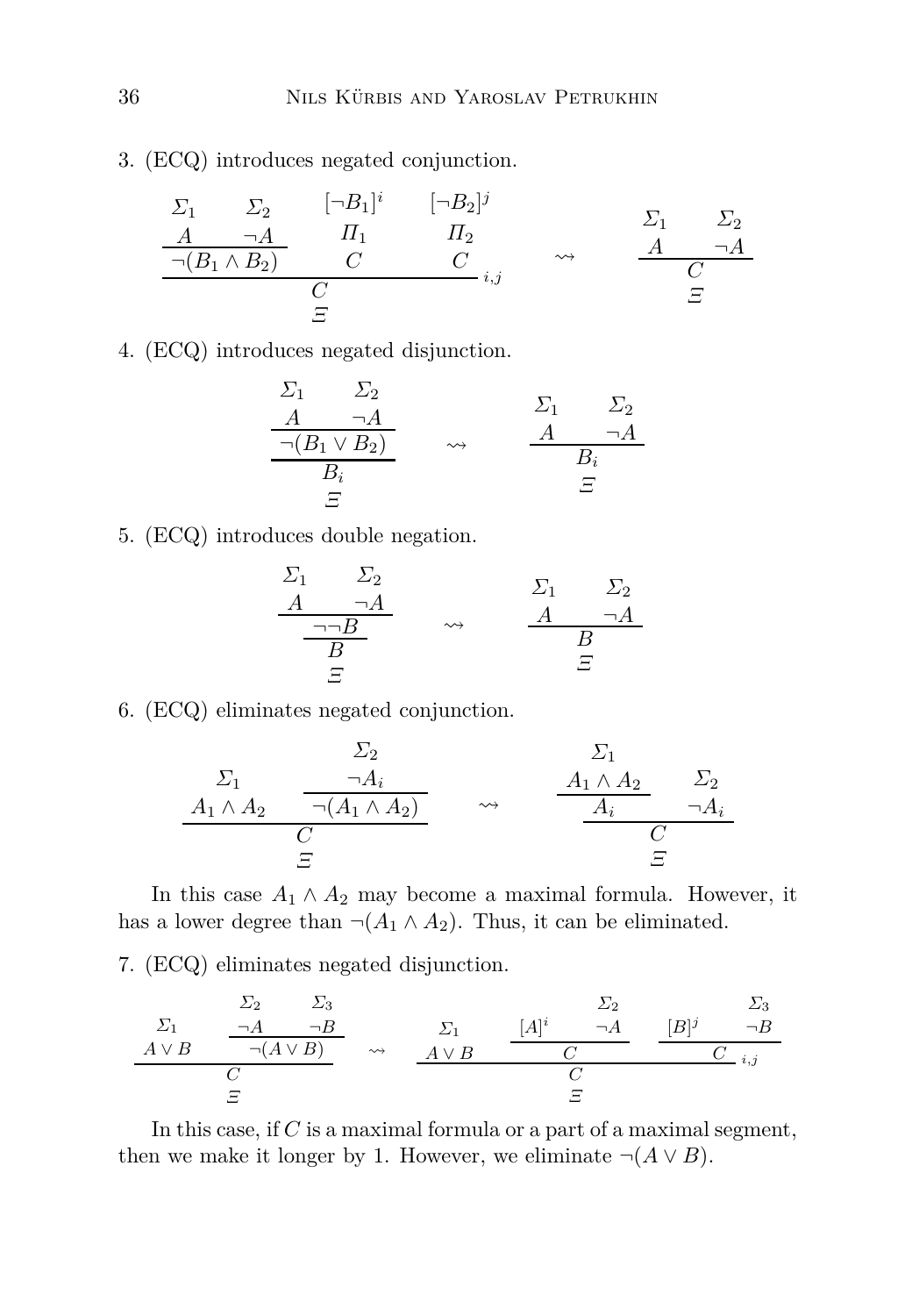8. (ECQ) eliminates double negation.

$$
\begin{array}{ccc}\n\Sigma_1 & \Sigma_2 & \Sigma_1 \\
\hline\n\neg A & \neg \Box A & \leadsto & A & \neg A \\
\hline\nB & & & & B \\
\hline\nE & & & & E\n\end{array}
$$

9. (ECQ) introduces some negated formula and eliminates it.

$$
\begin{array}{ccc}\n & \Sigma_1 & \Sigma_2 & & \Sigma_2 & \Sigma_1 \\
\hline\nH & A & \neg A & & & A & \neg A \\
B & \neg B & & \leadsto & & \underbrace{A & \neg A} \\
C & & \Xi & & & \end{array}
$$

Similarly to Theorem [2](#page-13-1) we obtain:

THEOREM 20. Deductions in normal form in  $K_3$  formulated with  $(ECQ)$ , but without  $\perp$  have the negation subformula property.

## Yet another proof for PComp

Here we consider the proof for PComp formulated with (ECQ), but without ⊥. We need to add to the proof for  $K_3$  the cases regarding implication as well as the interaction of (ECQ) and (P).

1. (ECQ) introduces implication.

$$
\begin{array}{ccc}\n\Sigma_1 & \Sigma_2 \\
\underline{A & \neg A} & \Sigma_3 \\
\underline{B \supset C} & \underline{B} & \rightarrow & \underline{A} & \neg A \\
\underline{C} & \Xi & \end{array}
$$

2. (ECQ) introduces negated implication.

$$
\frac{\Sigma_1}{A} \quad \frac{\Sigma_2}{\neg(B \supset C)} \quad \sim \quad \frac{A}{A} \quad \frac{\neg A}{B}
$$
\n
$$
\frac{\Sigma_1}{B} \quad \frac{\Sigma_2}{E}
$$
\n
$$
\frac{\Sigma_1}{\neg B} \quad \frac{\Sigma_2}{E}
$$
\n
$$
\frac{A}{\neg(A)} \quad \frac{\Sigma_1}{\neg B} \quad \frac{\Sigma_2}{E}
$$
\n
$$
\frac{\neg(B \supset C)}{\neg C} \quad \sim \quad \frac{A}{\neg C} \quad \frac{\neg A}{E}
$$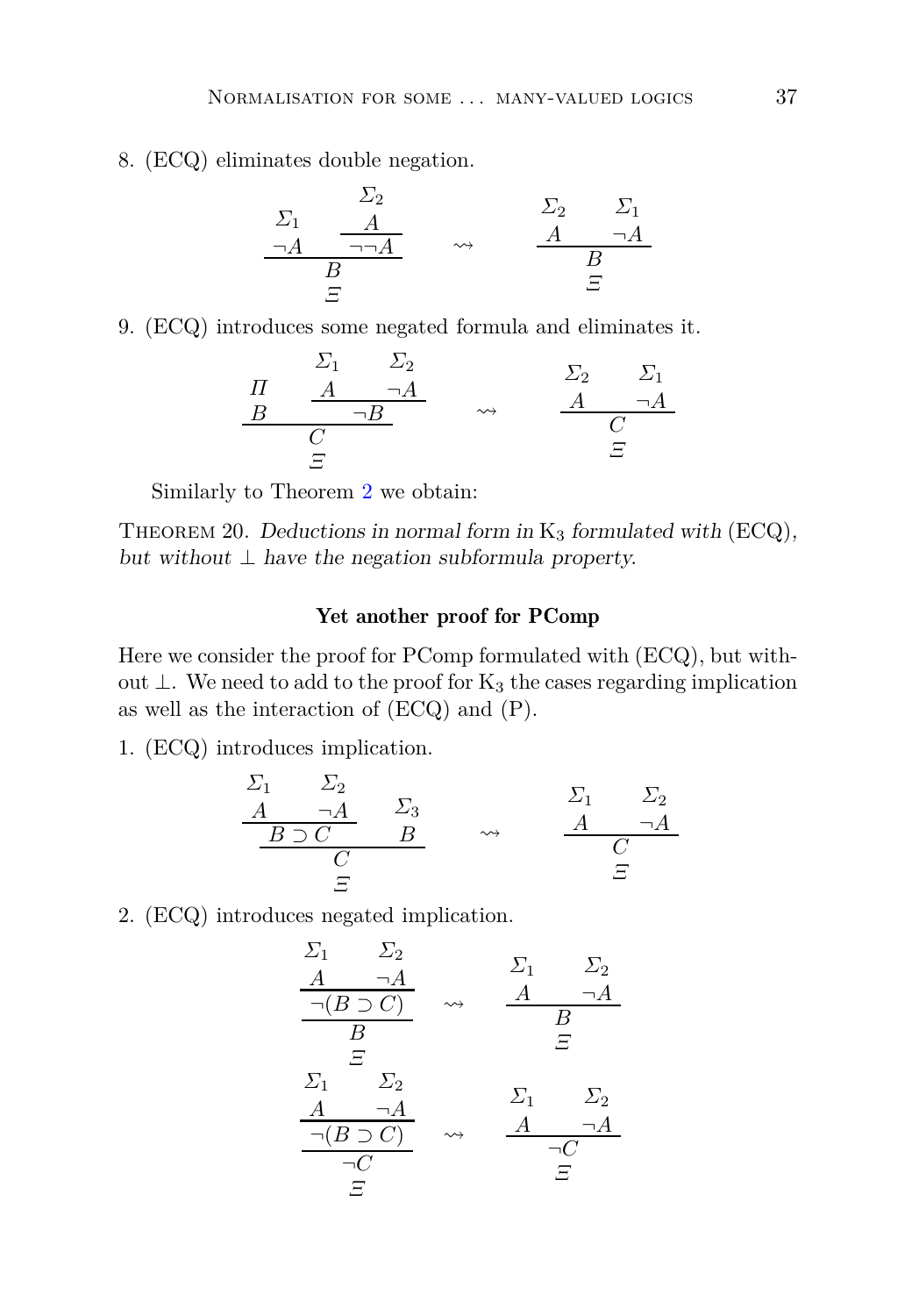3. (ECQ) eliminated negated implication.

|               |                          | ∠າ                  |                    |               |            |
|---------------|--------------------------|---------------------|--------------------|---------------|------------|
|               |                          | $\neg B$            |                    | $A \supset B$ | $\sum_{2}$ |
| $A \supset B$ |                          | $\neg(A \supset B)$ | $\rightsquigarrow$ |               |            |
|               |                          |                     |                    |               |            |
|               | $\overline{\phantom{a}}$ |                     |                    |               |            |

4. (ECQ) and (P).



Similarly to Theorem [2](#page-13-1) we obtain:

THEOREM 21. Deductions in normal form in PComp formulated with  $(ECQ)$ , but without  $\perp$  have the Pierce negation subformula property.

Acknowledgments. The work of Nils Kürbis was funded by the Alexander von Humboldt Foundation. The work of Yaroslav Petrukhin was funded by Polish National Science Centre, grant number DEC-2017/25/ B/HS1/01268.

### References

- <span id="page-37-1"></span>Almukdad, A., and D. Nelson (1984), "Constructible falsity and inexact predicates", *Journal of Symbolic Logic* 49: 231–233. DOI: [10.2307/2274105](http://dx.doi.org/10.2307/2274105)
- <span id="page-37-3"></span>Anderson, A., and N. Belnap (1975), *Entailment. The Logic of Relevance and Necessity, Vol. I*, Princeton University Press.
- <span id="page-37-0"></span>Asenjo, F. (1966), "A calculus of antinomies", *Notre Dame Journal of Formal Logic* 7: 103–105. DOI: [10.1305/ndjfl/1093958482](http://dx.doi.org/10.1305/ndjfl/1093958482)
- <span id="page-37-2"></span>Asenjo, F., and J. Tamburino (1975), "Logic of antinomies", *Notre Dame Journal of Formal Logic* 61 (2): 17–44. DOI: [10.1305/ndjfl/1093891610](http://dx.doi.org/10.1305/ndjfl/1093891610)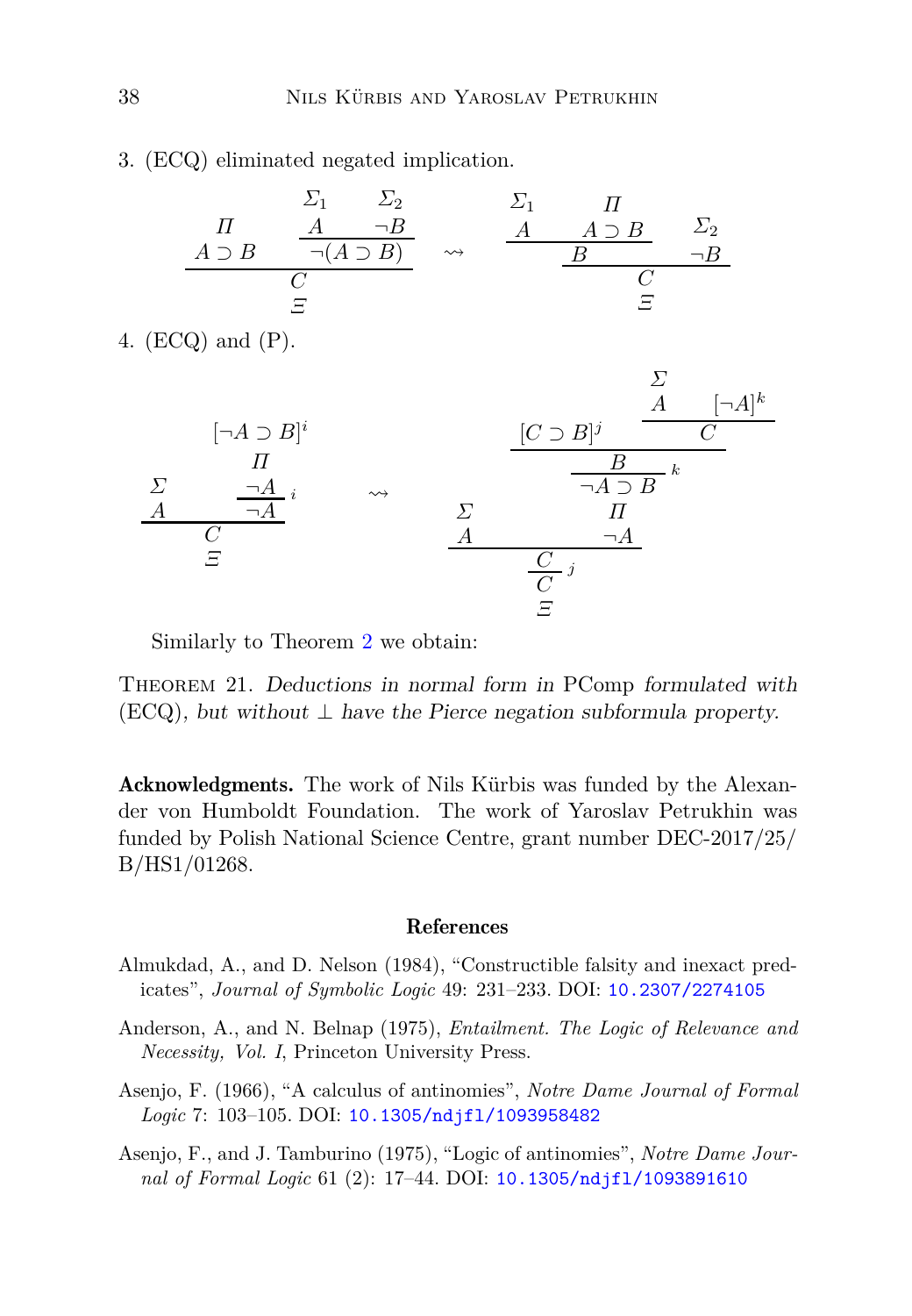- <span id="page-38-6"></span>Avron, A. (1986), "On an implication connective of RM", *Notre Dame Journal of Formal Logic* 27 (2): 201–209. DOI: [10.1305/ndjfl/1093636612](http://dx.doi.org/10.1305/ndjfl/1093636612)
- <span id="page-38-0"></span>Avron, A. (1991), "Natural 3-valued logics – characterization and proof theory", *Journal of Symbolic Logic* 56: 276–294. DOI: [10.2307/2274919](http://dx.doi.org/10.2307/2274919)
- <span id="page-38-7"></span>Baaz, M., C. Fermüller, and R. Zach (1993a), "Dual systems of sequents and tableaux for many-valued logics", *Bulletin of the EATCS* 51: 192–197.
- <span id="page-38-1"></span>Baaz, M., C. Fermüller, and R. Zach (1993b), "Systematic construction of natural deduction systems for many-valued logics", pages 208–213 in *Pros. 23rd International Symposium on Multiple Valued Logic*, IEEE Press. DOI: [10.1109/ISMVL.1993.289558](http://dx.doi.org/10.1109/ISMVL.1993.289558)
- <span id="page-38-5"></span>Batens, D. (1980), "Paraconsistent extensional propositional logics", *Logique et Analyse* 23: 195–234.
- <span id="page-38-10"></span>Belnap, N. (1977), "A useful four-valued logic", pages 7–37 in *Modern Uses of Multiple-Valued Logic*, Kluwer Academic Publishers. DOI: [10.1007/978-](http://dx.doi.org/10.1007/978-94-010-1161-7_2) [94-010-1161-7\\_2](http://dx.doi.org/10.1007/978-94-010-1161-7_2)
- <span id="page-38-9"></span>Bolotov, A., and V. Shangin (2012), "Natural deduction system in paraconsistent setting: Proof search for PCont", *Journal of Intelligent Systems* 21: 1–24. DOI: [10.1515/jisys-2011-0021](http://dx.doi.org/10.1515/jisys-2011-0021)
- <span id="page-38-12"></span>Brady, R. (1982), "Completeness proofs for the systems RM3 and BN4", *Logique et Analyse* 25: 51–61.
- <span id="page-38-8"></span>D'Ottaviano, I., and N. da Costa (1970), "Sur un probléme de Jaśkowski", *Comptes Rendus de l'Académie des Sciences de Paris* 270: 1349–1353.
- <span id="page-38-11"></span>Dunn, J. (1976), "Intuitive semantics for first-degree entailment and coupled trees", *Philosophical Studies* 29: 149–168. DOI: [10.1007/BF00373152](http://dx.doi.org/10.1007/BF00373152)
- <span id="page-38-13"></span>Dunn, J. (2000), "Partiality and its dual", *Studia Logica* 66: 5–40. DOI: [10.](http://dx.doi.org/10.1023/A:1026740726955) [1023/A:1026740726955](http://dx.doi.org/10.1023/A:1026740726955)
- <span id="page-38-2"></span>Englander, C., E. Haeusler, and L. Pereira (2014), "Finitely many-valued logics and natural deduction", *Logic journal of the IGPL* 22: 333–354. DOI: [10.](http://dx.doi.org/10.1093/jigpal/jzt032) [1093/jigpal/jzt032](http://dx.doi.org/10.1093/jigpal/jzt032)
- <span id="page-38-3"></span>Jaśkowski, S. (1948), "Rachunek zdań dla systemów dedukcyjnych sprzecznycìh", *Studia Societatis Scientiarum Torunensis, Sectio A* vol. I (5): 57–77.
- <span id="page-38-4"></span>Jaśkowski, S. (1999), "A propositional calculus for inconsistent deductive systems", *Logic and Logical Philosophy* 7: 35–56. English translation of Polish paper [\(Jaśkowski](#page-38-3), [1948\)](#page-38-3). DOI: [10.12775/LLP.1999.003](http://dx.doi.org/10.12775/LLP.1999.003)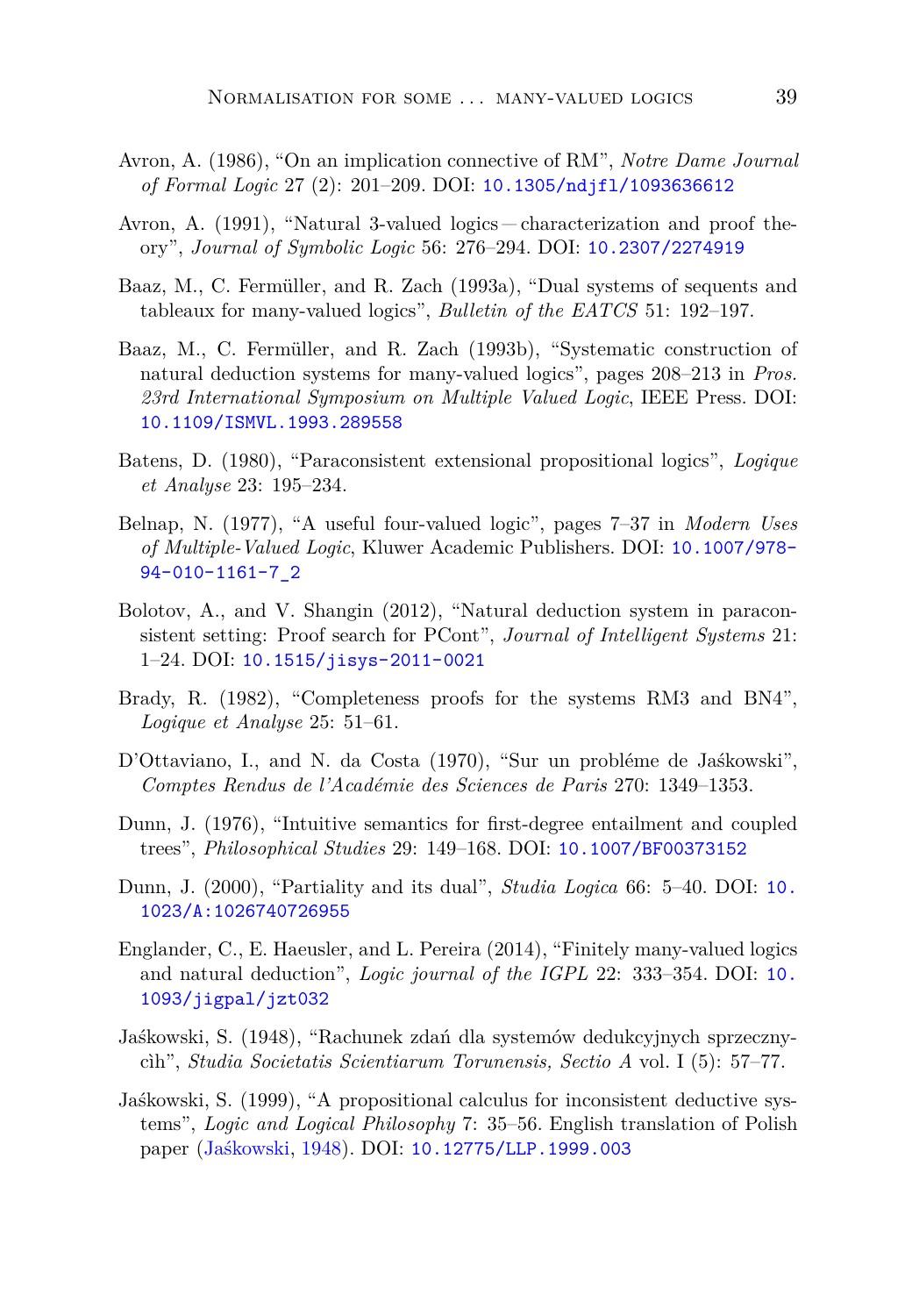- <span id="page-39-12"></span>Kamide, N., and H. Wansing (2015), *Proof Theory of N4-related Paraconsistent Logics*, Milton Keynes: College Publications. DOI: [10.1007/s11225-017-](http://dx.doi.org/10.1007/s11225-017-9729-9) [9729-9](http://dx.doi.org/10.1007/s11225-017-9729-9)
- <span id="page-39-1"></span>Kaminski, M., and N. Francez (2021), "Calculi for many-valued logics", *Logica Universalis* 15: 193–226. DOI: [10.1007/s11787-021-00274-5](http://dx.doi.org/10.1007/s11787-021-00274-5)
- <span id="page-39-5"></span>Kleene, S. (1938), "On a notation for ordinal numbers", *Journal of Symbolic Logic* 3: 150–155. DOI: [10.2307/2267778](http://dx.doi.org/10.2307/2267778)
- <span id="page-39-2"></span>Kooi, B. and A. Tamminga (2012), "Completeness via correspondence for extensions of the logic of paradox", *The Review of Symbolic Logic* 5: 720–730. DOI: [10.1017/S1755020312000196](http://dx.doi.org/10.1017/S1755020312000196)
- <span id="page-39-10"></span>Kürbis, N. (2015), "What is wrong with classical negation?", *Grazer Philosophische Studien* 92 (1): 51–85. DOI: [10.1163/9789004310841\\_004](http://dx.doi.org/10.1163/9789004310841_004)
- <span id="page-39-11"></span>Kürbis, N. (2019), *Proof and Falsity. A Logical Investigation*, Cambridge University Press. DOI: [10.1017/9781108686792](http://dx.doi.org/10.1017/9781108686792)
- <span id="page-39-6"></span>Łukasiewicz, J. (1920), "O logice trójwartościowej", *Ruch Filozoficzny* 5: 170– 171.
- <span id="page-39-13"></span>Łukasiewicz, J. (1941), "Die Logik und das Grundlagenproblem" *Les Entretiens de Zürich sur les fondements et la méthode das sciences mathématiques* 12: 6–9.
- <span id="page-39-7"></span>Łukasiewicz, J. (1970), *Selected Works*, L. Borkowski (Ed.), North-Holland & PWN.
- <span id="page-39-0"></span>Nelson, D. (1949), "Constructible falsity", *Journal of Symbolic Logic* 14: 16–26. DOI: [10.2307/2268973](http://dx.doi.org/10.2307/2268973)
- <span id="page-39-4"></span>Omori, H., and H. Wansing (2017), "40 years of fde: An introductory overview", *Studia Logica* 105: 1021–1049. DOI: [10.1007/s11225-017-9748-6](http://dx.doi.org/10.1007/s11225-017-9748-6)
- <span id="page-39-3"></span>Petrukhin, Y. (2018), "Generalized correspondence analysis for three-valued logics" *Logica Universalis* 12: 432–460. DOI: [10.1007/s11787-018-0212-9](http://dx.doi.org/10.1007/s11787-018-0212-9)
- <span id="page-39-8"></span>Petrukhin, Y., and V. Shangin (2017), "Automated correspondence analysis for the binary extensions of the logic of paradox", *The Review of Symbolic Logic* 10: 756–781. DOI: [10.1017/S1755020317000156](http://dx.doi.org/10.1017/S1755020317000156)
- <span id="page-39-9"></span>Petrukhin, Y., and V. Shangin (2019), "Automated proof-searching for strong Kleene logic and its binary extensions via correspondence analysis", *Logic and Logical Philosophy* 28 (2): 223–257. DOI: [10.12775/LLP.2018.009](http://dx.doi.org/10.12775/LLP.2018.009)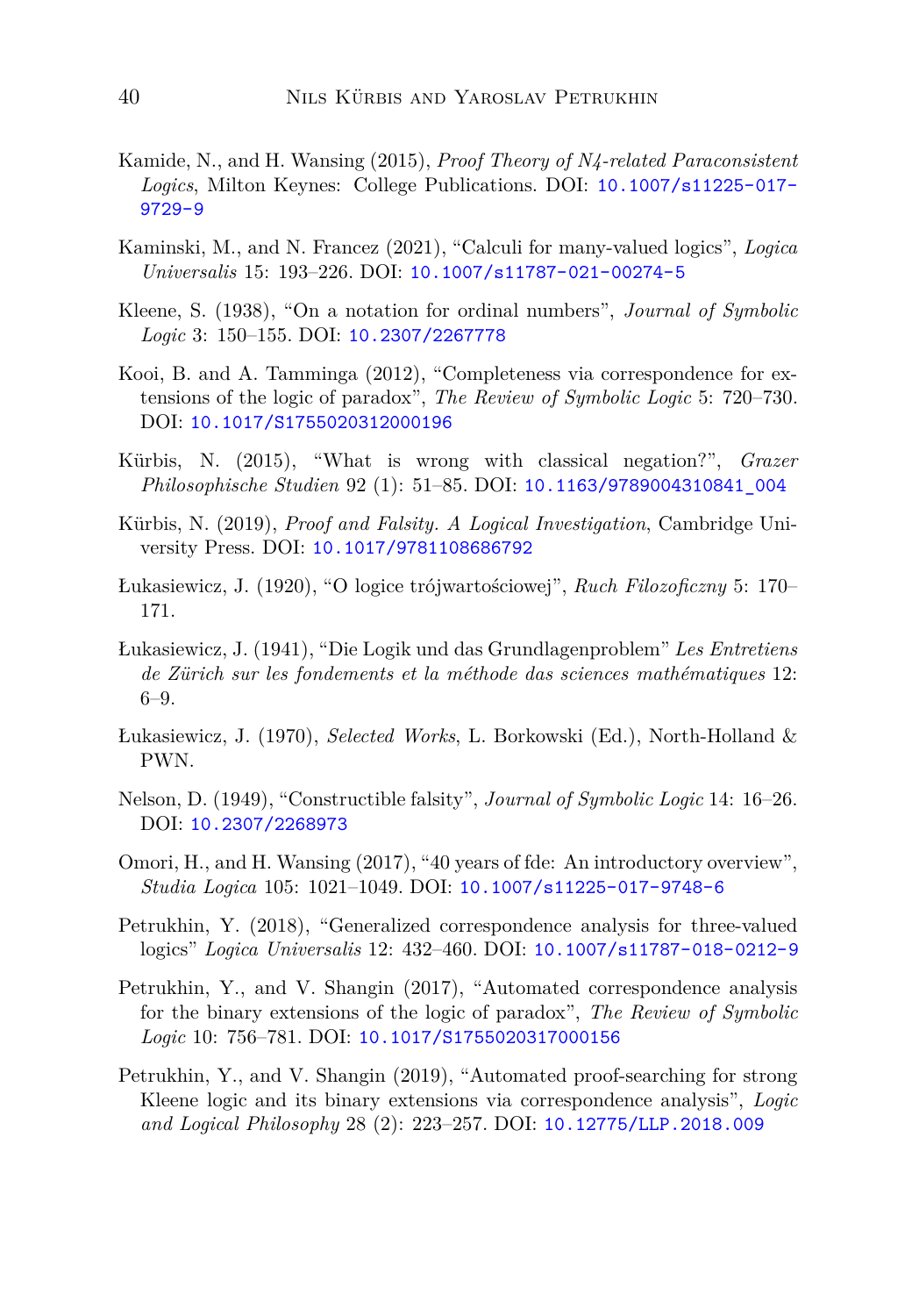- <span id="page-40-11"></span>Petrukhin, Y., and V. Shangin (2020), "Correspondence analysis and automated proof-searching for first degree entailment", *European Journal of Mathematics* 6: 1452–1495. DOI: [10.1007/s40879-019-00344-5](http://dx.doi.org/10.1007/s40879-019-00344-5)
- <span id="page-40-6"></span>Popov, V. (1989), "Sequent formulations of paraconsistent logical systems" (in russian), pages 285–289 in *Semantic and Syntactic Investigations of Non-Extensional Logics*, Nauka.
- <span id="page-40-8"></span>Popov, V. (2009), "Between the logic par and the set of all formulas" (in russian), pages 93–95 in *The Proceeding of the Sixth Smirnov Readings in Logic*, Contemporary Notebooks.
- <span id="page-40-12"></span>Prawitz, D. (1965), *Natural Deduction*, Stockholm, Göteborg, Uppsala: Almqvist and Wiksell.
- <span id="page-40-0"></span>Priest, G. (1979), "The logic of paradox", *Journal of Philosophical Logic* 8: 219–241. DOI: [10.1007/BF00258428](http://dx.doi.org/10.1007/BF00258428)
- <span id="page-40-1"></span>Priest, G. (2002), "Paraconsistent logic", pages 287–393 in *Handbook of Philosophical Logic*, vol. 6, Kluwer Academic Publishers. DOI: [10.1007/978-94-](http://dx.doi.org/10.1007/978-94-017-0460-1_4) [017-0460-1\\_4](http://dx.doi.org/10.1007/978-94-017-0460-1_4)
- <span id="page-40-9"></span>Pynko, A. (1999), "Functional completeness and axiomatizability within Belnap's four-valued logic and and its expansion", *Journal of Applied Non-Classical Logics* 9: 61–105. DOI: [10.1080/11663081.1999.10510958](http://dx.doi.org/10.1080/11663081.1999.10510958)
- <span id="page-40-4"></span>Rozonoer, L. (1989), "On interpretation of inconsistent theories", *Information Sciences* 47: 243–266. DOI: [10.1016/0020-0255\(89\)90003-0](http://dx.doi.org/10.1016/0020-0255(89)90003-0)
- <span id="page-40-7"></span>Słupecki, E., J. Bryll, and T. Prucnal (1967), "Some remarks on the threevalued logic of J. Łukasiewicz", *Studia Logica* 21: 45–70. DOI: [10.1007/](http://dx.doi.org/10.1007/BF02123418) [BF02123418](http://dx.doi.org/10.1007/BF02123418)
- <span id="page-40-2"></span>Słupecki, J. (1939), "Dowód aksjomatyzowalności pelnych systemów wielowartościowych rachunku zdań", *Comptes Rendus des Seances de la Sociéte des Sciences et des Lettres de Varsovie* XXXII, Classe III (1–3): 110–128.
- <span id="page-40-3"></span>Słupecki, J. (1971), "Proof of axiomatizability of full many-valued systems of calculus of propositions", *Studia Logica* (29), 155–168. English translation of [\(Słupecki,](#page-40-2) [1939](#page-40-2)). DOI: [10.1007/BF02121872](http://dx.doi.org/10.1007/BF02121872)
- <span id="page-40-5"></span>Sobociński, B. (1952), "Axiomatization of a partial system of three-valued calculus of propositions", *The Journal of Computing Systems* 1: 23–55.
- <span id="page-40-10"></span>Tamminga, A. (2014), "Correspondence analysis for strong three-valued logic", *Logical Investigations* 20: 255–268. DOI: [10.21146/2074-1472-2014-20-](http://dx.doi.org/10.21146/2074-1472-2014-20-0-253-266) [0-253-266](http://dx.doi.org/10.21146/2074-1472-2014-20-0-253-266)